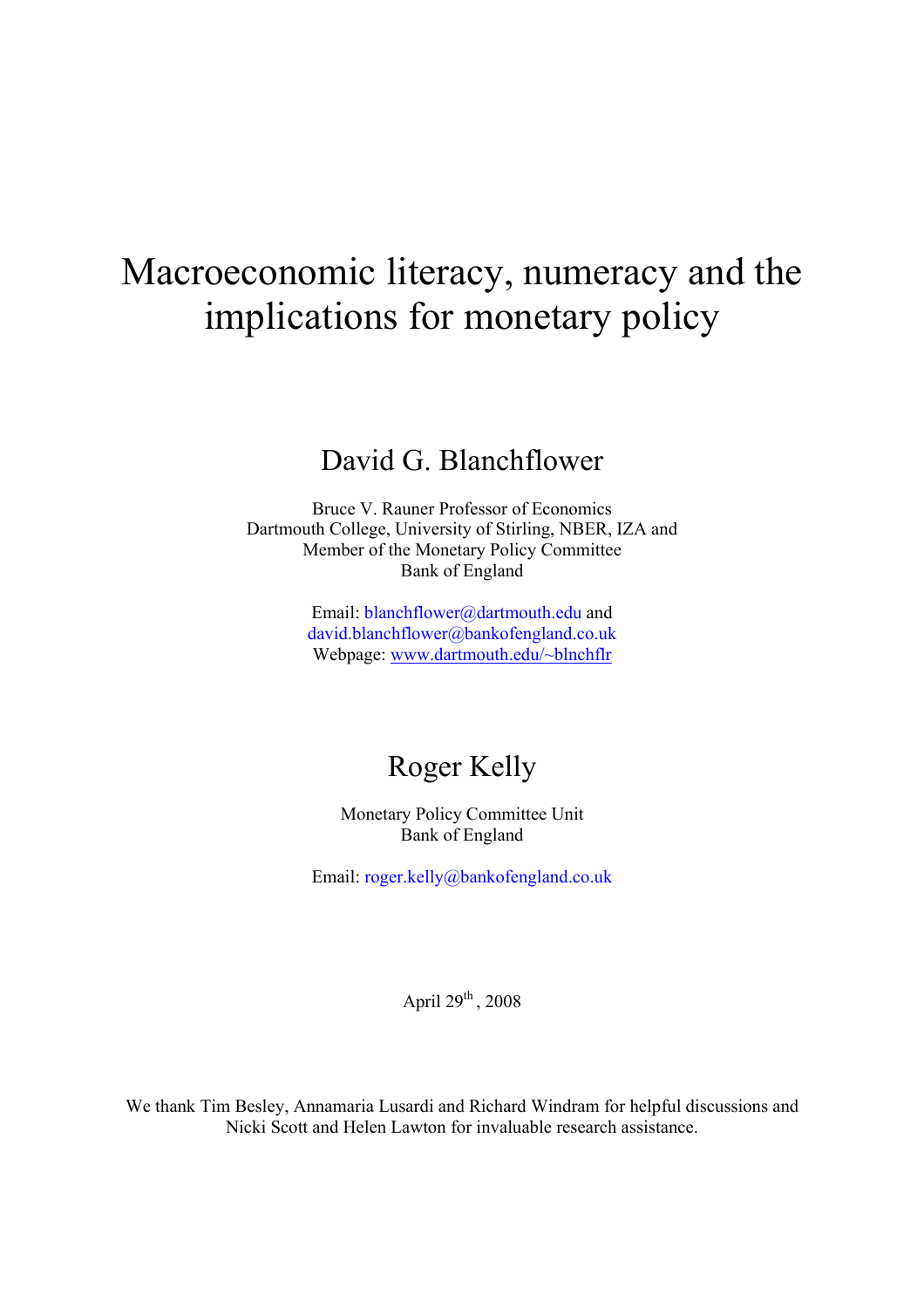In an inflation targeting regime, the expected rate of inflation is ultimately determined by monetary policy. People have to believe that there will be low inflation before they stop building expectations of high inflation into their decision-making process. In order for people to believe that there will be low inflation, the authorities must be credible. Thus the Monetary Policy Committee (MPC) at the Bank of England has an explicit mandate to maintain inflation at a target of 2%, and goes to great lengths to ensure that expectations remain anchored to the target, as a sustained rise in inflation expectations in the short-term runs the risk of heightened inflationary pressures in the medium term. However, the above presupposes an understanding of macroeconomics, not only what the inflation target is, but also why we have such a target. In other words it is founded on the premise of macroeconomic literacy and numeracy.

In this paper we review the theoretical and empirical literature concerning how inflation expectations are formed. We then examine empirically how accurately individuals form inflation expectations. We do so by examining micro-data at the level of the individual drawn from a number of UK sources. One might question the value of such micro-data given recent evidence on the low levels of financial knowledge and especially financial numeracy among the population. There are high non-response rates and where answers are given they frequently don't make sense or simply factually incorrect. Where we can find information on people's expectations they tend to be heavily influenced by past experience or just plain wrong. For example, in November 2005 13% of respondents to a survey said they expected prices to *fall* or remain *constant* over the next twelve months. Most likely, this reflects peoples' difficulty in distinguishing between 'price levels' and 'inflation'.<sup>1</sup>

In private communication our Dartmouth colleague Annamaria Lusardi, a macroeconomist who has worked extensively on financial literacy, has suggested the following:

"It would not be surprising if in general people know what inflation means but are unable to explain it in rigorous terms. They can potentially become confused when asked about how prices are expected to change and could probably not explain what inflation means. It seems that the framing of the questions matters a lot. Overall, it may be unreasonable to think that the average person who hardly knows about basic economic principles can forecast inflation well, as assumed in macro models. Even macro-forecasters cannot do a good job. However, people read newspapers and older people went through inflationary episodes so they have some ideas about what is going on. Also, in a regime where monetary policy has an inflationary target, people do not have to do much - at least if they believe in the central bank".

We concur. We examine questions of macroeconomic literacy an numeracy using micro-data at the level of the individual, and consider the implications for UK monetary policy. The data are not panels but are a time series of quarterly cross-sections from 2001-2008. First, we examine the literature and market-based evidence on inflation expectations, which, as set out above, is a key interface between monetary policy making and the general public. Based on this literature, we consider the implications of differing degrees of knowledge about the macroeconomy across

-

 $<sup>1</sup>$  An alternative hypothesis is that these individuals are answering based on their own consumption basked rather</sup> than thinking about the general price level – e.g. for individuals who spend a disproportionate amount on high-tech goods, it could be reasonable for them to expect the price of their basket to fall.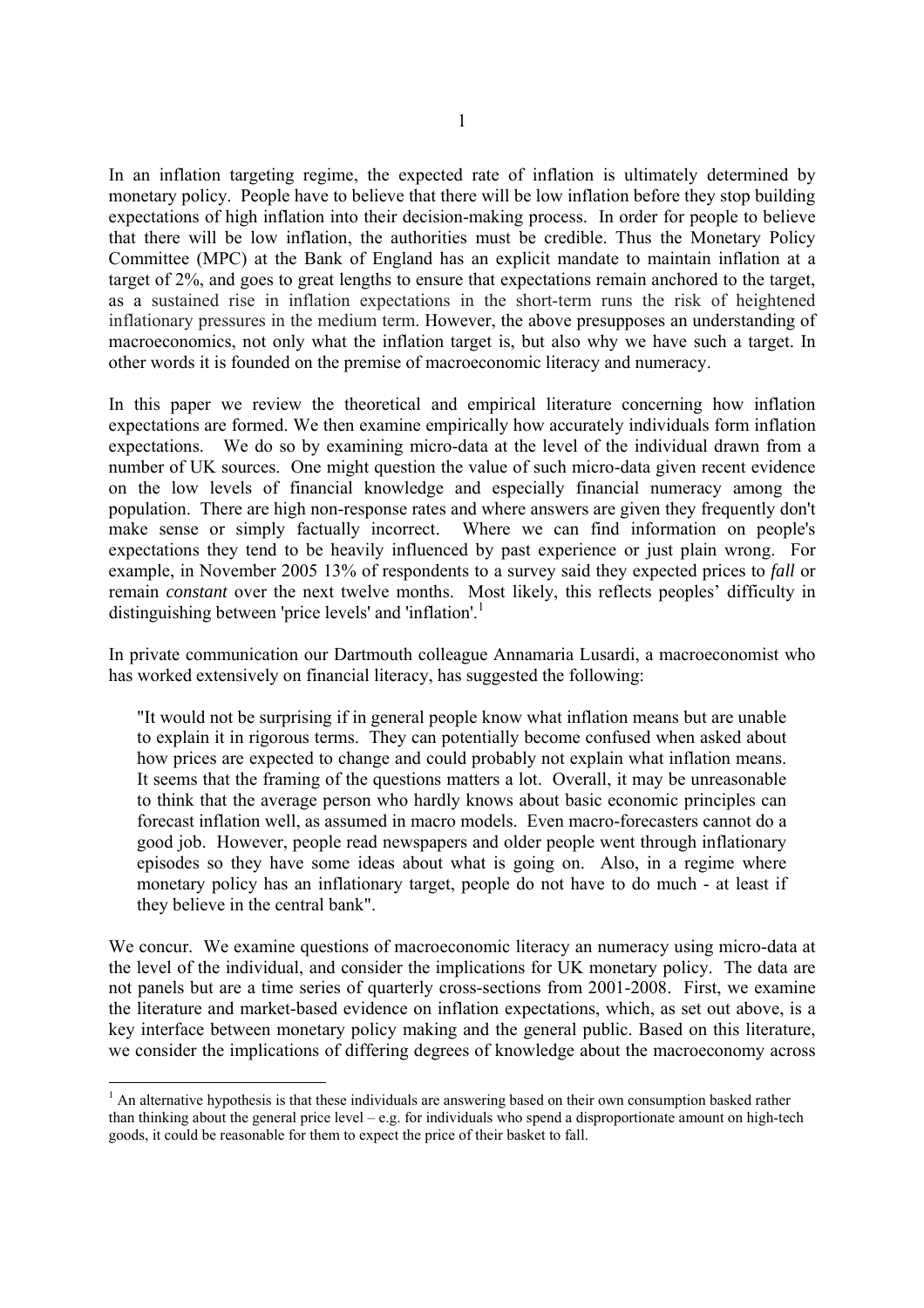the population. We then examine individual's views on the Bank of England and how it is doing its job using data from the *Bank of England's Inflation Attitudes Surveys*. In total we have microdata from over 50,000 individuals for the years 2001-2008. We find evidence that men, older individuals, home owners, the most educated, those with higher incomes and those living in the South East had a relatively higher probability of being satisfied with the performance of the Bank of England.

We go on to examine individual's views on how they expect *prices* to change over the next twelve months. There seems to be significant non-response bias – in 2008 around one in five respondents did not answer these questions. Non-respondents were especially likely to be young, female, less educated and with lower incomes. We find evidence that individuals are influenced by past experience and that older people, those with higher incomes and more education are more optimistic about the size of any price rises – that is they expect lower increases.

Next, we look at more qualitative data on price expectations using data collected for the European Commission in the *GFK/NOP Survey*. These data are also a time series of crosssections although they are available monthly and contain data on nearly three hundred thousand individuals from 1996-2008 for 146 months. Patterns in these data are similar to those in the Bank survey although non-response bias are smaller although the patterns are similar in that the least educated in particular are less likely to respond. We also explore expectations about unemployment and find they have broadly similar determinants to those found in the price equations.

We then examine the accuracy of respondent's views on both the inflation rate and the unemployment rate using data from a 2007 *Eurobarometer*. We find evidence of substantial non-response. Males, the more educated and higher income individuals are more accurate in their estimates of the official rates. This evidence is also consistent with predictions made in the Bank of England's Inflation Attitudes Survey where predictions of prices are compared with outcomes a year later. The more highly educated, those with higher incomes, home owners, workers, men and those aged 55-64 have a higher probability of predicting inflation 'correctly' twelve months ahead. We finish by giving a number of conclusions, outlining the implications of macroeconomic literacy for monetary policy.

# **1. Previous evidence on inflation expectations**

Inflation targeting has been adopted by a number of major central banks in recent years. Inflation expectations are deemed to play an important part in an inflation targeting regime. In the neo-Keynesian model (see, for example, Clarida et al. 2000), sticky prices result in forward looking behaviour; inflation today is a function of expected future inflation as well as the pressure of demand, captured in an output gap term. Thus expectations are deemed to be an important link in the monetary transmission mechanism. Monetary policy can be more successful when long-term inflation expectations are well anchored (which is taken to mean insensitive to incoming data). Consider an adverse demand shock in a credible inflation targeting regime. This will lead to the expectation of a reduction in current and future interest rates, giving rise to a depreciation of the exchange rate and a rise in equity prices, offsetting the fall arising due to the initial demand shock. These asset price movements tend to automatically stabilise the economy,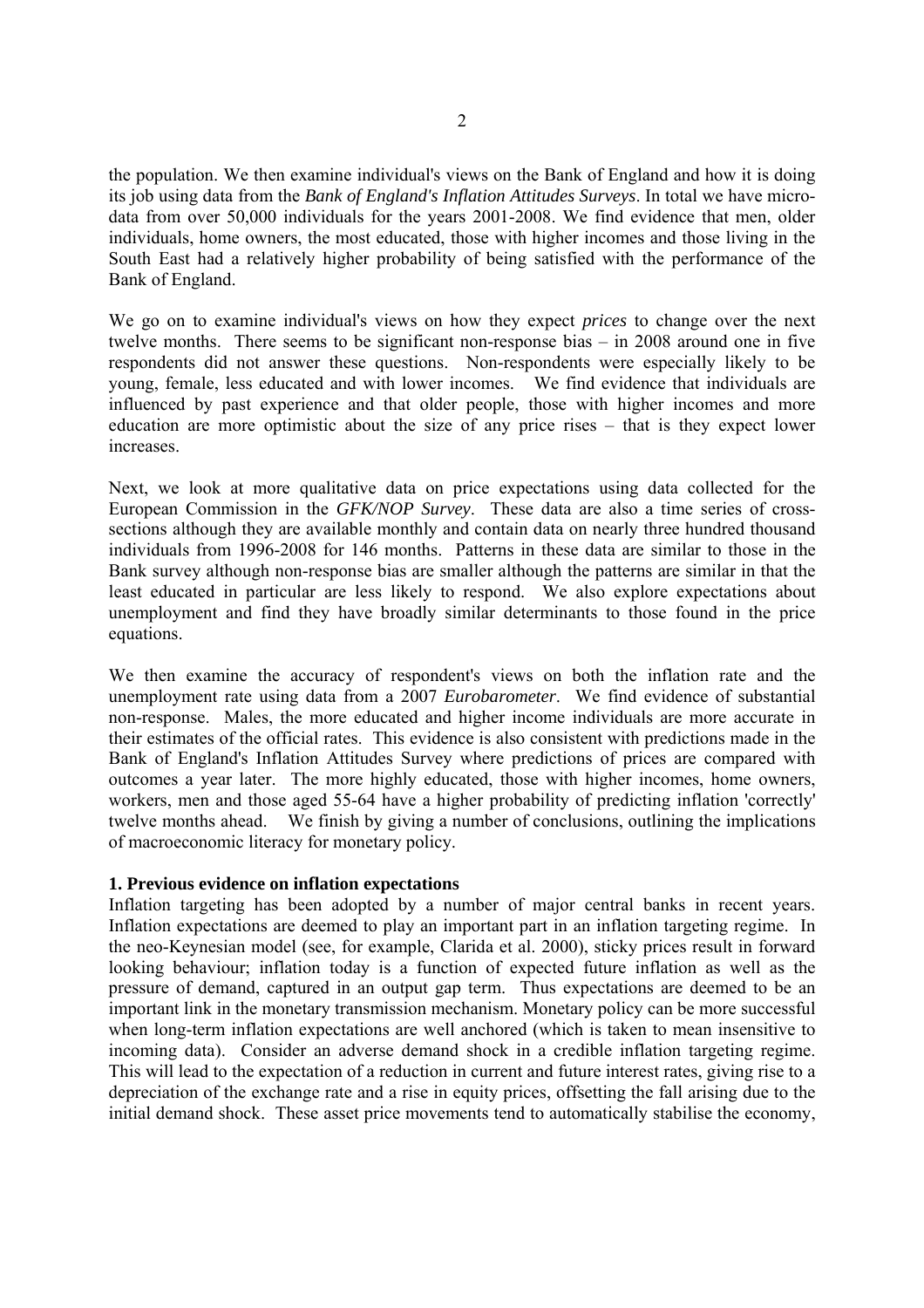reducing the size of the change needed today. Similarly, when long-term inflation expectations are well anchored – which intuitively means relatively insensitive to incoming data (Bernanke, 2007) - there is less chance of an adverse supply shock triggering second round effects in the shape of a wage price spiral<sup>2</sup>. In other words, such shocks are less likely to spill over into expected and thus core inflation.

What matters most for inflation prospects are the expectations of those directly involved in setting prices and wages. Wages are set on an infrequent basis, thus wage setters have to form a view on future inflation. If inflation is expected to be persistently higher in the future, employees may seek higher nominal wages in order to maintain their purchasing power. This in turn could lead to upward pressure on company's output prices, and hence higher consumer prices. Additionally, if companies expect general inflation to be higher in the future, they may be more inclined to raise prices, believing that they can do so without suffering a drop in demand for their output. A third path by which inflation expectations could potentially impact inflation is through their influence on consumption and investment decisions. For a given path of nominal market interest rates, if households and companies expect higher inflation, this implies lower expected real interest rates, making spending more attractive relative to saving. But if nominal market interest rates rise in response to expectations that the MPC will raise Bank Rate to curtail any inflationary pressure, real rates might not actually decline.

Before we can consider whether expectations are anchored, we must consider how expectations are measured. Mankiw, Reis and Wolfers (2003) undertake a comprehensive study in this area. There are a number of possible ways to measure expectations, which fall into three main groups, namely survey-based measures, market based measures and economic indicators.

# *a) Surveys*

-

Here we are interested in surveys of consumer attitudes and behaviour, surveys of economists working in industry and surveys of professional forecasters. There is a dearth of corporate surveys; although we have business surveys for individual companies' pricing expectations, there are no good measures for economy-wide expectations.

In the UK, the following surveys are available:

i) Consensus economics survey over 200 city and academic institutions on a monthly, quarterly and biannual basis, of which around 30 usually reply.

ii) HMT surveys 13 academic and 29 city institutions on a monthly basis, asking "what do you expect the rate of inflation, both RPIX and CPI (average for the quarter based on a percentage change on last year) to be in Q4 of this year and Q4 of next year?". On a quarterly basis they ask a similar question but require forecasts of annual inflation for each of the next five calendar years.

iii) Barclays BASIX asks business economists, finance directors, academic economists and trade unions for their inflation expectations based on the RPI index over the next 12 months and the following 12 months. They also ask a randomly selected sample (c.2000) of the general public

 $2$  Although note that it could be entirely rational for short-term inflation expectations to rise.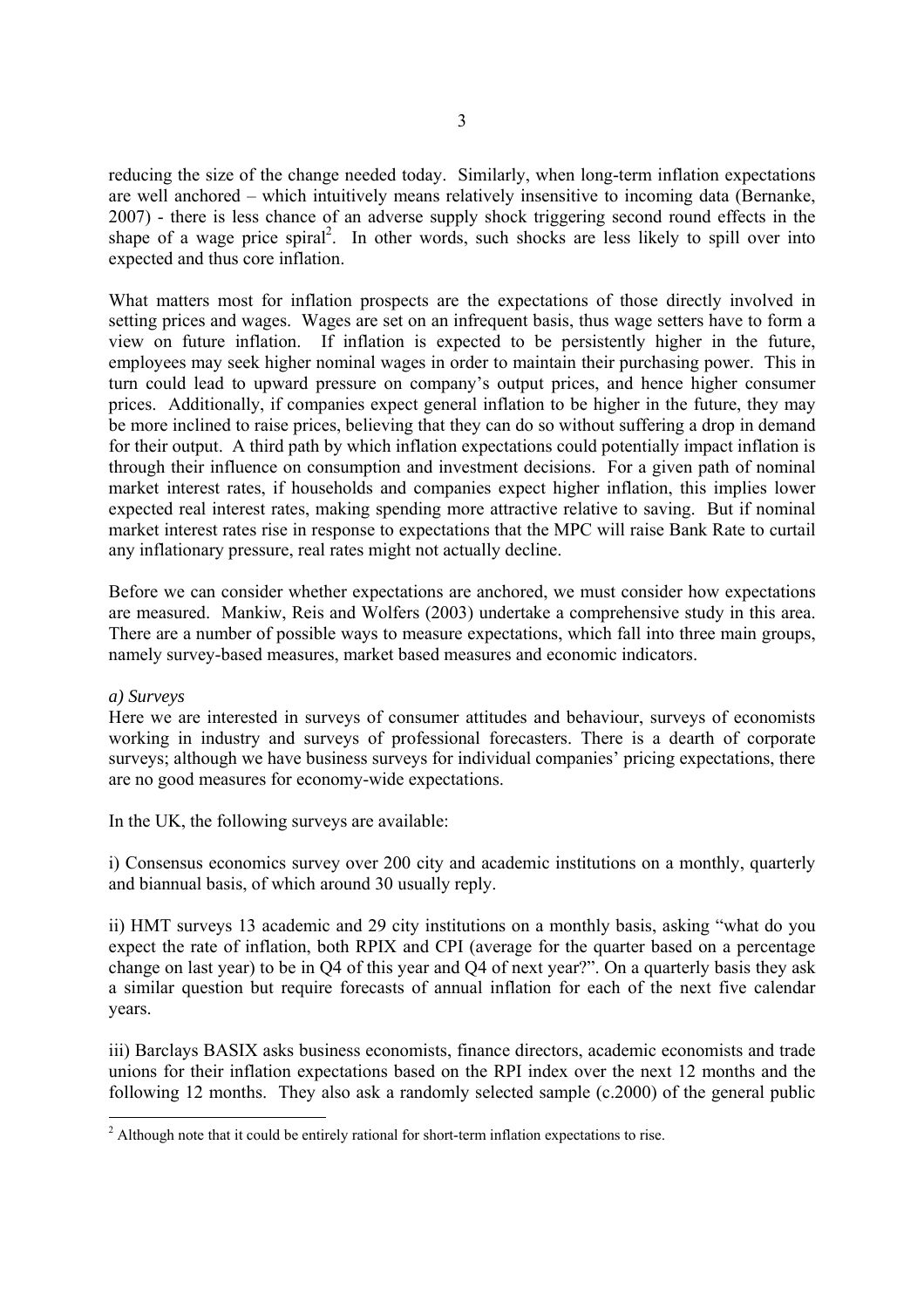which of a number of ranges they expect the rate of inflation to fall into over the next 12 months and the following 12 months.

iv) The Bank of England/NOP surveys expectations, again by asking around 2000 people in three quarters, and 4000 people in one quarter, how they expect prices in shops generally to increase over the next 12 months, and offering a range of options.

v) Citigroup surveys the public, asking how they expect consumer prices of goods and services to develop in the next 12 months and over the longer term.

vi) The GfK/NOP Consumer Confidence Survey covers around 2000 members of the general public on a monthly basis. Fifteen questions are asked about consumers' opinions on the general economic situation, their own households' financial situation, and cost of living, including how consumer prices have developed over the past 12 months and how they are likely to develop over the next 12 months.

vii) The Bank of England Survey of Professional Forecasters takes place on a quarterly basis, in which the Bank asks professional forecasters for an assessment of the risks around their forecasts.

An important limitation of surveys is that they often do not obtain information on expectations more than twelve months ahead and do not necessarily reflect the opinions of those setting wages and prices.

# *b) Market-based measures*

Market based measures include estimations of nominal and real forward interest rate curves, from which a forward inflation curve is inferred, and inflation swap rates. In both these cases, the indicators may not only reflect markets' inflation expectations, as inflation risk premia and numerous other market factors may also affect the rates. And even when they do provide a good guide, the views of financial market participants may not correspond to the expectations of those directly involved in setting wages and prices.

# *c) Economic indicators*

Private sector regular pay (excluding bonuses which are volatile and so can disguise underlying trends) is a key indicator of inflationary pressures in the labour market. The main economic indicator used by the Bank is wage settlements. Settlements determine in advance the basic wages paid to workers in a particular firm or industry over the next 12 months, so demands partly reflect their expectations of the change in the cost of living over the settlement period. The Bank keeps a database of wage settlements, collating data published by specialist firms such as Incomes Data Services (IDS), Industrial Relations Services (IRS) and the Labour Research Department, as well as deals reported by the regional Agents. Of course, settlement data does not simply reflect inflation expectations, it also reflects factors such as ability to pay, employee productivity and recruitment and retention. Furthermore, bargainers tend to use RPI rather than CPI as their measure of inflation.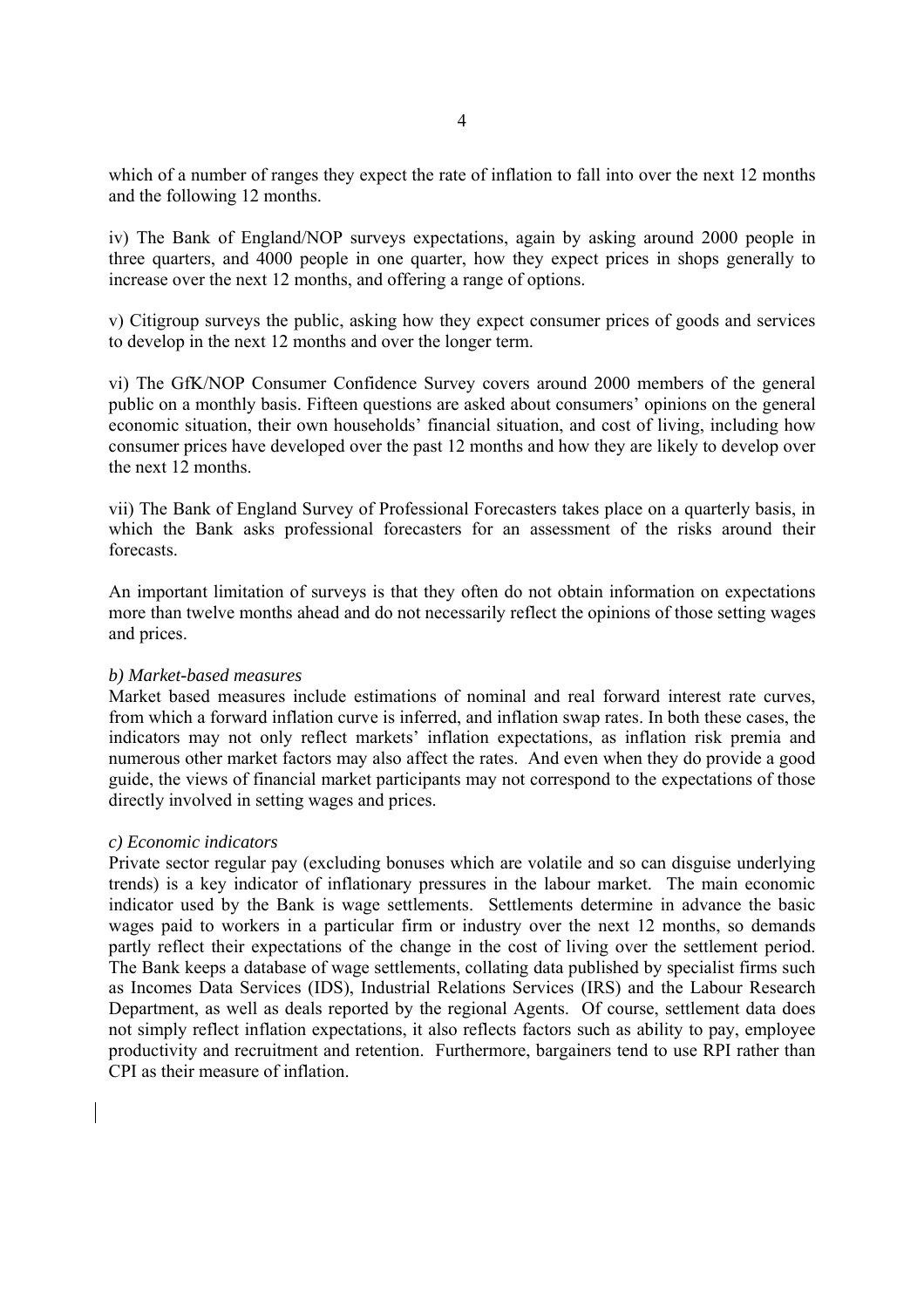#### **1.1. Are expectations anchored, and how would we know if they were not?**

What is of interest for monetary policymakers are signs that expectations have become deanchored. From a technical point of view, inflation expectations are said to be de-anchored when the largest root in the stochastic process describing medium-term inflation expectations is close to the unit circle, i.e. they are, or are near to, a random walk. However, this technical definition is of little practical, given the difficulties in measuring inflation expectations referred to above. Thus we need to consider other ways to establish empirically whether expectations are anchored. Bernanke (2007) provides an intuitive definition, namely that if the public experiences a spell of inflation higher than their long run expectation, but their long run expectation of inflation changes little as a result, inflation expectations can be considered to be well anchored. However, if the public reacts to a short period of higher than expected inflation by increasing their long run expectations, expectations are poorly anchored.

There have been a number of studies that investigate empirically whether expectations are anchored, using survey-based, market-based and macroeconomic indicator based measures of expectations. Most of these studies relate to the US.

Stock and Watson (2007) approach the issue by considering inflation as consisting of two elements: an underlying trend, which follows a random walk, and serially uncorrelated shocks, which cause temporary, transitory fluctuations around the trend. They find that the importance of trend shocks compared to temporary shocks started to rise at the end of the 1960s in the US, and peaked in the 1970s; they stayed elevated for 10 years and then declined to a historical low. Bernanke (2007) notes that it is unlikely that changes in inflation could persist indefinitely unless long run expectations of inflation also changed, and so interprets the Stock and Watson finding as consistent with the view that inflation expectations have become more anchored since the early 1980s. However, they find that there remains some change in the trend component, which suggests that inflation is not fully anchored.

Levin, Natalucci and Piger (2004) show that some survey measures of inflation expectations in the US respond to recent changes in the actual rate of inflation, which would not be the case if expectations were perfectly anchored. They study a variety of inflation targeting and noninflation-targeting countries. They first examine whether inflation expectations are relatively more anchored in inflation targeting economies. They estimate a pooled regression in order to evaluate the sensitivity of inflation expectations to realised inflation in inflation targeting and non-inflation-targeting countries. They find that longer run inflation expectations have been much less responsive to actual inflation developments in inflation targeting countries than noninflation targeting countries, suggesting that inflation targeting central banks have been quite successful in de-linking expectations from realised inflation, and that long run inflation expectations are substantially more anchored in inflation targeting economies. The authors also examine whether inflation persistence is lower in inflation targeting countries, and find that for non-inflation-targeting economies core CPI inflation displays behaviour consistent with a unitroot process, while for inflation-targeting countries the unit root null hypothesis can be rejected. The evidence is more mixed for total CPI, as the unit root null hypothesis does not hold for all the non-inflation targeting economies.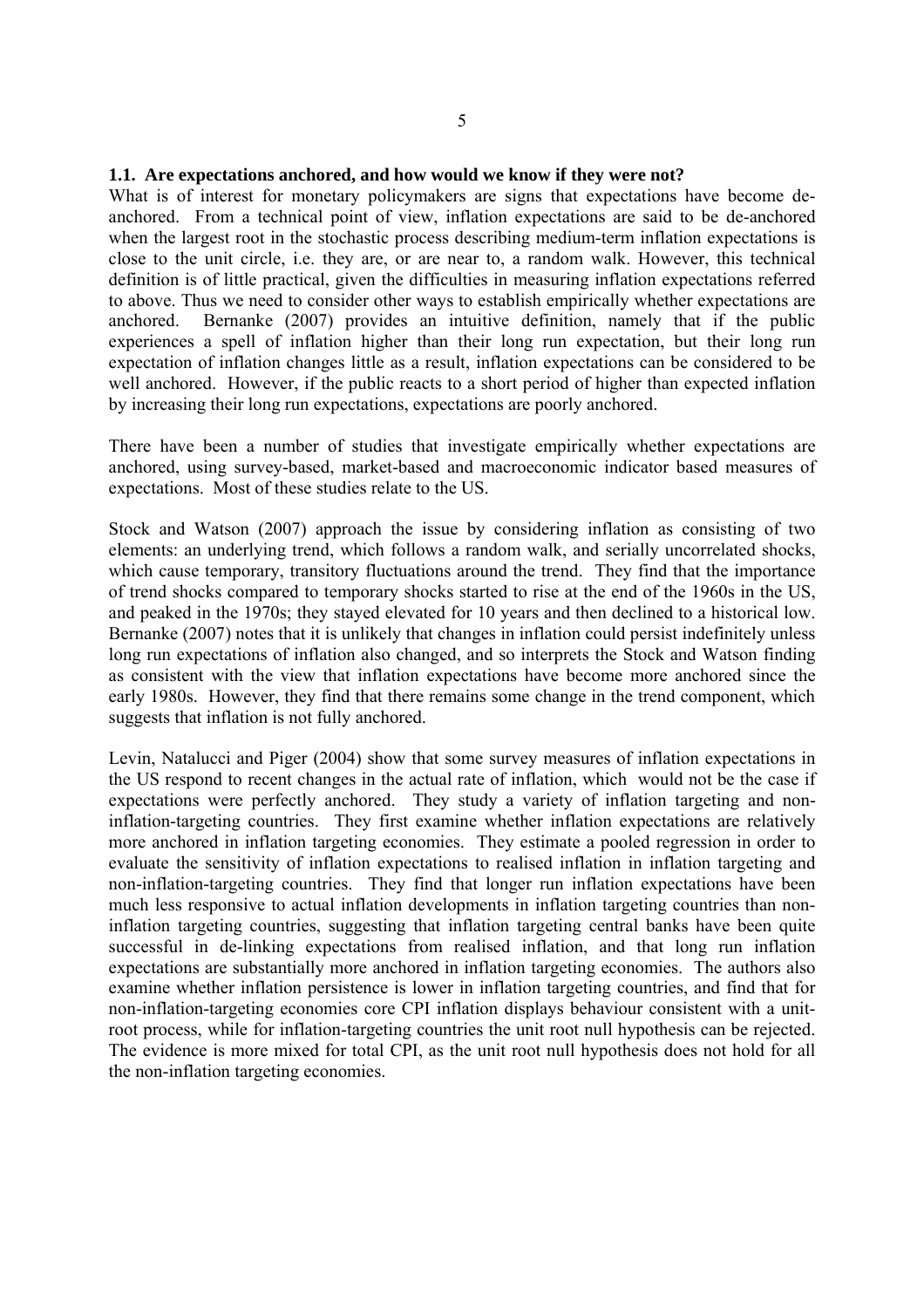Kelly (2008) uses Toda and Yamamoto (1995) causality tests to tests for causality between inflation and survey-based inflation expectations in the UK over three periods: before the introduction of inflation targeting, and the periods under the inflation targeting regime before and after the Bank of England was granted independence, in order to establish whether these monetary regime changes would cause inflation to become anchored. He finds causality from inflation to expectations for the general public in the period prior to the introduction of inflation targeting; in the same period he finds bidirectional causality between inflation and the expectations of professionals. No causality is found for either group in either direction for the period after inflation targeting. One possible explanation given for this is that expectations became anchored in this period.

In two empirical studies using expectations based on market data Gurnayak et al (2002, 2003) show evidence that US forward rates at long horizons react significantly to surprises in macroeconomic data releases and monetary policy announcements, suggesting that private agents in fact adjust their expectations of the long run inflation rate in response to macroeconomic and monetary policy surprises. They find that forward rates derived from inflation-indexed Treasury debt shows little sensitivity to these shocks, indicating that the response of nominal forward rates is mostly driven by inflation compensation. However, they note that in the UK, where the long run inflation target is known by the private sector, long term forward rates have not demonstrated excess sensitivity since the Bank of England achieved independence. Thus their findings likely have implications for the conduct of monetary policy – a central bank can help stabilise long term forward rates and inflation expectations by credibly committing to an explicit inflation target.

Looking at inflation persistence is one way to consider the question of anchoring of inflation expectations. Measuring persistence is commonly undertaken by regressing inflation on several of its own lags, and calculating the sum of the coefficients: if this is around unity, shocks to inflation have long lived effects on inflation; while if it is significantly less than unity, this means that shocks only have a temporary effect, with inflation quickly returning to trend. Mishkin (2007) notes that in the US, inflation persistence which rose during the Great inflation of the 70s has subsequently fallen – he explains this with the observation that there was de-anchoring of trend inflation during the Great Inflation, and re-anchoring in recent years. He finds that various indicators of inflation expectations, this story. Similar observations can be made using estimates of inflation compensation derived from indexed Treasury yields.

Similar evidence concerning inflation persistence is found for other countries. Levin and Piger (2004) find that there has been a significant decline in inflation persistence since the 1980s for major European economies as well as for Japan, Canada, Australia and New Zealand. However, O'Reilly and Whelan (2005) find little evidence of a recent decline in persistence for the Euro area as a whole.

# **1.2. How do people form expectations?**

Rational expectations is the traditional framework used for modeling inflation targeting. Agents are assumed to share a common information set and form expectations conditional on that information. Thus, we assume that everyone has the same expectations. However, this implies the public has firm knowledge of the long run equilibrium inflation rate. This gives rise to a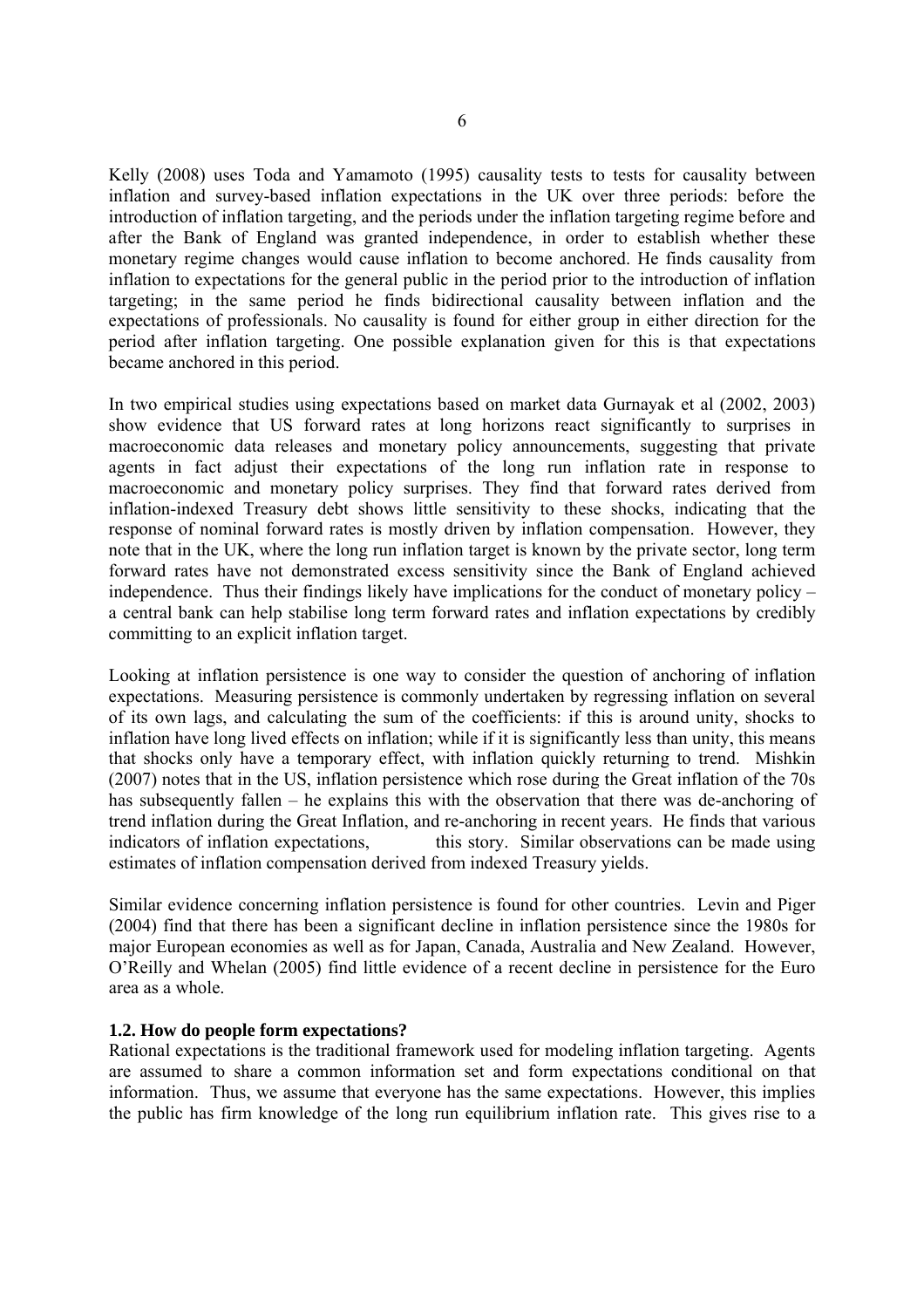conflict between policy practice and policy modeling, which is well described by Orphanides and Williams (2003). Generally, models assume a fixed and perfectly known structure of the economy and specify that expectations are model consistent. In linear fixed parameter models, for example, once the monetary policy rule is specified, inflation expectations can be represented as a fixed linear function of economic outcomes. Economic agents are then assumed to form expectations mechanically based on these simple linear functions of economic outcomes that are assumed to be perfectly known. In such a world, expectations are perfectly anchored, and as such there is no need for central banks to monitor and analyse information regarding inflation expectations, and no need for central bank communications.

However, once imperfect knowledge is acknowledged, the mechanical link from economic outcomes to the expectations formation process breaks down. There have been a large number of papers documenting the general failure of the rational expectations hypothesis to account for the survey data on inflation expectations (for example Pacquet, 1992, Batchelor and Dua, 1987) The widely cited reason for the failure is that agents lack the sophistication to form expectations rationally. The presence of information costs is a major factor. To form rational expectations, agents must know the time structure and probability distribution of the economy, and the costs of information may exceed the benefits, making it rational for agents to form their expectations some other way. Most empirical tests of rationality of surveyed expectations have focused on the inflationary expectations of economists (e.g. Keane and Runkle, 1990), although a few studies have examined inflationary expectations of consumers in general, mainly using aggregated Michigan survey data (Maddala, Fishe and Lahiri (1981), Gramlich (1983), Batchelor (1986)). However, these studies suffer from aggregation bias, meaning that the implications of tests for individual rationality are difficult to derive.

More recently, a few studies have attempted to empirically test rationality of expectation formation on an individual basis (Bakhshi and Yates (1988) provide a review of tests of rationality commonly used in the literature). Souleles (2004), for example, seeks to test rationality of consumer expectations (including inflation expectations) by looking at the relationship between answers to the US Michigan survey over a number of years, in order to capture an individual's expectational error. They find that expectations appear to have been biased, but that the bias is inconsistent, and related to inflation regime and business cycle.

In a similar approach to Souleles (2004), Mitchell and Weale (2007) use the British Household Panel Survey (BHPS) to test the rationality of individual-level expectational data in Britain. They statistically identify the characteristics of individuals for whom the costs of forming rational expectations exceed the benefits. They find that the British are more optimistic about the future when they recently seen their household income rise, and vice versa. Using a regime switching model, they find that 40% of individuals form expectations consistent with rationality, and that the propensity to form rational expectations increases with age rather than education. However, they do not investigate the alternative model used by the other 60% to form their expectations.

Another class of study has investigated empirically the increasing consensus that expectation formation is heterogeneous across agents. Three main possible reasons for this heterogeneity have been proposed. First, reliance of agents on different models; second, the use of different information sets by agents; and third, agents have different capacities for processing information.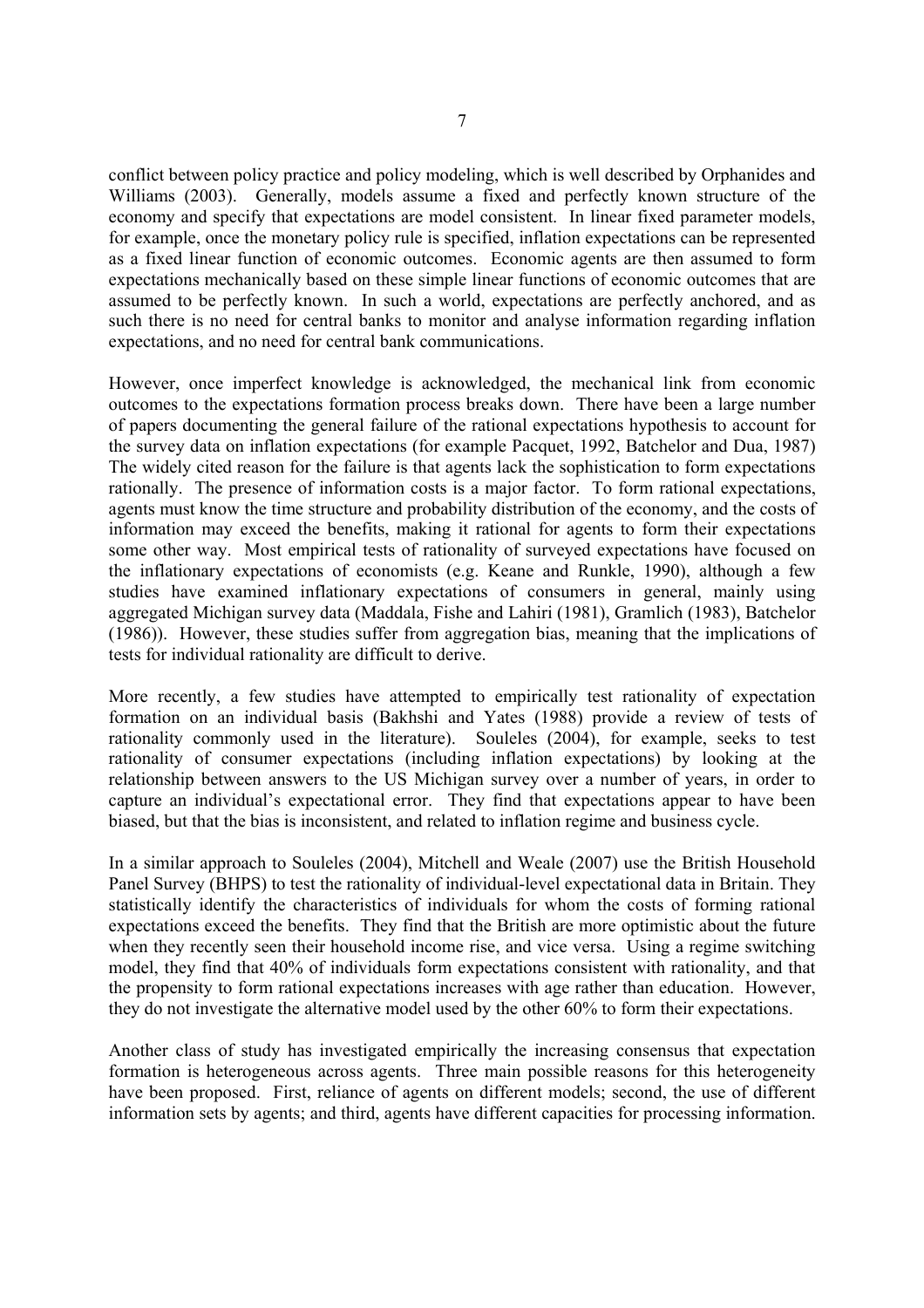Using US Michigan data, Branch (2004) finds evidence that agents rely on different models and use different information sets. He looks at rationally heterogeneous expectations, stemming from the notion of Adaptively Rational Equilibrium Dynamics (ARED) proposed by Brock and Hommes (1997). Under this framework, agents forecast inflation rates using a predictor function chosen from an increasingly sophisticated set of alternative predictors; the probability of any predictor being chosen depends on its relative net benefit. His results show that agents do dynamically select predictor functions. This suggests that rational expectations are not rejected because agents blindly follow an ad-hoc rule; rather because it is not worthwhile for them to invest the effort to use more complex predictor functions. Agents are rationally heterogeneous in the sense that each predictor choice is individually optimal.

Carroll (2003) focuses on the idea that agents use different data sets to form expectations. He proposes an epidemiology framework to study how households model inflation expectations. In the framework, household expectations are updated probabilistically towards the views of professional forecasters – i.e. people obtain macroeconomic news from the media, but that it takes time to dissipate. He finds differences between household expectations and the views of professional forecasters narrow when inflation is more significant, probably because of increased media coverage and household interest. His model is successful in capturing much of the variation in the Michigan survey measures of inflation expectations.

Models of learning allow us to abstract from the idea that agents have full information about the economy and the objectives of the central bank; instead individuals make statistical inferences about the unknown parameters governing the evolution of the economy. Pfajfar and Santoro (2006) focus on learning and information stickiness as the roots of the heterogeneity in expectation formation between agents. Using data from the Michigan survey, they identify three regions of a distribution corresponding to different expectation formation processes, which display a heterogeneous response to the main macroeconomic indicators. On the left hand side of the distribution, a static or lightly autoregressive group, in the middle a nearly rational group, and on the right hand side a group of agents behaving according to adaptive learning and sticky information. The latter respond in too pessimistic a manner, overacting to macroeconomic fluctuations. Similar to Carroll (2003), they find that agents are more likely to update information sets regularly when inflation matters.

Orphanides and Williams (2003) also look at the implications of learning. They find that the presence of learning increases the sensitivity of inflation expectations and the term structure of interest rates to economic shocks, in line with empirical evidence. They find that inflation expectations under learning are much less sensitive to inflation when the inflation target is assumed to be known by the public, indicating that the benefit of better anchored inflation expectations that is associated with successful communication of the central bank's inflation target can be significant. This is consistent with the experience of the UK following the adoption of inflation targeting.

From the above, it's clear that in practice there is little evidence that agents form their expectations rationally; in fact they are likely to form their expectations heterogeneously, not only because they use different information sets, but also because they rely on different models and have different capacities for processing the information. This heterogeneity is noted in a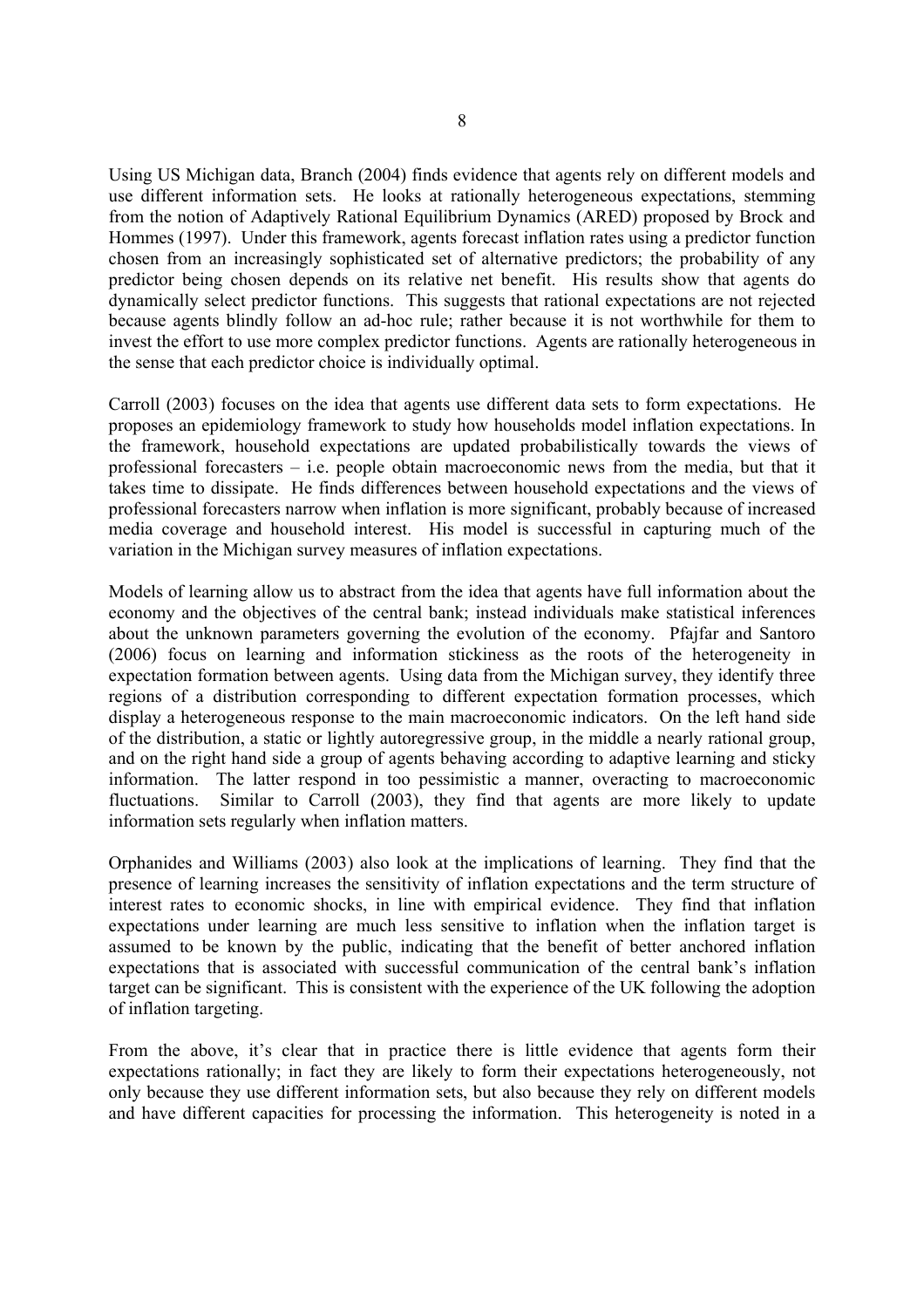useful study from the Bank of England (Driver and Windram 2007). The study reports that some households may form their expectations based on a structural relationship, such as the trade off between inflation and unemployment or demand; others may use an empirical approach, e.g. their recent memories of inflation data. Furthermore, people may be entirely forward looking or entirely backward looking, or a combination of both. In inflation targeting countries, people may simply assume inflation will equal the target. Indeed, as mentioned above, there is some evidence that expectations of some households have been formed on the basis of their perceptions of inflation in the recent past.

Tests at the Bank of England (Groen, 2006) show that the correlation between inflation expectations and CPI has risen since the introduction of CPI as the target measure of inflation, indicating that more agents are basing their expectations on this measure of inflation. The median expectation is also found to be highly correlated with the inflation rate of essential products, but uncorrelated with the inflation rate of discretionary purchases, so it may be that people react to changes in essential prices than focusing on the overall CPI basket.

# **1.3. What has happened to inflation expectations in the recent past?**

Chart 1 provides background to our discussion, plotting RPI, RPIX inflation and from 1989, CPI inflation which is now targeted by the Monetary Policy Committee at the Bank. Inflation was very high during the 1980s, with both RPI and RPIX rising to over 20% in 1980. They both subsequently fell only to rise again in the early 1990s to over 10% in the case of the RPI. Since inflation targeting was introduced in late 1992, all three measures have been below 5%, and especially so since the independence of the Bank of England. CPI inflation has been below the other two measures since around 1994, only once rising above 3%, to 3.1%, which required the Governor of the Bank to write a letter to the Chancellor explaining why and what was being done, in March 2007.

Survey measures of household inflation expectations have picked up markedly since early 2005 alongside the increase in inflation. The quarterly survey carried out by GfK/NOP for the Bank has picked up over the past two years, as has an alternative survey for the European Commission. In January there was a marked rise in 12-month ahead expectations in the YouGov/Citigroup survey but this has fallen back subsequently. As discussed above, there is evidence that households' inflation expectations are closely related to their perceptions of current inflation. Thus, some of the rise in expectations in recent months is likely to reflect the rise in inflation during 2005-6. However, expectations have remained elevated during 2007 despite the easing in inflation during the first half of the year.

Recent movements in inflation perceptions and expectations have diverged markedly from movements in CPI inflation, possibly reflecting a potential link between inflation perceptions and prices of high visibility items such as food and energy bills (Bank of England Inflation Report February 2008 p.36).

Household inflation expectations may also be influenced by the degree of public coverage of inflation (Driver and Windram, 2007). More frequent discussions of inflation may increase awareness of inflation among members of the general public. Newspaper coverage was on an upward trend through much of 2006 and rose sharply in early 2007 (Bank of England 2008).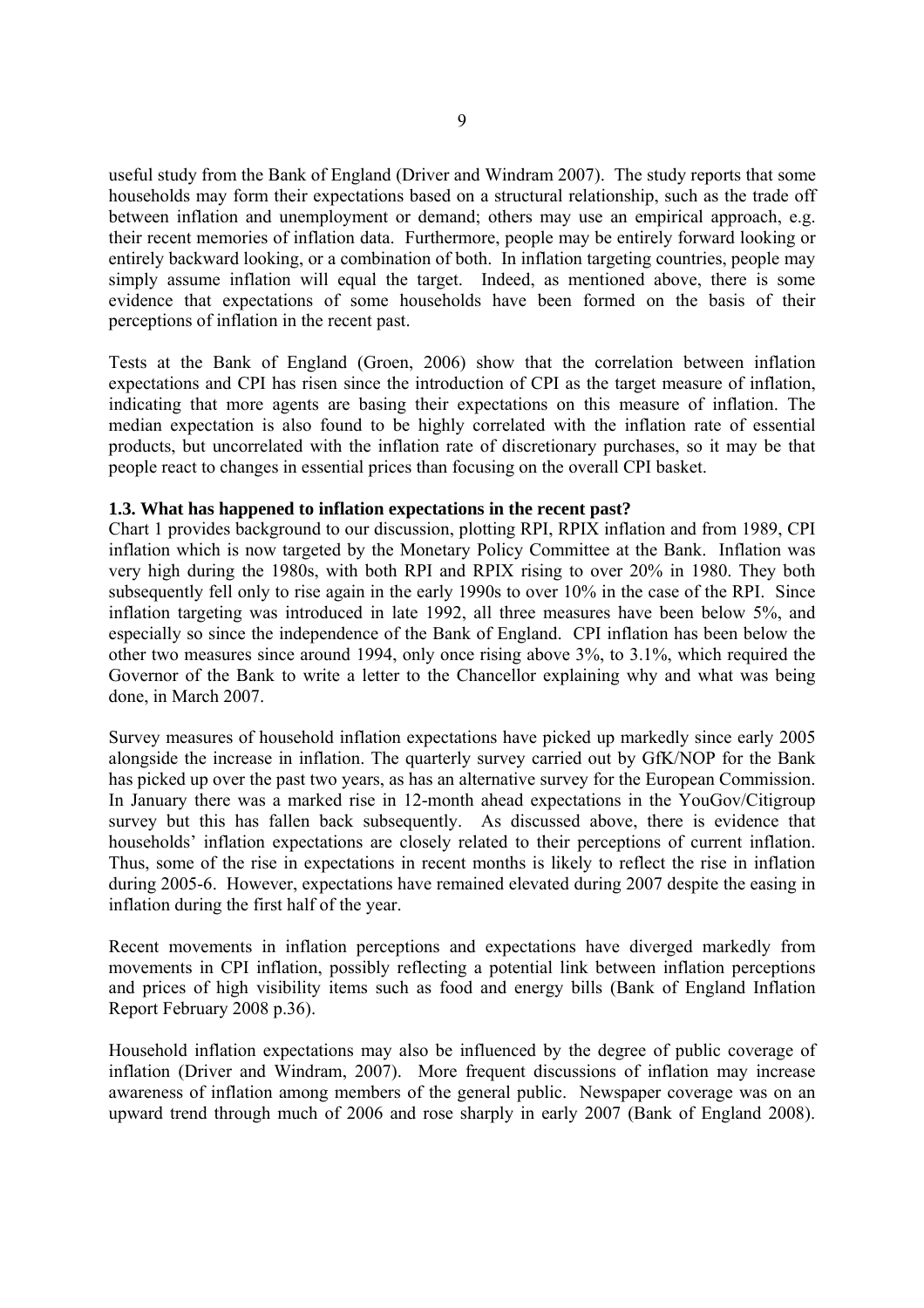This may have contributed to the rise in households' inflation expectations during this period. However, both current CPI inflation and media coverage of inflation fell back through 2007, while expectations remained elevated. This may suggest that expectations are sticky, that is they may persist at a new higher level for a period of time, despite actual inflation moving down again. Or it may be that survey respondents were more focused on RPI inflation, which did not fall back as much as CPI.

It is possible that households believe that past above-target inflation outturns, combined with the prospect of further increases in inflation in the near term, are indicative of monetary policy being less restrictive in the future. If so, the rise in these short term measures of inflation expectations would contain information about medium term beliefs, which could have significant implications for wage and price setting. Of course, as discussed above, the surveys may be influenced by RPI, rather than CPI inflation; although the former has eased since its March 2007 peak, the fall has been less marked than for CPI inflation.

Financial market measures are derived from instruments linked to RPI rather than CPI inflation. Implied RPI inflation forwards have picked up steadily since 2005 at five and ten year horizons, to 3.5% and 4% respectively. As long-horizon inflation expectations of professional forecasters have remained broadly unchanged over this period it is possible that the rise reflects a higher inflation risk premium and/or a change in the wedge between RPI and CPI inflation, as discussed earlier. There is some evidence to suggest that institutional factors, including strong pension fund demand for inflation-protected bond has pushed down their yields down relative to those on conventional bonds, thereby pushing up implied inflation forwards.

# **2. Empirical evidence**

Having examined the literature on inflation expectations, we now turn to examine empirical evidence relating to macroeconomic literacy and numeracy among the UK population. This includes data from a number of sources including surveys conducted for the Bank of England and the European Commission. Initially we focus on data on how people think the Bank of England has performed. We then look at how inflation expectations have changed. We also briefly examine other macroeconomic indicators as evidence of the macroeconomic knowledge of the population.

# **2.1. Satisfaction with the Bank of England**

As discussed earlier, the success of an inflation targeting regime is grounded in the credibility of the central bank, and the ability of the Central Bank to educate those whose expectations in turn impact monetary policy. We first turn to questions asked of the general public in regard to their satisfaction with the performance of the Bank of England. Obviously this involves more than just the setting of interest rates and in recent times is likely to reflect the public's views on the handling of the bailout of Northern Rock. Table 1 report the views of respondents in the Bank of England's *Inflation Attitudes Surveys* to the question: "how satisfied are you with how the Bank of England is doing its job to set interest rates to control inflation?". Aggregated data are available quarterly from November 1999. Summaries of the aggregate responses in each survey are available on the Bank of England's website (http://www.bankofengland.co.uk/statistics/nop/index.htm). On a yearly basis since 2001 the Bank of England has published an article in its Quarterly Bulletin discussing the results of the survey - the latest available is Driver and Windram (2007).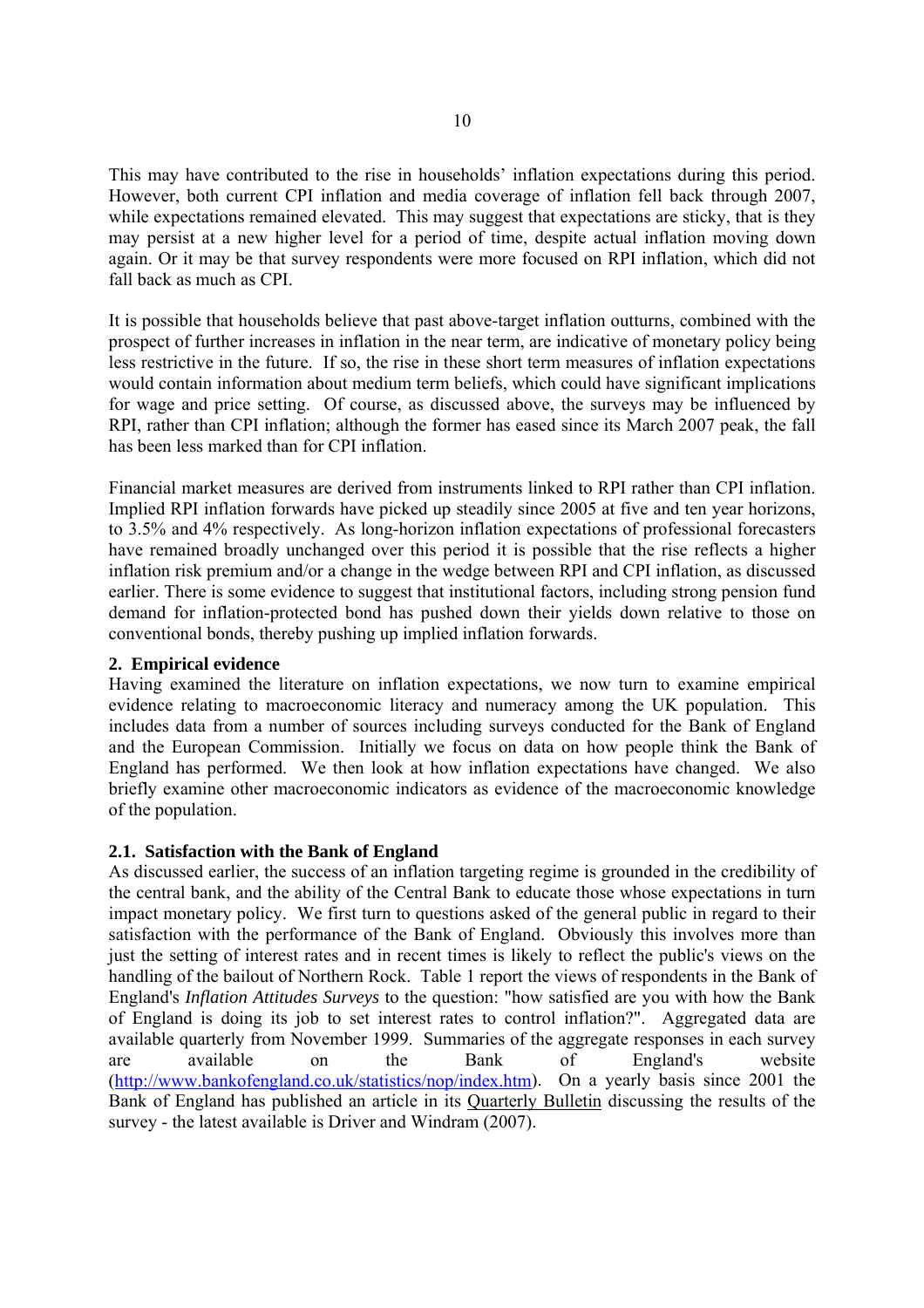On average, thirteen percent of respondents said they had 'no idea' how well the Bank was doing. Interestingly, there were much higher non-response rates for women (16.2%) than for men (8.6%). Non-response rates for women were especially high in February 2008 (19.0% for women and 10.9% for men respectively)<sup>3</sup>. High non-response rates for women are also an issue in the Bank's survey when respondents are asked to predict what the inflation rate will be in twelve months time. We will discuss this in more detail below.

Throughout the period August 2000 to November 2006, the majority of respondents were fairly satisfied or very satisfied with the Bank's performance. Since November 2006 there has no longer been majority satisfaction with the Bank's performance, although the decline in support has not been dramatic. The proportion *very satisfied* reached a peak at 13% in May 2005 and has deteriorated since then, and especially so at the end of the period, standing at 7% in February 2008. Satisfaction with the Bank's performance (but bear in mind the earlier caveat on the distinction between the MPC and the Bank more generally) in the period after the Northern Rock rescue has clearly fallen. In the most recently available data for February 2008 the proportion reporting that they were 'fairly satisfied' or 'very satisfied', at 44% was the lowest level since May 2000, also a low point for the FTSE. $4$ 

We have obtained access to the micro data at the level of the individual from twenty three of these quarterly surveys, starting in February 2001 through February 2008. We have pooled these surveys together. In total there are 64,334 responses. Sample sizes are approximately two thousand in May, August and November Surveys and around 4,000 in the February sweeps, of which we have all eight. These are not panels; the same people are not interviewed repeatedly, rather they are repeat cross-sections.

It is useful to model the determinants of people's views on how the Bank is performing, but at the outset it is important to examine the non-response bias, because if it appears that this is nonrandom, this may bias any results. The results of doing so are reported in column 1 of Table 2. If the respondent reported they had 'no idea' the dependent variable was set to one, zero otherwise. The equation estimates a dprobit in STATA which calculates the probability that a respondent will reply that they have 'no idea'.<sup>5</sup> Worryingly, the probability of non-response is

-

<sup>&</sup>lt;sup>3</sup> Interestingly, non-responses to several other questions in the February 2008 also had historically high nonresponse rates. With non-response rates for November 2007 in parentheses for comparison. a) The Government has set an inflation target of 2%. Do you think this target is too high or too low or about right or no idea – 19% (12%). b) How would you expect interest rates to change over the next 12 months? – 20% (15%) c). What do you think would be best for the British economy - for interest rates to go up over the next few months, or to go down, or to stay where they are now, or would it make no difference either way? – 20% (13%). d) And which would be best for you personally, for interest rates to go up, go down, stay where they are, make no difference, no idea. 12% (5%). See http://www.bankofengland.co.uk/statistics/nop/inflationattitudesfeb08.xls

 $4$  On 5/22/2000 the FTSE All Share, at close of business was at 2884.22 which was 8.2% below its close on January  $4<sup>th</sup>$  2000 of 3141.25. On 3/7/2008 the FTSE All Share at close of business was at 2958.72, down 10.6% on the year, down from 3291.47 at close of business on 1/3/2008.

<sup>&</sup>lt;sup>5</sup> *Dprobit* in STATA fits maximum-likelihood probit models and is an alternative to probit. Rather than reporting the coefficients, dprobit reports the marginal effect, that is the change in the probability for an infinitesimal change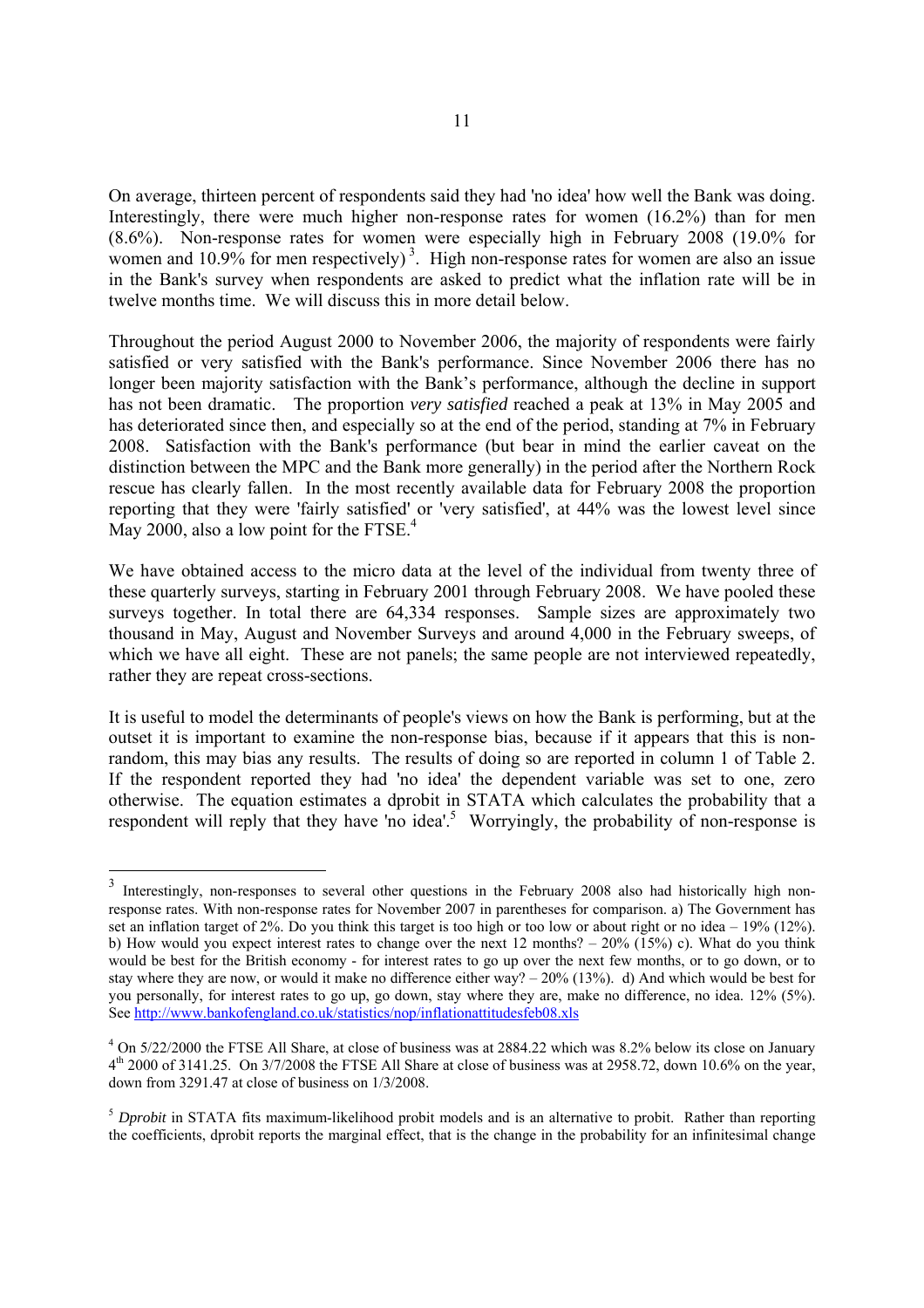higher for females, the young, those on lowest incomes, for those not working and council renters. When the equation was re-estimated excluding February 2008<sup>6</sup> and including education controls, non-response was highest among the least educated (results not reported). Nonresponse in 2008 was at its highest point since November 2004. The concern here is that any results will be biased because of the higher relative exclusion of women, the least educated and the poorest individuals. There is no obvious fix to this problem, so we need to proceed with caution.

Table 3 uses the micro data pooled across the six years 2001-2007 to estimate an ordered logit and includes controls for age, gender, schooling, housing tenure; working or not working, year dummies and region of residence. An ordered logit fits models the responses to an ordinal or qualitative variable. The actual values taken on by the dependent variable are irrelevant, except that larger values are assumed to correspond to 'higher' outcomes.<sup>7</sup> A positive coefficient thus implies an individual is more satisfied and a negative one implies less satisfied. Individuals who reported they had 'no idea' are excluded and hence sample size is now just over fifty-six thousand in column 1. Unfortunately comparable education controls are unavailable in February 2008 so the sample size is reduced in columns three through five.

Column 1 of Table 3 suggests that satisfaction with the Bank of England is lower among women, council renters and those with the lowest income and lowest for the young. Satisfaction rises with age. It is particularly low in February 2008. These results are stable across the various specifications. Column 2, which adds four region dummies, suggests that there is a regional component to satisfaction as the February 2008 dummy rises somewhat. Column 3 adds education controls and results are very stable to changes in specification and dropping observations; satisfaction rises with education. Column 4 splits the sample into those who completed their education at age eighteen or earlier while column 5 is for those who left school after the age of eighteen. The broad pattern of the results is similar although there appears to have been a sharper deterioration in satisfaction among the more educated than the less educated since 2007.

It is apparent that satisfaction is higher among men, those with the highest level of schooling; those who own their own homes whether with a mortgage or outright and in London and the South East. The time dummies for the last three surveys in 2007 suggest growing dissatisfaction with the Bank's performance. Interestingly, satisfaction with how the Bank is doing its job rises linearly with age, being highest with those aged 65 and over. Satisfaction is also higher among home owners (column 2) and lower among renters (column 3). Among both individuals of working age (column 4) and for older workers age 65 and over, dissatisfaction was highest in the second half of 2007.

in each independent, continuous variable and, by default, reports the discrete change in the probability for dummy variables.

 $6$  February 2008 is excluded because it does not contain comparable education variables.

<sup>&</sup>lt;sup>7</sup> Use of ordered logits is commonplace in the analysis of happiness data which is similarly ordered - see Blanchflower and Oswald (2004).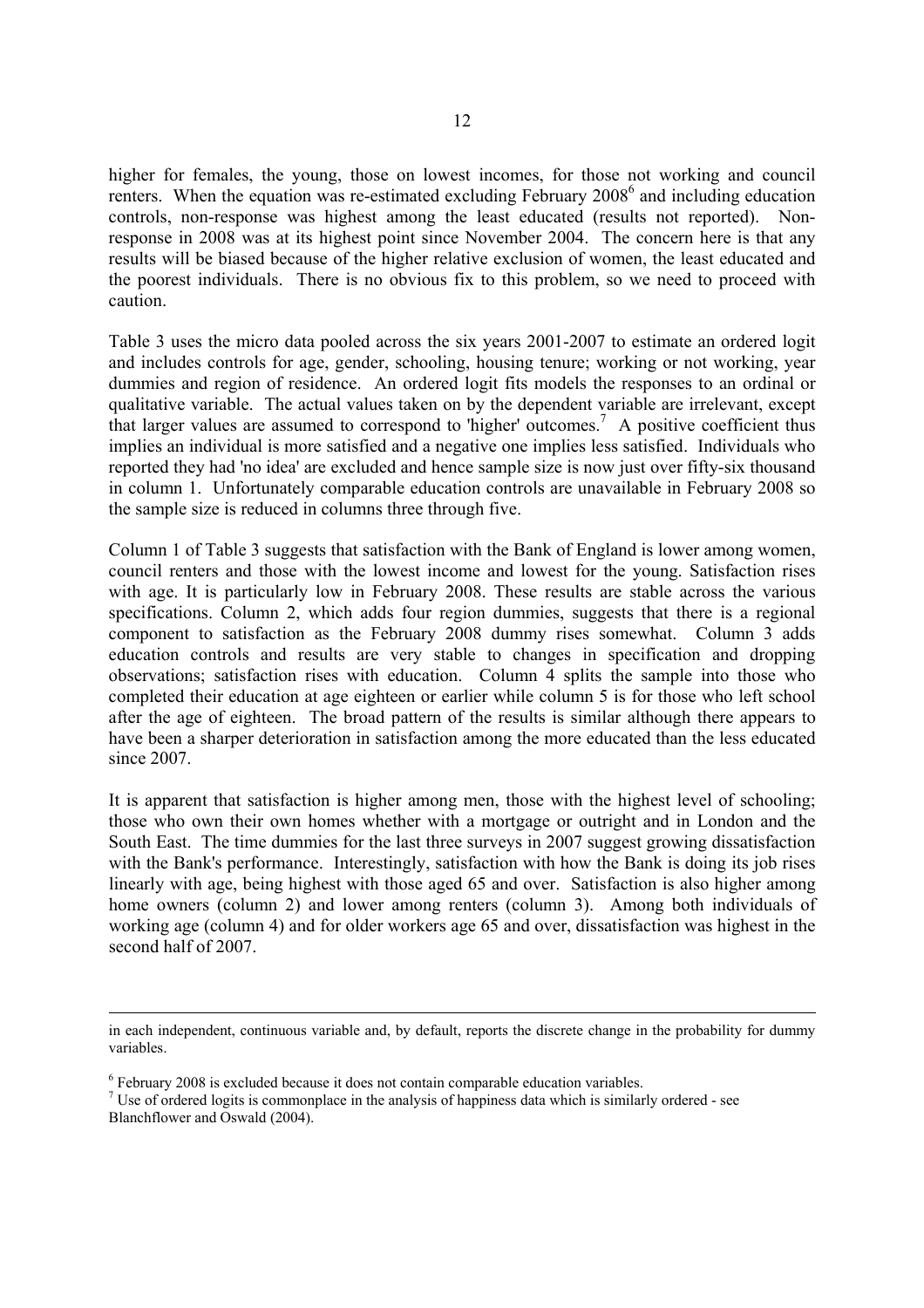#### **2.2. Price expectations – quantitative measures**

We now turn to examine a further question in the survey which asks "How much would you expect prices in the shops generally to change over the next 12 months? The full distribution of responses is presented in Table 4. The median response has risen from a low of 1.7% in November 2001 to a high of 3.3% in February 2008, the same date when the respondents' satisfaction with the Bank of England was at its lowest (Table 1). As in the case of attitudes to the job the Bank has been doing, non-response is high and especially so for females. Weighted responses presented over the twenty three quarterly surveys for which we have micro data suggest that on average 14% of individuals say they have 'no idea' (16% for females and 11% for males). Particularly worrying, in the February 2008 survey, 19.6% of respondents said they had no idea with 23.4% of females and 15.7% of males in that category. In column 2 of Table 2 the probability of non-response is estimated and, once again, found to be higher among females, the young, those with low incomes and council renters and significantly higher among the least educated (results not reported). The probability of non-response in February 2008, holding constant characteristics was significantly higher than in any other survey.

There is not only an issue of non-response but also whether individuals understand what they are being asked especially given the fact that ten percent of respondents say that they expect prices to remain unchanged (7.4%) or to go down (2.7%). Our suspicion is that respondents are mixing up changes in prices with changes in inflation. The concern here is whether or not people actually understand what is being asked. In a series of papers Lusardi and Mitchell (2006, 2007, 2008) have shown how little financial numeracy older people in the US actually have. They devised a simple question on inflation for a module on financial literacy inserted in the 2004 the Health and Retirement Study. Here is the exact wording of that question:

'Imagine that the interest rate on your savings account was 1% per year and inflation was 2% per year. After 1 year, would you be able to buy more than, exactly the same as, or less than today with the money in this account?".

Lusardi and Mitchell (2006) showed that about 75% of the older respondents (50 and older in the HRS module) got this simple question right, but some groups were much more likely to answer incorrectly. For example, women were less likely to get this question right (Lusardi and Mitchell, 2008) and so were Black and Hispanic respondents and those with low education. They also asked another simple question: "Suppose you had \$100 in a savings account and the interest rate was 2% per year. After 5 years, how much do you think you would have in the account if you left the money to grow: more than \$102, exactly \$102, less than \$102?". Only 50% of respondents got the inflation AND this question right. In Lusardi and Mitchell (2007) they showed that people cannot do simple calculations. For example, they cannot divide 2,000,000 by 5 and cannot do simple compound interest calculations. In a further survey conducted by the global market research firm TNS, Lusardi and Tufano (2008) asked 1,000 Americans about credit card debt. Over 64 percent of respondents could not correctly estimate how their interest would compound over time. The majority of people also said they did not understand minimum payments, and few could determine the different financial consequences between paying monthly installments or a lump sum.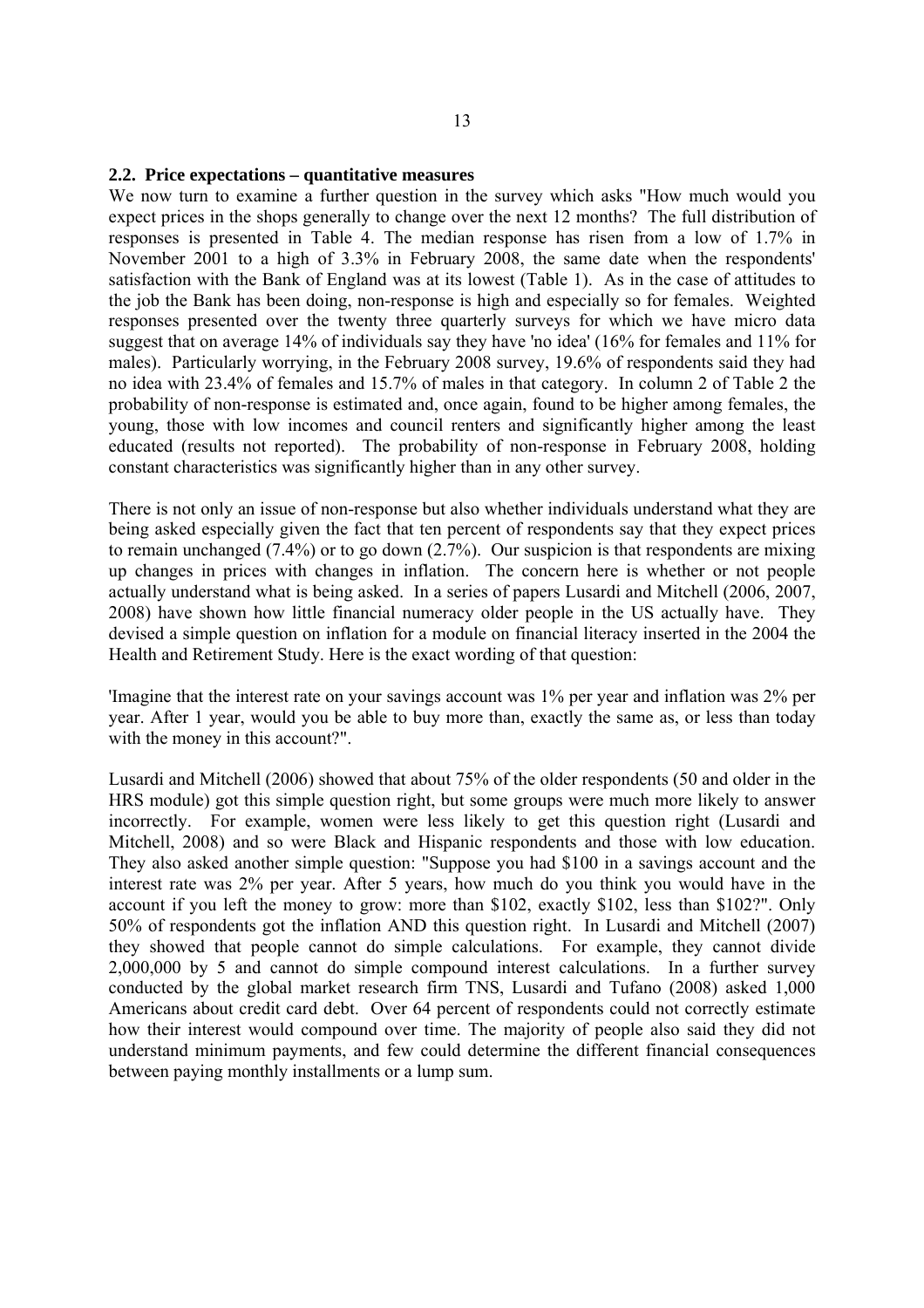Interestingly, in a recent *Eurobarometer survey*, conducted in the Spring of 2007, across all member countries of the EU, 57.8% of UK respondents said they didn't now the official inflation rate. Of those that did, the mean reported inflation rate was 5.15%, well above both CPI (Chart 1) and RPI.<sup>8</sup> Similarly, respondents were also asked if they knew the official unemployment rate and 63.2% said they did not. Of those who gave a response, the mean estimate was 9.5%: LFS unemployment rate for 2006 was  $5.6\%$  and the claimant count was  $3.0\%$ .<sup>9</sup> These data suggest the respondents have little knowledge of official macro data. We explore the accuracy of these predictions in more detail in section 2.4.

Table 5 now moves on to model price/inflation expectations econometrically using the only available micro data files from the Bank Inflation Attitudes Surveys for the period February 2001-February 2008, a total of twenty-three surveys in all. All respondents reporting they had 'no idea' are dropped. Because of the fact that there are open ends and intervals the procedure used here is interval regression. Specifically we make use of the *intreg* command in STATA which fits a model where, for the dependent variable, each observation is either point data, interval data, left-censored data, or right-censored data. The model is consistently estimated by a maximum likelihood procedure. The model assumes that the responses in each interval are distributed normally, and so it is the mid-point in the interval that is used to represent the inflation expectation. For the censored interval no mid-point is assumed and the likelihood function consists of probabilities for the left/right-censored observations. A positive coefficient means the individual expects higher prices and vice versa. Column 1 includes controls for age, gender, location, housing status, income and year. Column two adds eight additional controls for the individual's perceptions from Q1 of the survey of how prices changed over the preceding twelve months. Column three drops the February 2008 observation and adds controls for education while columns four and five present splits by low and high education.

The results are broadly consistent with those above relating to the performance of the Bank of England. The February 2008 dummy is large and there is evidence of a steady trend up in perceptions since May 2007. The most educated expect inflation to be lower than the least educated as do mortgage holders. Council renters are especially pessimistic. Perceptions of price increase are significantly higher in the excluded category, the South East and London. Those over the age of 45 expect higher price increases than young people do. The fact that older people expect higher price increases is interesting given they were more satisfied with the job the Bank of England had been doing.

In contrast to the findings above on the Bank of England's performance, in column 1 men report that prices will rise significantly more than women, although this may well be due to the selection problem discussed above. This is a puzzle and an apparent contradiction, given that in all of the other evidence presented in this paper men are significantly more *optimistic* than

-

<sup>&</sup>lt;sup>8</sup> Eurobarometer #67.2: European Union Enlargement, Personal Data Privacy, the National Economy, and Scientific Research, April-May 2007 ICPSR #21160

<sup>&</sup>lt;sup>9</sup> The exact questions were a) What was the official inflation rate, the rate of which consumer prices increased or decreased, in (OUR COUNTRY) in 2006? I can tell you that the exact figure is between -1% and 20% b) What was the official unemployment rate, the percentage of active people who do not have a job, in (OUR COUNTRY) in 2006? I can tell you that the exact figure is between 0% and 20%.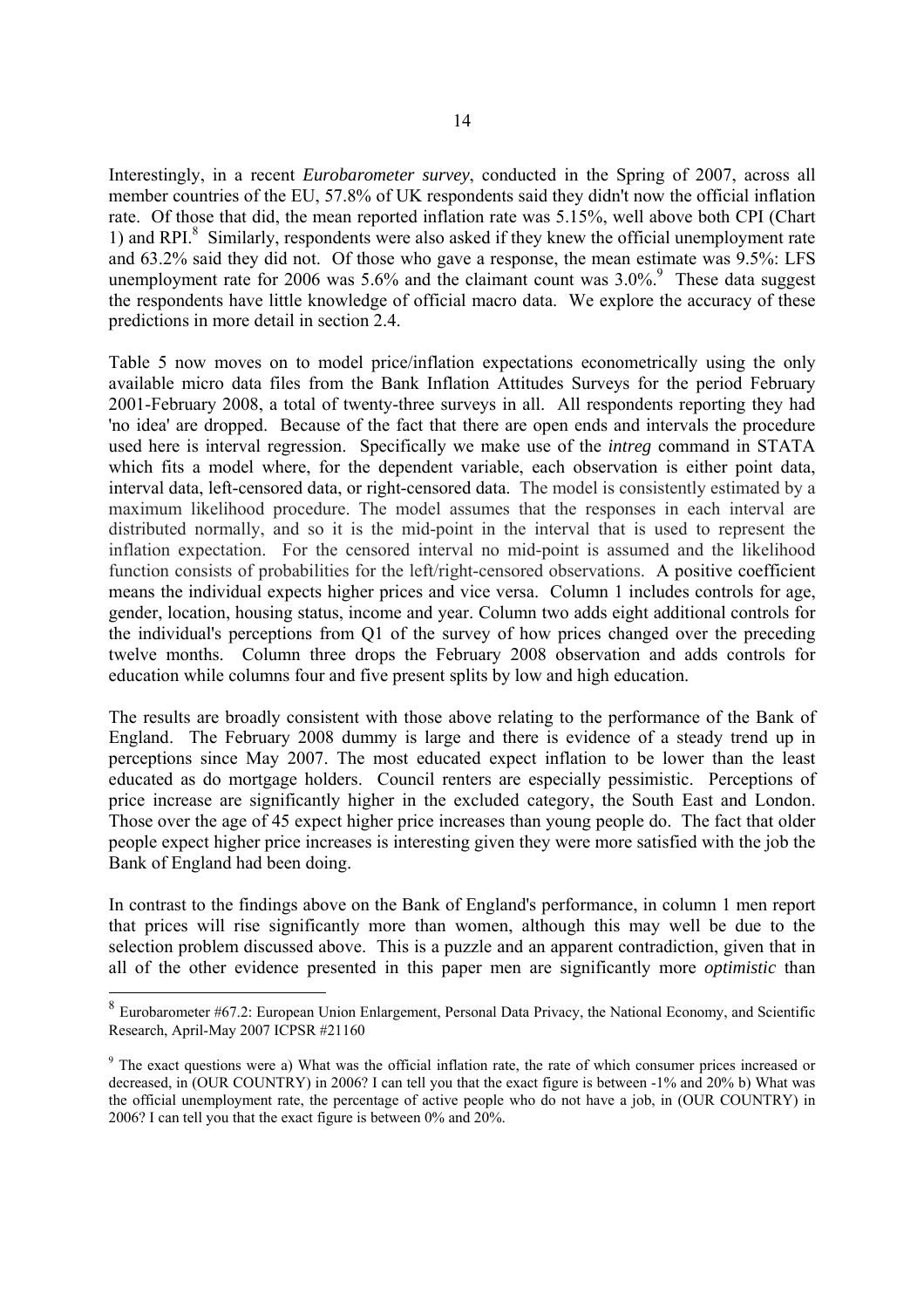women. However, in column 2 the male coefficient is no longer significant once perceptions of current inflation are controlled for: males not only think future inflation is higher but also think current inflation is higher. The variables identifying perceptions of how inflation had changed over the preceding twelve months are highly significant and large. As Ellis (2006) notes, since the survey began inflation expectations have moved closely with the perceptions of past inflation. Indeed, as noted by Driver and Windram (2007) over half of respondents in the February 2007 survey who expressed an opinion on both questions, inflation over the next twelve months was expected to be in the same range as their perception of past inflation. In February 2008 the proportion was 49.4% compared with 49.0% across the twenty-three surveys. One of the main determinants of price expectations appears to be current inflation. Expectations of some households thus appear to have been formed on the basis of their perceptions of inflation in the recent past.

Lombardelli and Saleheen (2003) also modeled econometrically the price data from the Bank survey for 2001-2003. They also found that the most educated, mortgage payers and individuals below age 55 had lower inflation expectations. They found no evidence of any gender differences as we have found with our bigger sample sizes and longer time series. They also found no evidence of a significant effect from working status and we confirm that finding.

# **2.3. Price expectations – qualitative measures**

-

Micro data on inflation expectations at the individual level are also available from a further data source. GfK/NOP collects nationally representative data for those aged 16+ from a random sample of telephone owning households for the EU. Sample sizes are approximately 2000 per month. These data are collected monthly across each member state of the European Union. In the UK these data are available since 1985.10 GfK has been conducting a monthly consumer survey called the Consumer Confidence Barometer (CCB) in the UK since June 1995. GfK carries out this survey on behalf of the European Commission, who sponsors the same consumer survey in all EU and EU candidate countries, as part of the Joint Harmonised EU Programme of Business and Consumer programme (known as the BCS programme). The BCS programe was first launched by the European Commission in 1961 (although the programme did not extend to the consumer sector until 1972). GfK has been conducting a monthly consumer survey called the Consumer Confidence Barometer (CCB) in the UK since June 1995. GfK carries out this survey on behalf of the European Commission, who sponsors the same consumer survey in all EU and EU candidate countries, as part of the Joint Harmonised EU Programme of Business and Consumer programme. The programme was first launched by the European Commission in 1961 (although the programme did not extend to the consumer sector until 1972). The main aim of GfK's CCB is to monitor the general public's confidence in the British economy; it is a monthly monitor showing consumer confidence in the present economic climate in the UK, and consumer expectations for the year ahead. In the CCB survey respondents are asked a slightly different, qualitative, question on price expectations to the one used in the Bank survey:

"Q6. In comparison with the past 12 months, how do you expect consumer prices will develop in the next 12 months? They will…increase more rapidly; increase at the same rate: increase at a slower rate; stay about the same; fall or don't know."

<sup>&</sup>lt;sup>10</sup> http://ec.europa.eu/economy\_finance/indicators/business\_consumer\_surveys/bcsseries\_en.htm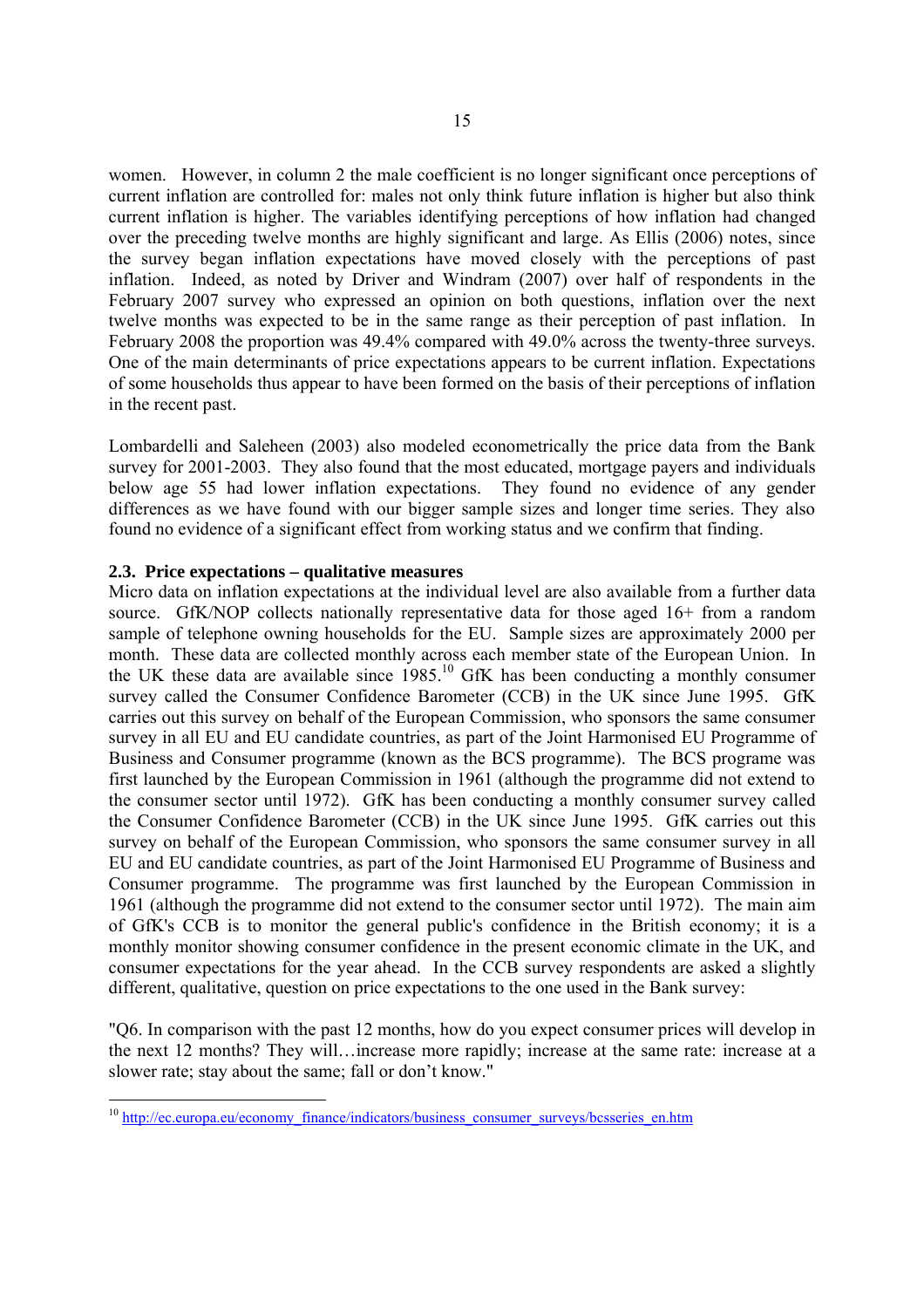Responses are reported in the form of a survey balance: after some investigation we determined that there is a small difference between the series and the one published by the EU Commission who seasonally adjusts the data. The EU seasonally adjusted survey balance is plotted in Chart 1 against the CPI twelve months ahead. These expectations balances dropped steadily after the independence of the Bank of England was announced in 1997. The survey balance has picked up since August 2007 from 21 to 28 in 2008, consistent with the findings from the Bank Inflation Attitudes Survey outlined above. The most recent balances are reported below.

| $Jan-07$  | 21 | $\text{Mav-07}$ | -16 | $Sep-07$ | 20 | Jan-08 | 28 |
|-----------|----|-----------------|-----|----------|----|--------|----|
| Feb-07    | 16 | Jun-07          |     | $Oct-07$ |    | Feb-08 | 28 |
| Mar- $07$ | 16 | Jul-07          |     | $Nov-07$ |    |        |    |
| Apr-07    | 16 | Aug- $07$       | 21  | $Dec-07$ | 24 |        |    |

The correlation between the inflation survey balance and the CPI twelve months ahead is .72. Chart 3 presents plots of the equivalent series for six EU countries (Denmark; Germany; Ireland; France; Italy and the Netherlands) also plotted against the inflation rate twelve months ahead. Note only Denmark is not a member of the Euro. Note how to read the charts – time on the Xaxis is plotted in relation to the CPI so data for January 2008 refers to the January 2008 inflation rate plotted against the expectation 12 months earlier. Hence the series goes out to 2009. With the exception of Italy, the correlations are somewhat lower than in the UK. It is notable how volatile the series is in Denmark since 2003 and in Germany since 2007. Expectations dropped in Italy and the Netherlands between 2003 and 2004. There is evidence of an uptick in expectations in all six countries over the last year. Expectations of inflation in Denmark have risen steadily since the beginning of 2005.

| <b>Correlation</b><br>Coefficient, r:                             | Denmark Germany Ireland France |      |      |      | Italy | any Netherlands Kingdom | United |
|-------------------------------------------------------------------|--------------------------------|------|------|------|-------|-------------------------|--------|
| Inflation expectations<br>and inflation actual<br>12 months ahead | 0.34                           | 0.56 | 0.52 | 0.32 | 0.80  | 0.61                    | 0.72   |

We also obtained access to the micro data from the CCB Inflation survey taken monthly in the UK, from January 1996 through January 2008, making 145 surveys in all and a total of 294,573 observations. The distribution of the data by year is reported in Table 6. The first thing to note is that there is much less of a problem of non-responses to this question than is the case in the Bank Survey - on average 5% report that they don't know. This is higher for females (6%) than for males (4%). There is no evidence, however, that this is higher in 2007 or in January 2008. The proportion of individuals saying that prices had 'risen a lot' was particularly high in 2008 at 21%. Column 1 of Table 7 estimates a non-response dprobit which models the probability of non-response to the inflation question. Non-responses are higher for women; the least educated, older respondents and those not working.

Column 1 of Table 8 estimates an ordered logit where 1 is set to equal a fall while 5 means 'increase more rapidly', so a positive coefficient implies a higher increase and vice versa for a negative coefficient. Controls available are region, year, age and gender which are included in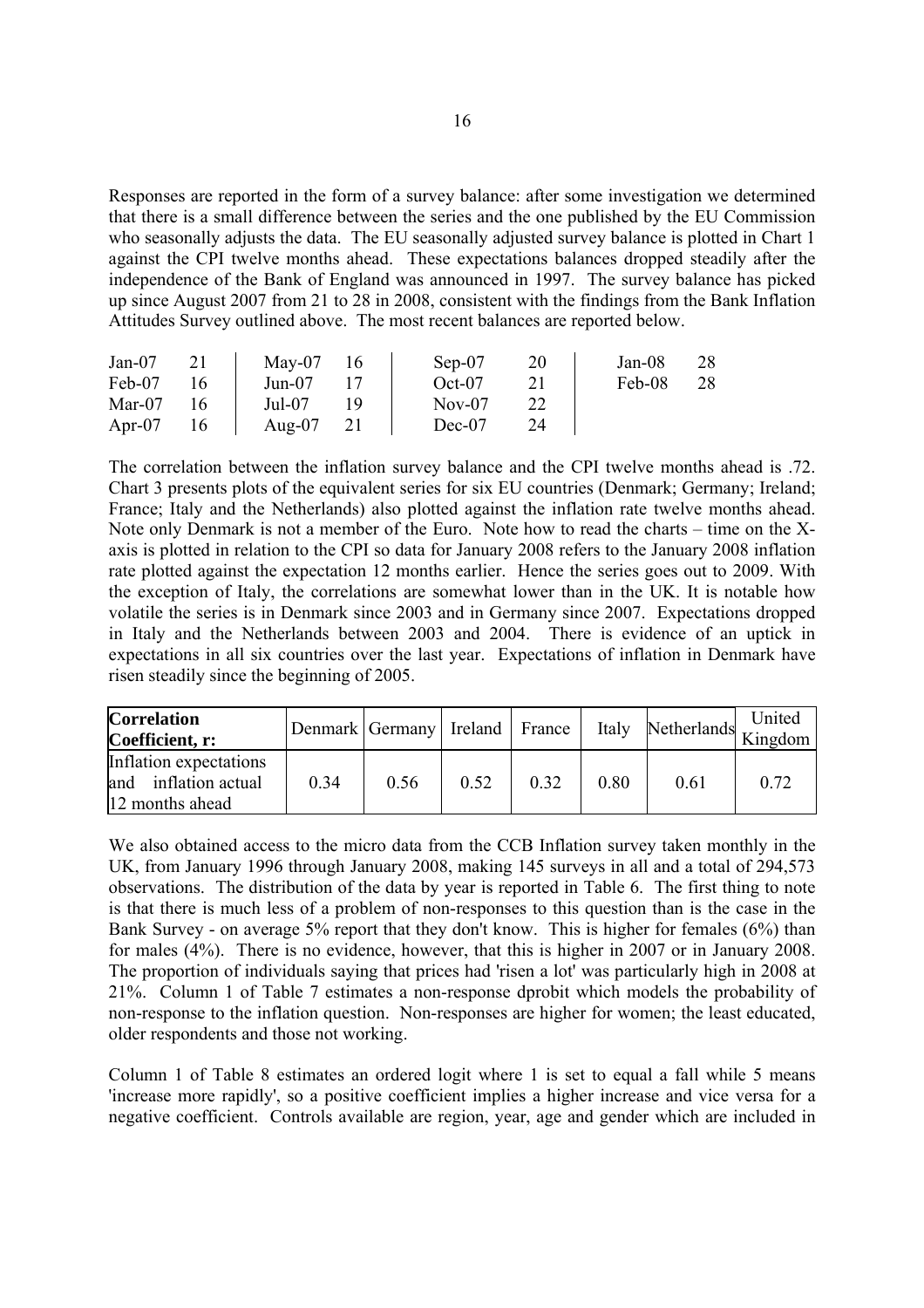column 1. Males believe that prices will rise more slowly than females as do the more highly educated. Consistent with the findings from the Bank survey and Lombardelli and Saleheen (2003), expectations are higher among older workers, females and the least educated. Here we find also that they are higher among non-workers and are especially high in London.

Given that we have a long time run of monthly data it is feasible to determine if current inflation predicts expectations, in line with the earlier-reported findings of Driver and Windram (2007), using Bank/NOP data. So we mapped in the monthly CPI in the month the survey was taken, across a total of 145 months and clustered the standard errors accordingly. Column 2 adds the monthly CPI rate which is positive and significant. In column 3, as we did with the BOE data a series of controls are also added for perceptions of current inflation, which are highly significant. Their addition lowers the significance of the CPI variable. The final two columns split the sample into high and low education groups. The CPI variable is significant for the more highly educated but not for those with lower levels of schooling.

There is also evidence that other measures of current well-being enter into price expectations equations. Guven (2007) found that happy people expect lower prices in the future. Guven examined data on prices for the Netherlands using data from the Dutch National Bank (DNB) Household Survey which is a panel of about 4500 individuals from 1993 to 2006. Data on price expectations are of particular interest to macro-policy makers. Guven found that happier people expect lower prices than unhappy people for the next year and also in five years time. Questions asked were 1) "Do you expect prices in general to rise, to remain the same, or to go down, in the next 12 months? 1=go down 2= remain the same 3= rise" 2) "By what percentage do you expect prices in total to have risen after 5 years?".

# **2.4. Expectations of changes in the number of unemployed**

The GfK survey also asks respondents to report on what they think will happen to unemployment over the next 12 months. The series is plotted in Chart 2 against the unemployment rate 12 months ahead to assess its predictive power. The series tracks unemployment quite well until mid-2005 and then takes off at a time when there was a large influx of workers from the A8 Accession countries (Czech Republic, Estonia, Hungary, Latvia, Lithuania, Poland, Slovakia, Slovenia) along with Malta and Cyprus and later from the A2 (Bulgaria and Romania). In an earlier paper this was interpreted as a rise in the 'fear of unemployment' (Blanchflower and Shadforth, 2007). Non-responses average 6.4% and were again higher for women (7.6%) than men (5.0%). Column 2 of Table 7 estimates the probability an individual will not respond to the question and once again this probability is higher for females, the least educated and those over the age of 65 and living in London. In contrast to inflation expectations, expectations about unemployment in the UK fell from 35 at the beginning of 2007 to 26 in October 2007 but then started to pick up in 2008, rising to 30 in February 2008. The balances were as follows.

| Jan- $05$ | 16 | $Jul-07$  | 27 | $Dec-07$ | 27 |
|-----------|----|-----------|----|----------|----|
| $Jul-05$  | 21 | Aug- $07$ | 26 | $Jan-08$ | 29 |
| Jan-06    | 26 | $Sep-07$  | 25 | Feb-08   | 30 |
| $Jul-06$  | 33 | $Oct-07$  | 26 |          |    |
| $Jan-07$  | 35 | $Nov-07$  | 27 |          |    |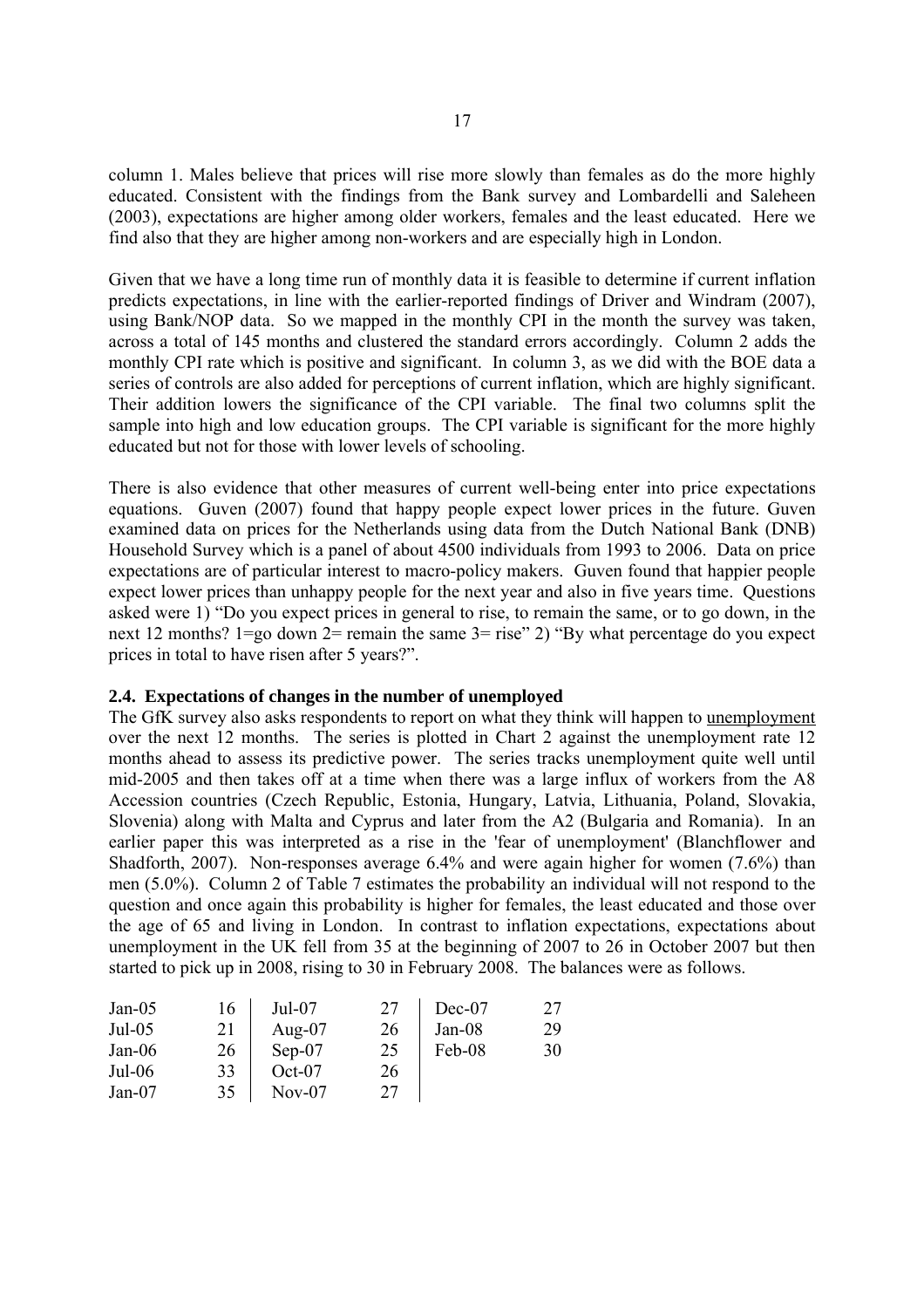Chart 4 contains these data for six EU countries. Unemployment expectations picked up recently in the UK, Ireland, Germany, France and the Netherlands and to a lesser extent in Italy.

| <b>Correlation</b><br>Coefficient, r:                   |      | Denmark Germany   Ireland   France |      |      | Italy | any Netherlands Kingdom | United |
|---------------------------------------------------------|------|------------------------------------|------|------|-------|-------------------------|--------|
| Unemployment<br>expectations and<br>unemployment actual | 0.64 | 0.37                               | 0.61 | 0.50 | 0.23  | 0.29                    | 0.46   |

Table 9 uses the CCB data to estimates an ordered logit with the dependent variable whether the individual thinks that unemployment will increase over the next twelve months. $11$  The probability is highest among those ages 50-64, women, in the West Midlands, those who left school under the age of 16 and among skilled manual workers. It is also positively impacted by the monthly unemployment rate. This unemployment variable enters significantly and positively in columns 2-4 no matter what the level of education. It is also clear that there has been a rise in people's expectations of unemployment since 2000 and especially so in 2006 for the least educated group.

# **3. Accuracy in reporting levels and changes in prices and unemployment**

As mentioned earlier, a typical individual's knowledge of current macroeconomic data, let alone his/her ability to form expectations about these data, might be somewhat scant. In this section we examine in more depth the degree or otherwise of an individual's knowledge of the 'official' inflation and unemployment rates in 2006 and how these have changed since 2005 using retrospective data from a *Eurobarometer* survey at the level of the individual taken in the UK in 2007. We also then use data from the February 2005, 2006 and 2007 *Bank of England Inflation Attitude Surveys* to determine the accuracy of the respondent's predictions of what will happen to prices over the following twelve months compared to the actual observed outcomes a year later.

# *a) Inflation in 2006*

-

In *Eurobarometer* #67.2 respondents were asked the following question -

"What was the official inflation rate, the rate of which consumer prices increased or decreased, in 2006? I can tell you that the exact figure is between -1% and 20%.?"

It is possible to compare the responses to this question with the actual inflation rates, although it is uncertain precisely which rate is being referred to. In 2006 the CPI averaged 2.3% while the RPI averaged 3.2%. To allow some margin of error we assume a response was 'correct' and set to zero if the response was in the interval of 1.3% to 4.2%, zero otherwise. Individuals who did not know were also set to zero. According to this criterion 25.9% of respondents reported correctly. In column 1 we report a dprobit modeling the probability of an individual reporting the correct answer. The probability of doing so is higher the higher the level of education,

 $11$  The exact question is "how do you expect the number of unemployed people in this country will change over the next 12 months – fall sharply (1.2%); fall slightly (17.8%); remain the same (29.6%); increase slightly (35.0%), increase sharply (9.9%) or don't know (6.4%)?" The numbers in parentheses are the weighted averages for the 145 months (n=294,573).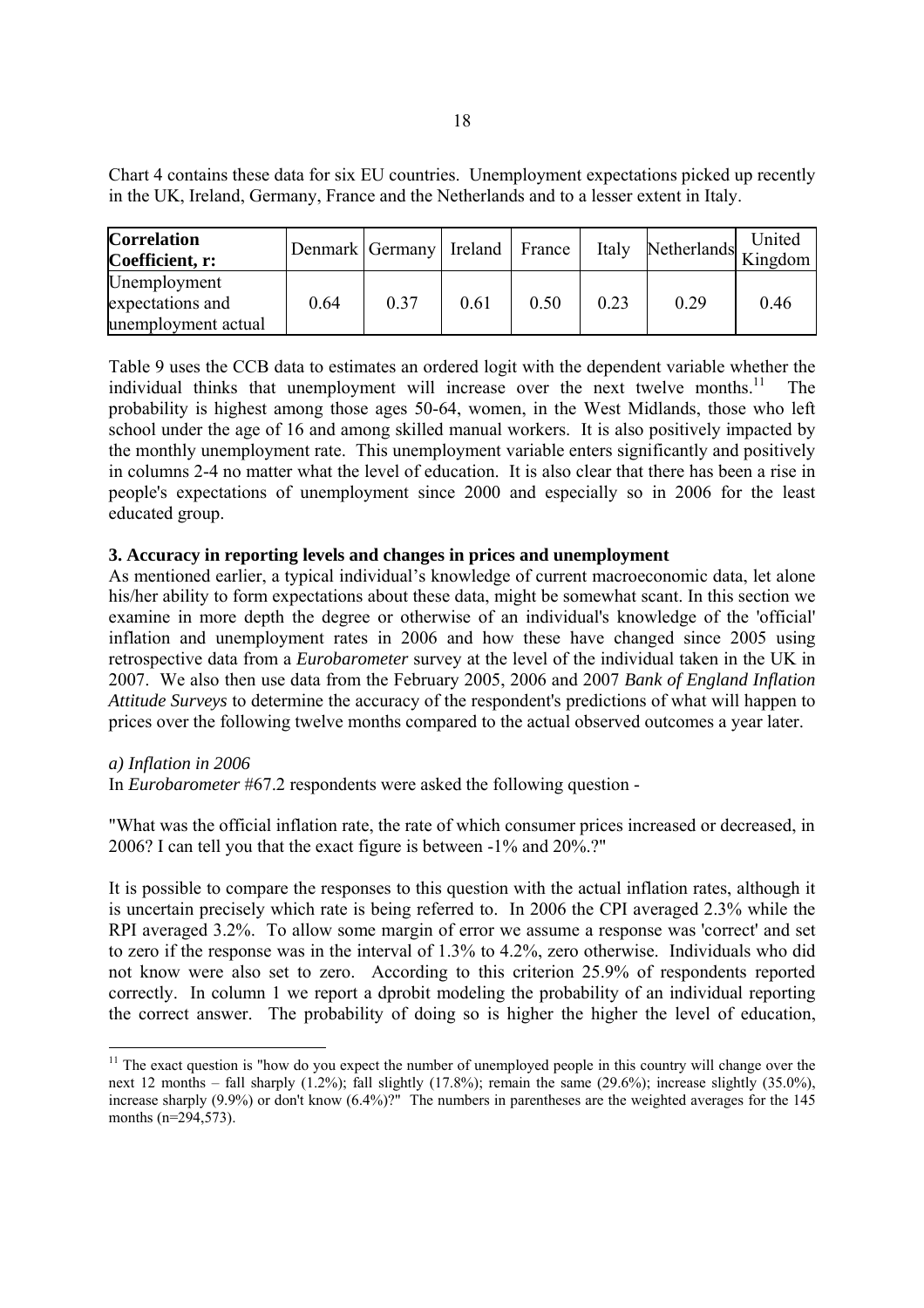among men, and is higher among workers especially among employed professionals and managers. The probability rises in an inverted U-shape in age maximizing at age 59 and declining thereafter.

#### *b) Inflation in 2006 compared with inflation in 2005.*

Respondents were also asked a further question on inflation – "Do you think that the inflation rate in 2006 was higher, lower or equal to the one in 2005?" Given that both the CPI and the RPI were lower in 2005 (2.1% and 2.8% respectively), in column 2 of Table 10 we model the probability of an individual reporting that inflation in 2006 was higher in 2006 than it had been in 2005. Analogously to the reports on the level of inflation, males, the more highly educated workers and especially managers were more likely to be 'correct'.

#### *c) Unemployment in 2006 and compared with 2005*

Similar questions to those asked on inflation were also asked on unemployment.<sup>12</sup> The ILO unemployment rate in 2005 was 4.8% and in 2006 was 5.3% while the claimant count was 2.7% and 3.0% respectively. Once again we allow a 1% margin of error o a correct report on 2006 unemployment was if it fell in the interval 2.% to 6.3% and the correct answer on the changes was that unemployment was higher in 2006 than 2005. The probabilities of being correct were higher among the educated, men and maximizes in the early forties. We found no evidence that the probability varied by labour market status.

#### *d) Predicting inflation twelve months ahead*

In Table 11 we examine the probability that an individual in the Bank of England survey correctly forecasts what inflation will be twelve months ahead. We do this using the February surveys of 2005, 2006 and 2007 and then compare these responses with the percentage change in prices that occurred over the next twelve months. A 'correct' response is taken to be within a 1% interval of the CPI on the low side (CPI was 2.0% in February 2006, 2.8% in February 2007 and 2.5% in February 2008) and a 1% interval on the high side for the RPI (2.4%; 4.6% and 4.1% respectively). Columns 1 through 3 are for February 2005 through 2007 respectively while column 4 pools the three years and adds two year dummies. As was found above, the probability of being 'correct', as one might expect, is higher among males, home owners, workers, the more educated, richer individuals, those aged 55-64 and residents of the South East.

#### **4. Conclusions and implications for monetary policy**

-

This paper has made some interesting observations about consumer surveys and a number of generalizations can be made about the findings.

First, there is evidence that significant numbers of individuals do not know what the inflation rate is, how it has changed and are increasingly unable to predict how it might change in the future. This is consistent with recent evidence from the United States suggesting very low levels of financial literacy.

 $12$  a) "What was the official unemployment rate, the percentage of active people who do not have a job, in 2006? I can tell you that the exact figure is between 0% and 20%". b) "Do you think that the unemployment rate in 2006 was higher, lower or equal to the one in 2005?"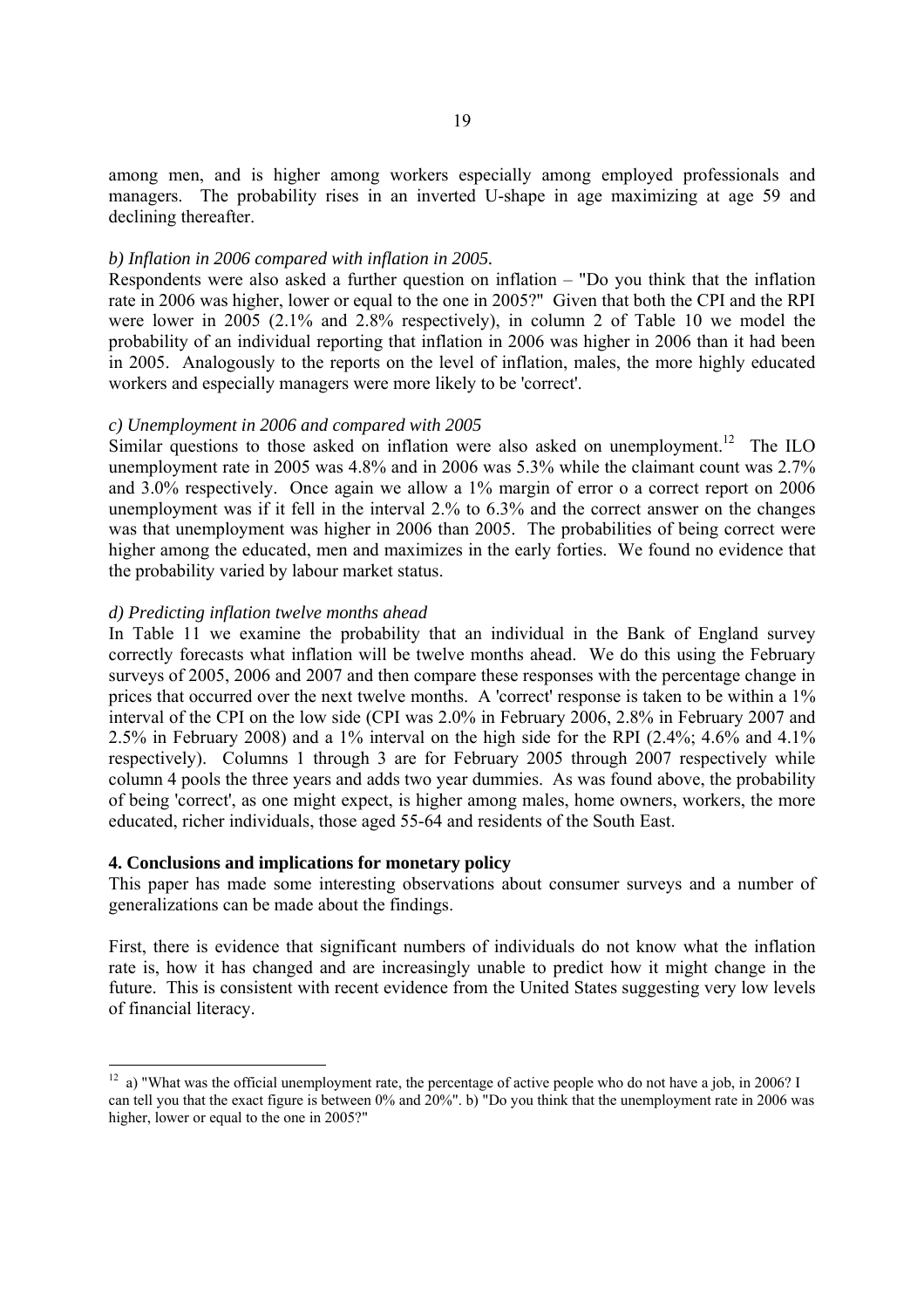Second, there is evidence of very high non-response rates in these various surveys to questions on how satisfied respondents are with the job the Bank of England has been doing as well as to how much prices have risen in the past or in the future. Non-responses are especially high among the least educated, females, the poorest individuals and the young. We cannot assume that nonresponse implies a lack of understanding, but it is one possibility. From the responses received, there is evidence that satisfaction with the job the Bank of England is doing has deteriorated since mid-2007, post Northern Rock and alongside significant increases in both fuel and commodity prices.

Third, we find that *price* expectations are influenced by past experience. There is evidence that expectations of the future path of prices are highly correlated with individual's evaluation of current inflation. Similarly, expectations of future changes in *unemployment* are highly correlated with the current unemployment rate.

Fourth, older people, the more highly educated and those with higher incomes are more optimistic about the path of prices, believing they will rise at a slower pace than younger, less educated and less affluent individuals.

Clearly, there is evidence of widespread inaccuracy in estimating current levels of macroeconomic variables, and forming views on future values. This may reflect lack of knowledge concerning macroeconomic variables; the substantial non-response levels in a number of the surveys support this observation. To what extent is this lack of knowledge of (and possible lack of understanding of) rudimentary macroeconomic data an issue? We mentioned earlier the assumed importance of inflation expectations in macroeconomic models used for conducting monetary policy. What are the implications of people's expectations being poorly founded? To assess this, we need to consider how expectations are included in macroeconomic models.

Macroeconomic models (including the Bank of England Quarterly Model) generally do not depend on any particular assumptions about how expectations are formed; rather they assume that agents have 'model-consistent' expectations. In simple terms this means that if agents know the model and the past histories of the relevant endogenous and exogenous variables, and they have point expectations for the future paths of exogenous variables, then their expectations of future endogenous variables coincide with the core model solutions generated by those paths.

Given our above findings, how realistic is the assumption of model-consistent expectations? In monetary theory, inflation expectations affect inflation through two main channels - by individuals bargaining over nominal pay and companies setting prices. As long as those who are actually in a position to influence the rate of inflation (i.e. those who are in a position to bargain for their wages/set prices) have an understanding of what inflation is and a well-grounded expectation of what it is likely to be in the future, then the assumption of model-consistent expectations holds. It is probably safe to assume that companies involved in setting prices are on the whole sufficiently sophisticated to fall into this category. And our findings above demonstrate that the awareness of what inflation is (and the accuracy of peoples awareness/expectations of inflation) is higher among those categories who tend to have a higher employment rates (i.e. males, the more educated, the employed, the 'not young' etc.). This is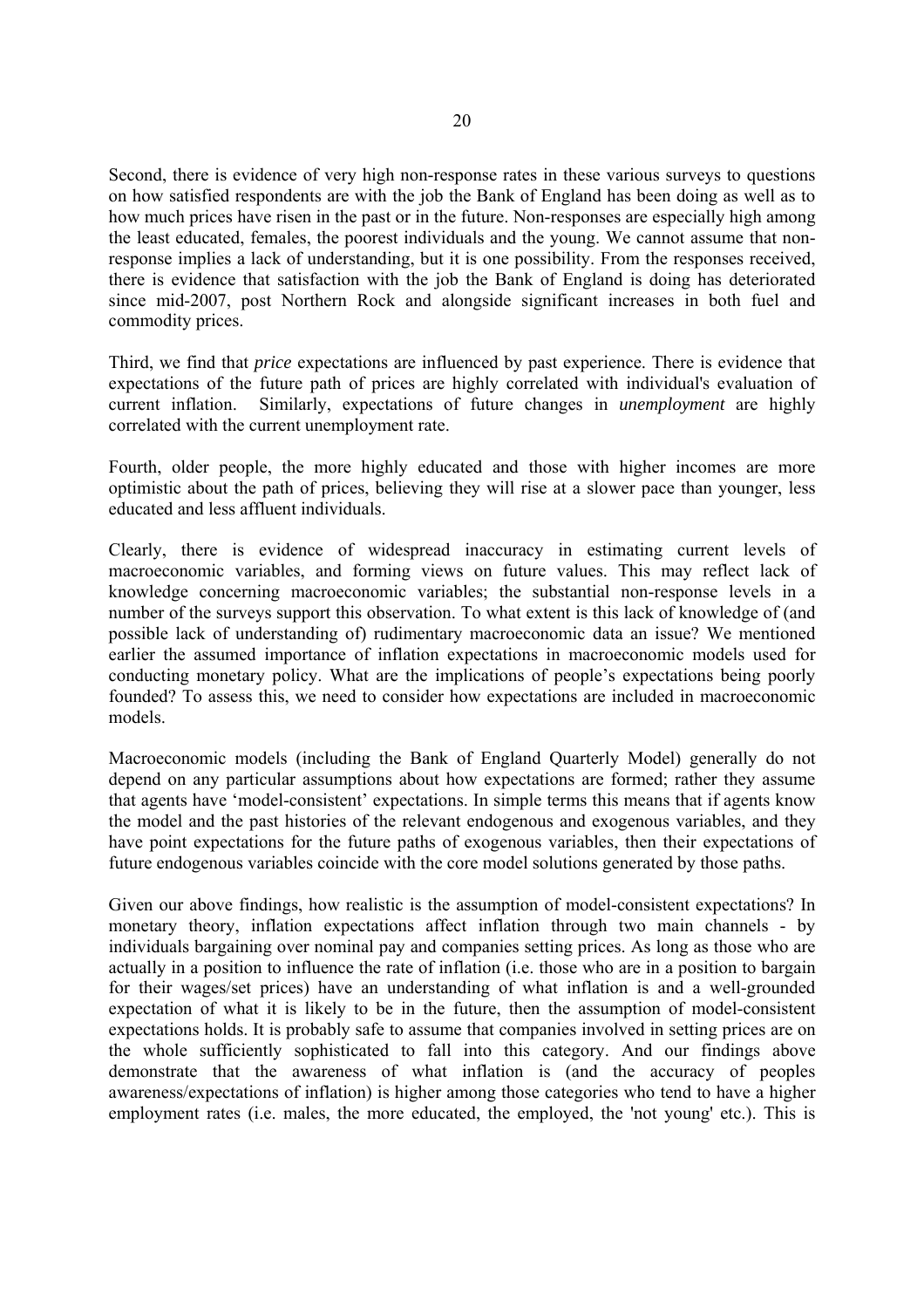likely to be because the inflation rate is a far more relevant concept to them, as they are likely to be in more of a position to influence their income (through the wage bargaining process) than those who do not receive an income from employment. So on this basis, it would seem that the assumption of model-consistent expectations cannot be rejected.

By demonstrating that our findings are not in conflict with the use of model-based monetary policy with model-consistent expectations, we have tried to show that our findings of widespread lack of macroeconomic knowledge does not mean that the use of inflation expectations in monetary policy is not useful, or worse detrimental.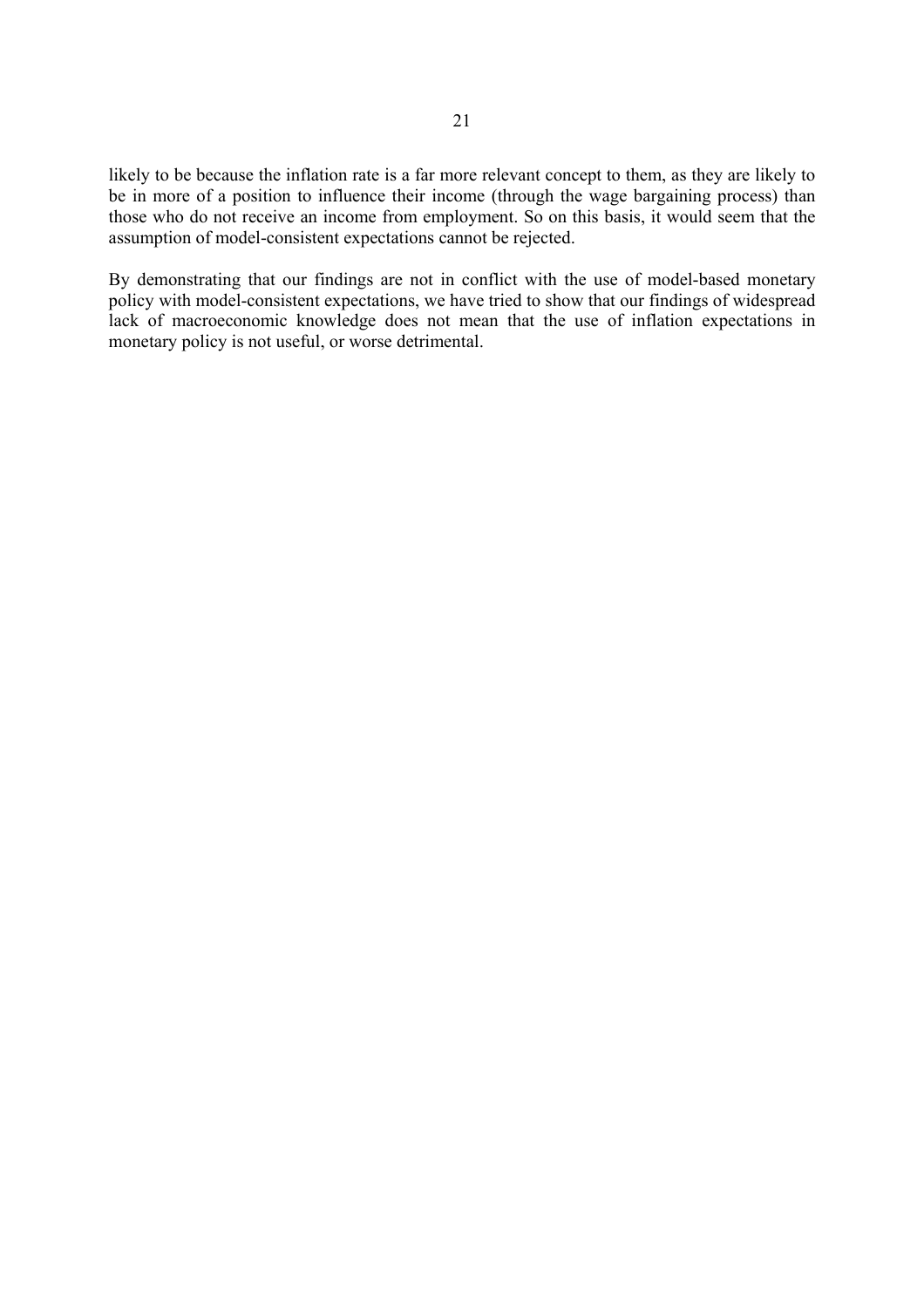|                 | Very           | Fairly         | Neither | Fairly    | Very             | N <sub>0</sub> |
|-----------------|----------------|----------------|---------|-----------|------------------|----------------|
|                 | dissatisfied   | dissatisfied   |         | satisfied | satisfied        | Idea           |
| November 1999   | $\overline{4}$ | $\overline{7}$ | 26      | 41        | 7                | 16             |
| February 2000   | 5              | 12             | 28      | 37        | $\overline{4}$   | 14             |
| <b>May 2000</b> | $\overline{4}$ | 9              | 27      | 38        | 5                | 17             |
| August 2000     | $\overline{4}$ | 9              | 25      | 45        | 6                | 12             |
| November 2000   | 3              | 8              | 26      | 48        | $\boldsymbol{7}$ | 9              |
| February 2001   | $\overline{3}$ | 8              | 28      | 53        | 8                | 11             |
| <b>May 2001</b> | $\overline{2}$ | 6              | 23      | 49        | 9                | 12             |
| August 2001     | $\overline{c}$ | 6              | 23      | 45        | 10               | 14             |
| February 2002   | $\overline{2}$ | 6              | 20      | 50        | 12               | 11             |
| May 2002        | $\overline{2}$ | 6              | 23      | 49        | 10               | 11             |
| August 2002     | $\overline{3}$ | $\overline{7}$ | 22      | 46        | 11               | 11             |
| November 2002   | $\overline{3}$ | $\overline{7}$ | 23      | 42        | 11               | 11             |
| February 2003   | $\overline{3}$ | $\overline{7}$ | 24      | 47        | 8                | 11             |
| May 2003        | $\overline{2}$ | $\overline{7}$ | 22      | 46        | 9                | 14             |
| August 2003     | $\overline{2}$ | 6              | 22      | 40        | 12               | 17             |
| November 2003   | $\overline{2}$ | 6              | 22      | 45        | 10               | 15             |
| February 2004   | $\overline{3}$ | $\overline{7}$ | 24      | 46        | 8                | 12             |
| <b>May 2004</b> | $\overline{2}$ | 9              | 23      | 43        | 9                | 14             |
| August 2004     | $\overline{3}$ | 10             | 24      | 43        | 8                | 12             |
| November 2004   | 3              | $\overline{7}$ | 21      | 44        | 8                | 17             |
| February 2005   | $\overline{2}$ | $\overline{7}$ | 23      | 45        | 11               | 12             |
| <b>May 2005</b> | $\overline{3}$ | 6              | 21      | 46        | 13               | 12             |
| August 2005     | $\overline{c}$ | 6              | 22      | 45        | 11               | 15             |
| November 2005   | $\overline{c}$ | 5              | 21      | 49        | 11               | 12             |
| February 2006   | $\overline{2}$ | 6              | 23      | 47        | 10               | 12             |
| <b>May 2006</b> | $\overline{3}$ | $\overline{7}$ | 23      | 44        | 10               | 13             |
| August 2006     | $\overline{3}$ | 8              | 25      | 45        | 9                | 11             |
| November 2006   | $\overline{3}$ | 8              | 25      | 45        | 9                | 11             |
| February 2007   | $\overline{4}$ | 9              | 25      | 41        | 9                | 12             |
| May 2007        | $\overline{4}$ | 10             | 26      | 43        | $\overline{7}$   | 11             |
| August 2007     | $\overline{4}$ | 12             | 23      | 40        | 8                | 13             |
| November 2007   | 5              | 12             | 23      | 41        | $\overline{7}$   | 12             |
| February 2008   | $\overline{4}$ | 10             | 26      | 37        | $\overline{7}$   | 15             |
| Average         | $\overline{3}$ | 8              | 24      | 44        | 9                | 13             |

Table 1. Satisfaction with the Bank of England, 2001-2008 (%)

Source: *Bank of England Inflation Attitudes Surveys*.

Notes: Responses to Q14. "How satisfied are you with how the Bank of England is doing its job to set interest rates to control inflation?"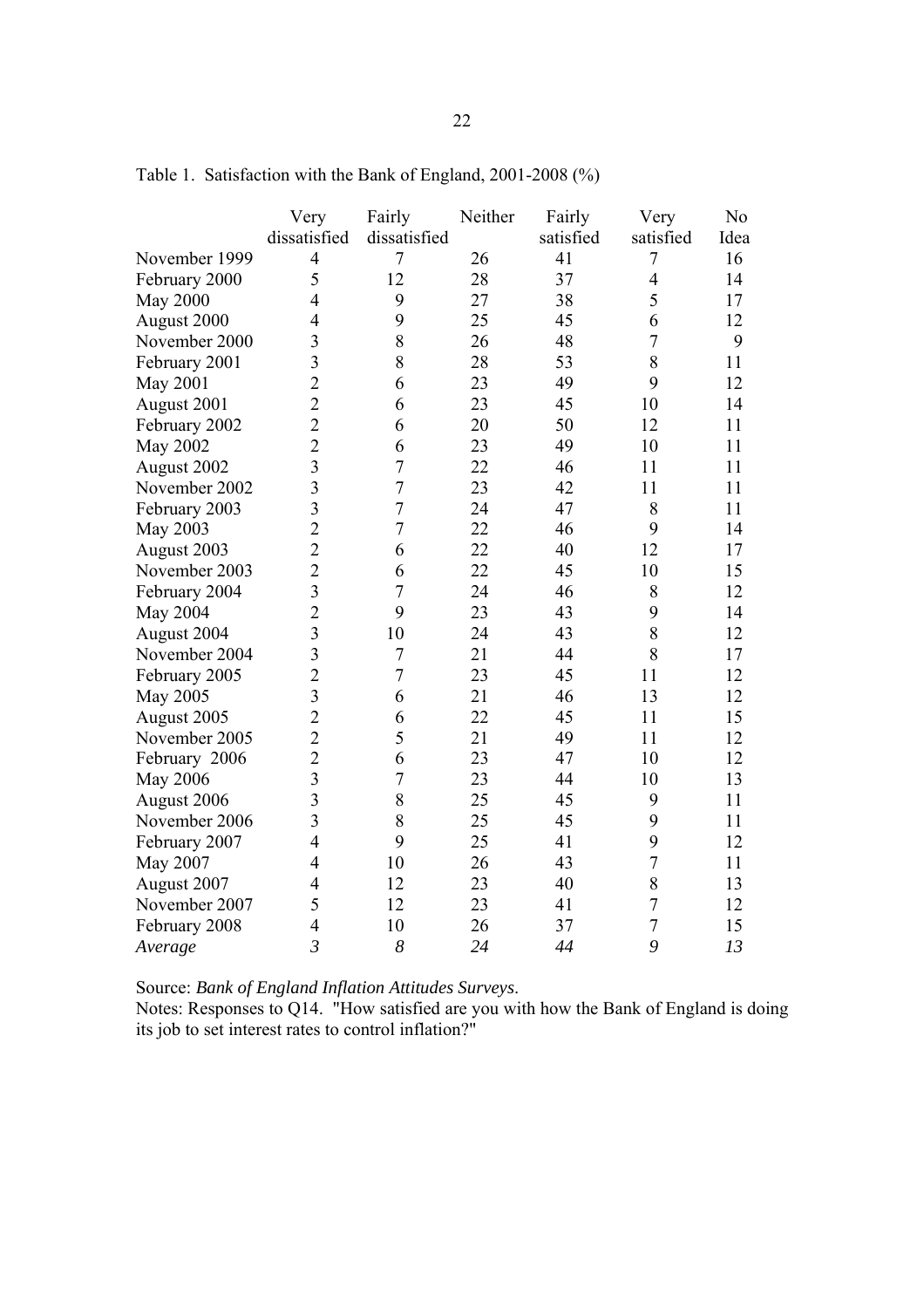|                 | Satisfaction with | Price changes   |
|-----------------|-------------------|-----------------|
|                 | Bank of England   | next 12 months  |
| Male            | $-.0691(27.42)$   | $-.0395(14.62)$ |
| February 2008   | .0434(6.27)       | .0649(8.67)     |
| November 2007   | .0158(1.87)       | $-.0110(1.25)$  |
| August 2007     | .0274(3.16)       | .0073(0.81)     |
| May 2007        | .0033(0.40)       | $-.0035(0.41)$  |
| February 2007   | .0091(1.38)       | $-.0092(1.33)$  |
| November 2006   | $-.0041(0.51)$    | $-.0158(1.85)$  |
| August 2006     | .0039(0.48)       | $-0.0138(1.62)$ |
| May 2006        | .0244(2.85)       | $-.0036(0.41)$  |
| February 2006   | .0036(0.55)       | $-.0008(0.12)$  |
| November 2005   | .0089(1.10)       | $-.0084(0.99)$  |
| August 2005     | .0349(4.11)       | .0206(2.32)     |
| May 2005        | .0128(1.53)       | .0056(0.63)     |
| February 2005   | .0032(0.50)       | .0282(3.87)     |
| November 2004   | .0499(5.74)       | .0052(0.60)     |
| August 2004     | .0069(0.87)       | $-.0102(1.21)$  |
| May 2004        | .0178(2.12)       | .0078(0.88)     |
| February 2004   | $-.0006(0.10)$    | .0026(0.37)     |
| November 2003   | .0267(3.14)       | .0374(4.08)     |
| August 2003     | .0441(5.17)       | .0026(0.31)     |
| May 2003        | .0227(2.70)       | .0182(2.04)     |
| February 2003   | $-0.0115(1.82)$   | .0119(1.69)     |
| February 2002   | $-0117(1.85)$     | $-0.0114(1.67)$ |
| 25-34           | $-0.0377(9.95)$   | $-.0216(4.68)$  |
| 35-44           | $-0.0556(14.99)$  | $-.0360(7.92)$  |
| 45-54           | $-.0612(15.90)$   | $-0.0424(8.96)$ |
| 55-64           | $-0.0742(19.20)$  | $-0.0404(8.29)$ |
| $>= 65$         | $-.0604(15.44)$   | .0048(0.96)     |
| Not working     | .0381(12.79)      | .0309(9.32)     |
| $<$ £9,500      | $-0.0107(3.07)$   | $-.0229(5.94)$  |
| £9,500-£17,499  | $-0.0424(11.89)$  | $-.0477(12.28)$ |
| £17,500-£24,999 | $-.0499(10.88)$   | $-.0485(9.78)$  |
| Mortgage        | $-0.0133(3.48)$   | $-0111(2.75)$   |
| Council rent    | .0953(20.42)      | .0540(11.51)    |
| Private rent    | .0686(14.78)      | .0419(8.77)     |
| Scotland        | .0383(7.26)       | $-.0094(1.71)$  |
| North           | .0109(3.25)       | .0207(5.64)     |
| Midlands        | .0046(1.19)       | .0237(5.59)     |
| Wales/West      | .0099(2.44)       | .0173(3.92)     |
| N               | 64,334            | 64,334          |
| Pseudo $R^2$    | .0756             | .0342           |

Table 2. The probability of non-response (dprobits)

Source: *Bank of England Inflation Attitudes Surveys*: Notes: excluded categories ≥£25,000; 16- 24; own home outright; South East; February 2001. T-statistics.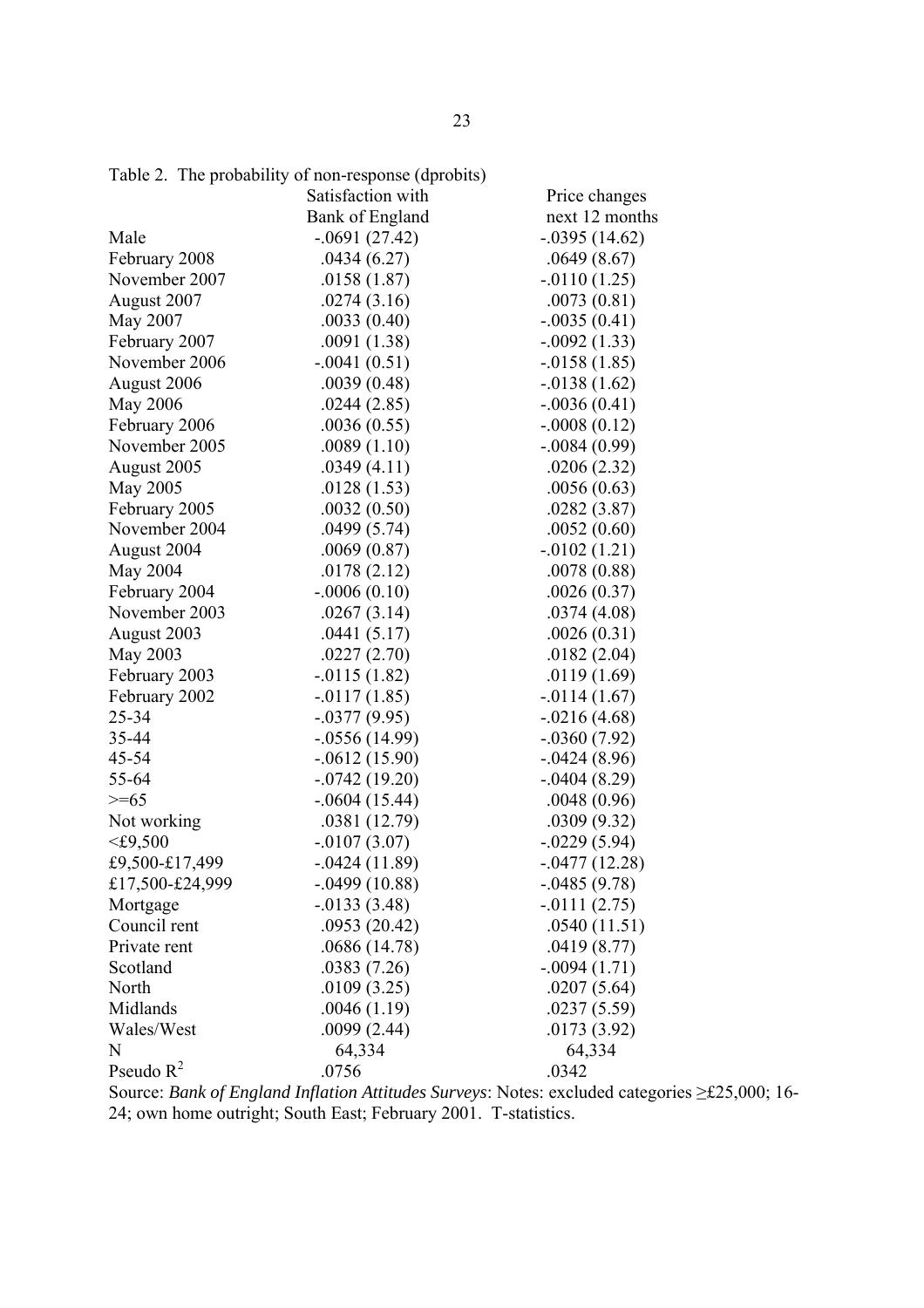|                 | All             | All              | All              | ALS<19          | ALS 19+         |
|-----------------|-----------------|------------------|------------------|-----------------|-----------------|
| Male            | .5643(34.28)    | .5652(34.32)     | .5795 (33.93)    | .5627(29.24)    | .6319(16.88)    |
| $15 - 24$       | $-.3642(12.00)$ | $-0.3639(11.98)$ | $-.3565(11.22)$  | $-2698(7.62)$   | $-0.7175(9.45)$ |
| 25-34           | $-0.2365(8.99)$ | $-2399(9.11)$    | $-0.2854(10.46)$ | $-2445(7.55)$   | $-.4021(7.87)$  |
| 45-54           | .1071(3.95)     | .1082(3.99)      | .1307(4.62)      | .1816(5.59)     | $-0.0156(0.27)$ |
| 55-64           | .2883(9.58)     | .2961(9.83)      | .3391(10.63)     | .3731 (10.37)   | .2937(4.15)     |
| $>= 65$         | .4258(13.29)    | .4326(13.50)     | .4870(14.20)     | .5447(14.35)    | .3376(3.91)     |
| Not working     | .0141(0.70)     | $-0180(0.84)$    | $-0.0769(3.61)$  | $-.0838(3.51)$  | $-.0313(0.63)$  |
| Owned outright  | .3147(11.31)    | .3189(11.44)     | .2975(10.25)     | .3146(9.71)     | .2103(3.16)     |
| Mortgage        | .3272(13.38)    | .3458(14.09)     | .3531(13.85)     | .3600(12.31)    | .2965(5.61)     |
| Council rent    | $-1868(6.53)$   | $-1523(5.30)$    | $-1110(3.72)$    | $-0.0932(2.89)$ | $-0.2670(2.94)$ |
| £9,500-£17,499  | .0113(0.47)     | .0231(0.95)      | .0177(0.70)      | .0504(1.83)     | $-.1100(1.70)$  |
| £17,500-£24,999 | .1528(5.09)     | .1612(5.36)      | .1483(4.76)      | .1951(5.52)     | .0195(0.29)     |
| $>\t\pm 25,000$ | .3612(15.56)    | .3578 (15.38)    | .3142(12.97)     | .3439(11.66)    | .2381(5.58)     |
| Scotland        |                 | $-4765(14.49)$   | $-4345(12.71)$   | $-4259(11.21)$  | $-4559(5.74)$   |
| North           |                 | $-1609(7.43)$    | $-.0973(4.31)$   | $-0.0999(3.94)$ | $-0.0584(1.16)$ |
| Midlands        |                 | $-.2011(8.11)$   | $-1495(5.78)$    | $-1389(4.83)$   | $-1943(3.20)$   |
| Wales/West      |                 | $-.0952(3.68)$   | $-.0580(2.16)$   | $-.0532(1.76)$  | $-0.0676(1.16)$ |
| <b>ALS 16</b>   |                 |                  | .0528(2.28)      | .0657(2.77)     |                 |
| ALS 17-18       |                 |                  | .1746(6.54)      | .1849(6.76)     |                 |
| ALS 19+         |                 |                  | .4147(15.66)     |                 |                 |
| Feb 2002        | .2455(6.00)     | .2870(6.98)      | .2774(6.73)      | .3200(6.96)     | .1011(1.09)     |
| Feb 2003        | $-0.0175(0.43)$ | .0227(0.56)      | .0123(0.30)      | .0790(1.73)     | $-0.2575(2.82)$ |
| May 2003        | .0527(1.00)     | .0910(1.72)      | .0910(1.71)      | .1642(2.80)     | $-0.2538(2.00)$ |
| Aug 2003        | .0984(1.87)     | .1358(2.57)      | .1249(2.36)      | .1887(3.18)     | $-1354(1.15)$   |
| Nov 2003        | .0617(1.17)     | .1006(1.90)      | .0842(1.58)      | .1279(2.16)     | $-.1150(0.96)$  |
| Feb 2004        | $-.1031(2.53)$  | $-.0622(1.52)$   | $-0.0774(1.89)$  | $-.0508(1.11)$  | $-1952(2.15)$   |
| May 2004        | $-1122(2.13)$   | $-.0704(1.33)$   | $-.0842(1.59)$   | $-0.0292(0.50)$ | $-0.3289(2.73)$ |
| Aug 2004        | $-.1851(3.68)$  | $-1440(2.86)$    | $-1612(3.19)$    | $-1166(2.05)$   | $-0.3499(3.16)$ |

Table 3. Ordered logits modeling satisfaction with the performance of the Bank of England, 2001-2008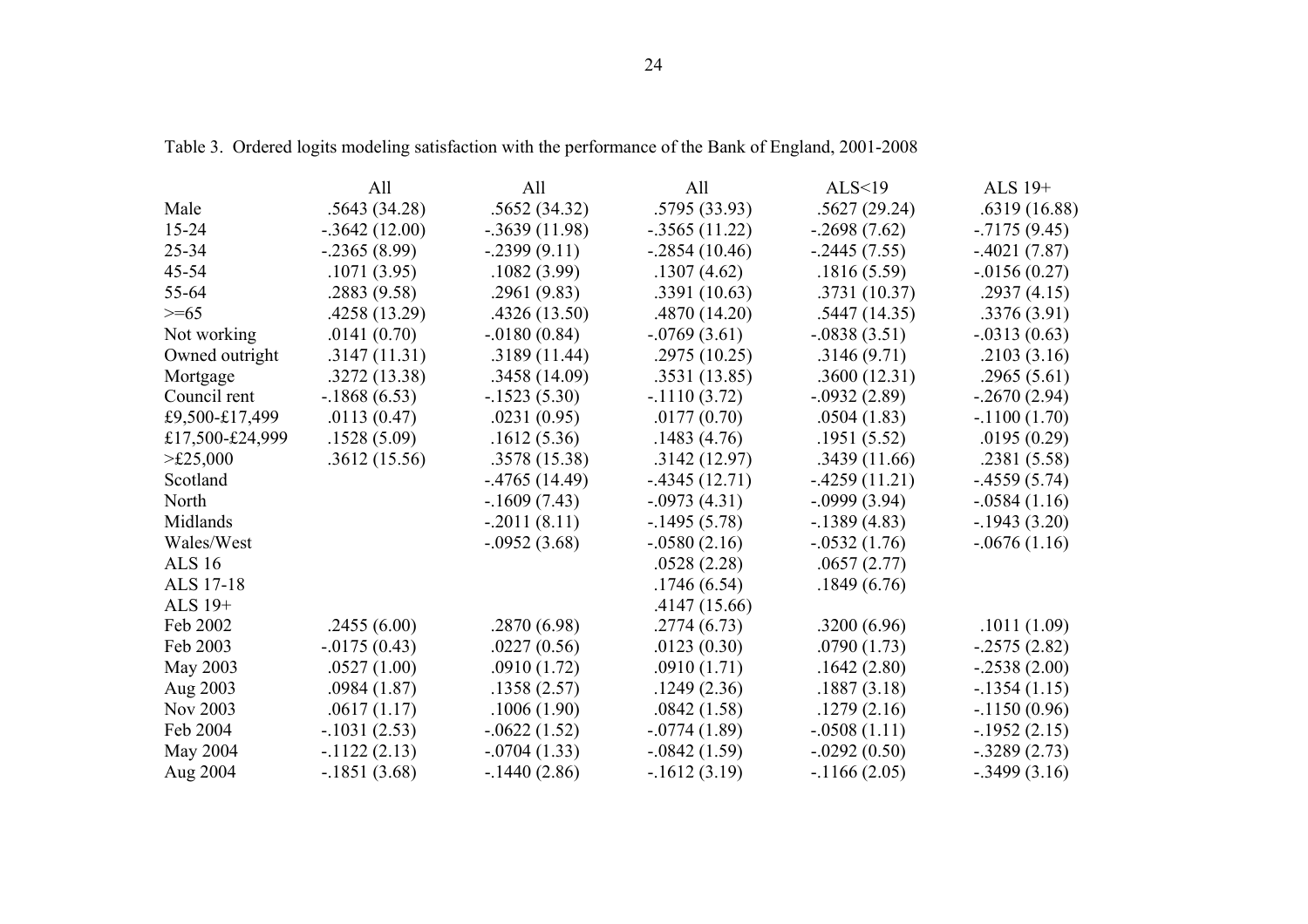| Nov 2004     | $-.0318(0.60)$  | .0077(0.15)     | $-0.092(0.17)$  | .0449(0.76)     | $-.2333(2.00)$  |
|--------------|-----------------|-----------------|-----------------|-----------------|-----------------|
| Feb 2005     | .0595(1.43)     | .1030(2.46)     | .0818(1.95)     | .1230(2.62)     | $-0.0949(1.02)$ |
| May 2005     | .2058(3.88)     | .2494(4.69)     | .2389(4.48)     | .2625(4.44)     | .1430(1.16)     |
| Aug 2005     | .1088(2.08)     | .1506(2.87)     | .2007(3.92)     | .2166(3.74)     | .1150(1.04)     |
| Nov 2005     | .1752(3.44)     | .2184(4.27)     | .1213(2.31)     | .1279(2.14)     | .0510(0.46)     |
| Feb 2006     | .0336(0.82)     | .0812(1.96)     | .0549(1.32)     | .0936(2.01)     | $-1149(1.26)$   |
| May 2006     | $-.0473(0.90)$  | $-.0008(0.02)$  | $-0.0244(0.46)$ | .0175(0.29)     | $-.2000(1.75)$  |
| Aug 2006     | $-1036(2.02)$   | $-.0615(1.20)$  | $-0.0849(1.65)$ | $-1076(1.85)$   | $-.0372(0.34)$  |
| Nov 2006     | $-1585(3.12)$   | $-1178(2.31)$   | $-1363(2.67)$   | $-.0857(1.49)$  | $-.3445(3.06)$  |
| Feb 2007     | $-0.2478(6.01)$ | $-.2021(4.88)$  | $-2253(5.42)$   | $-1944(4.15)$   | $-.3665(4.06)$  |
| May 2007     | $-0.3449(6.69)$ | $-.2991(5.78)$  | $-.3258(6.28)$  | $-0.3106(5.29)$ | $-4242(3.82)$   |
| Aug 2007     | $-.4261(8.22)$  | $-0.5105(9.73)$ | $-.5033(9.59)$  | $-4897(8.19)$   | $-.5743(5.22)$  |
| Nov 2007     | $-4012(7.75)$   | $-4859(9.28)$   | $-4813(9.17)$   | $-4139(6.93)$   | $-.7390(6.68)$  |
| Feb 2008     | $-4907(11.82)$  | $-4425(10.61)$  |                 |                 |                 |
| cut1         | $-2.9427$       | $-3.0146$       | $-2.9188$       | $-2.8053$       | $-3.7251$       |
| cut2         | $-1.5574$       | $-1.6285$       | $-1.5263$       | $-1.4327$       | $-2.2243$       |
| cut3         | .0381           | $-.0288$        | .0815           | .1734           | $-.6048$        |
| cut4         | 2.7803          | 2.7219          | 2.8509          | 2.9830          | 2.0567          |
| Pseudo $R^2$ | 56,302          | 56,302          | 52,591          | 41,742          | 11,209          |
| N            | .0303           | .0319           | .0338           | .0313           | .0353           |
|              |                 |                 |                 |                 |                 |

Source: *Bank of England Inflation Attitudes Surveys*, February 2001-February 2008

Notes: excluded categories February 2001; private renter; South East; <£9,500 and ALS <16. T-statistics in parentheses. ALS not available in February 2008.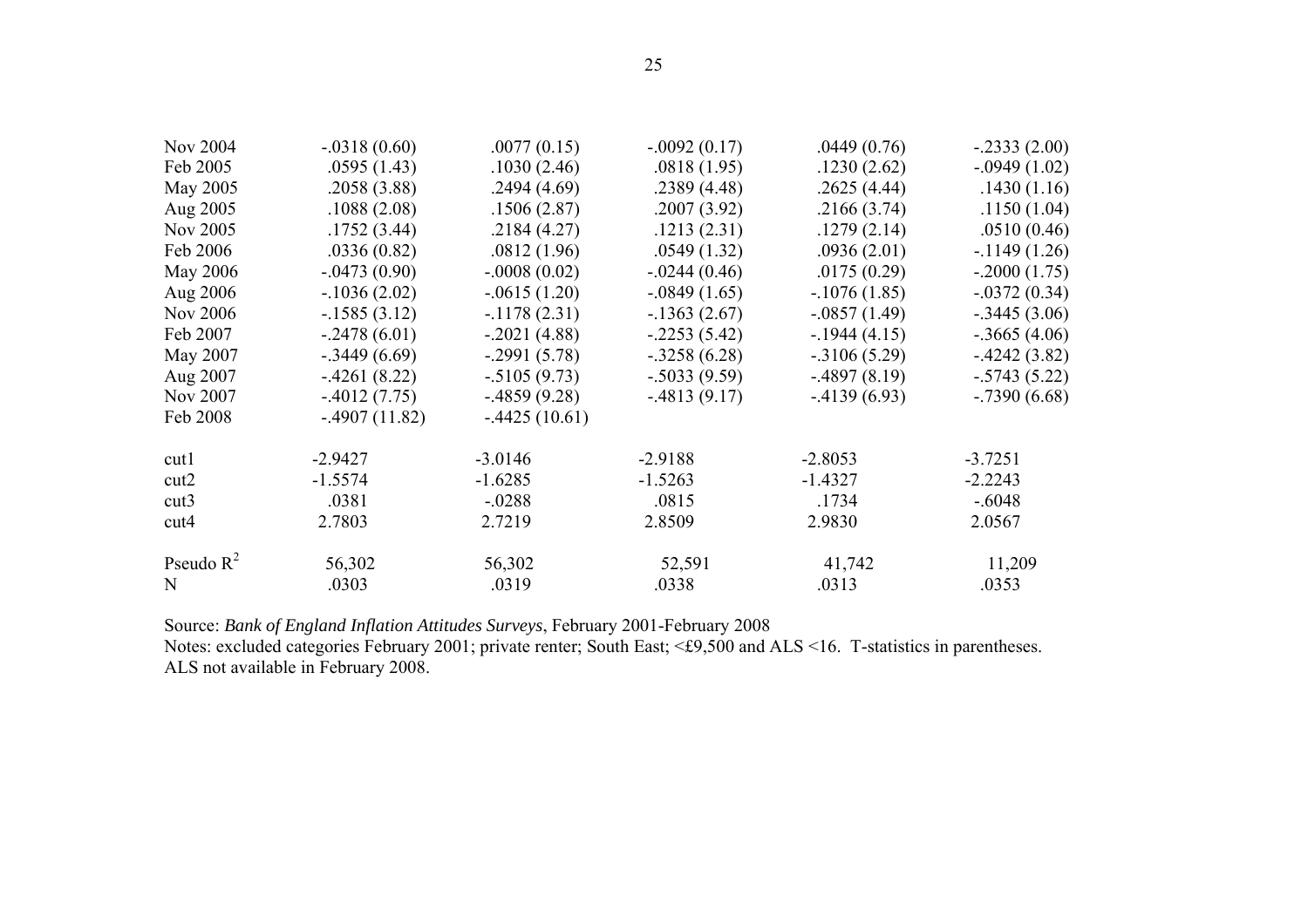| Table 4. Responses to inflation expectations questions - Bank of England Survey, 2000-2008 |  |  |  |  |
|--------------------------------------------------------------------------------------------|--|--|--|--|
|                                                                                            |  |  |  |  |

|  | Q2. How much would you expect prices in the shops generally to change over the next 12 months? |  |  |  |  |  |  |  |
|--|------------------------------------------------------------------------------------------------|--|--|--|--|--|--|--|
|  |                                                                                                |  |  |  |  |  |  |  |

|                            | Nov-99   | Feb-00 | May-00   | Aug-00 | $Nov-00$ | Feb-01 | $May-01$ | Aug- $01$ | $Nov-01$ | Feb-02    |
|----------------------------|----------|--------|----------|--------|----------|--------|----------|-----------|----------|-----------|
| Go down                    | 10       |        |          |        |          |        |          |           |          |           |
| Not change                 | 14       |        | 9        | 9      | 9        | 11     | 11       | 9         | 13       |           |
| Up by $1\%$ or less        | 10       |        |          | 10     | 8        | 9      | 9        | 10        | 10       | 10        |
| Up by $1\%$ but $\leq 2\%$ | 16       | 15     | 14       | 15     | 16       | 16     | 17       | 16        | 18       | 17        |
| Up by $2\%$ but $\leq 3\%$ | 17       | 21     | 21       | 19     | 21       | 20     | 20       | 21        | 20       | 22        |
| Up by $3\%$ but <4%        | 6        | 12     | 10       | 12     | 12       | 11     | 9        | 11        | 9        | 11        |
| Up by $4\%$ but $\leq 5\%$ |          | 7      |          | 6      | 6        |        |          | 6         |          | 6         |
| Up by 5% or more           | 8        | 10     | 11       | 9      | 11       | 10     | 9        | 9         |          | 9         |
| No idea                    | 16       | 13     | 16       | 13     | 12       | 13     | 13       | 13        | 13       | 12        |
| Median                     | 1.5      | 2.2    | 2.4      | 2.2    | 2.3      | 2.1    | 2.1      | 2.2       | 1.9      | 2.2       |
|                            | $May-02$ | Aug-02 | $Nov-02$ | Feb-03 | $May-03$ | Aug-03 | $Nov-03$ | Feb-04    | $May-04$ | Aug- $04$ |
| Go down                    |          |        |          |        |          |        |          |           |          |           |
| Not change                 | 9        | 9      | 10       |        |          | 11     |          |           |          |           |
| Up by 1% or less           | 10       | 10     | 8        |        |          | 9      |          |           |          |           |
| Up by $1\%$ but $\leq 2\%$ | 16       | 20     | 17       | 15     | 18       | 15     | 16       | 17        | 17       | 18        |
| Up by $2\%$ but $\leq 3\%$ | 22       | 22     | 20       | 20     | 21       | 20     | 20       | 22        | 21       | 23        |
| Up by $3\%$ but <4%        | 11       | 11     | 10       | 12     | 11       | 11     | 15       | 11        | 12       | 12        |
| Up by $4\%$ but $\leq 5\%$ | 8        | 6      | 5        | 8      | 6        | 6      |          |           | 6        |           |
| Up by 5% or more           | 9        | 9      | 10       | 13     | 8        | 9      | 11       | 11        | 12       | 8         |
| No idea                    | 13       | 10     | 16       | 15     | 15       | 14     | 17       | 14        | 14       | 12        |
| Median                     | 2.3      | 2.1    | 2.1      | 2.5    | 2.2      | 2.2    | 2.6      | 2.4       | 2.4      | 2.3       |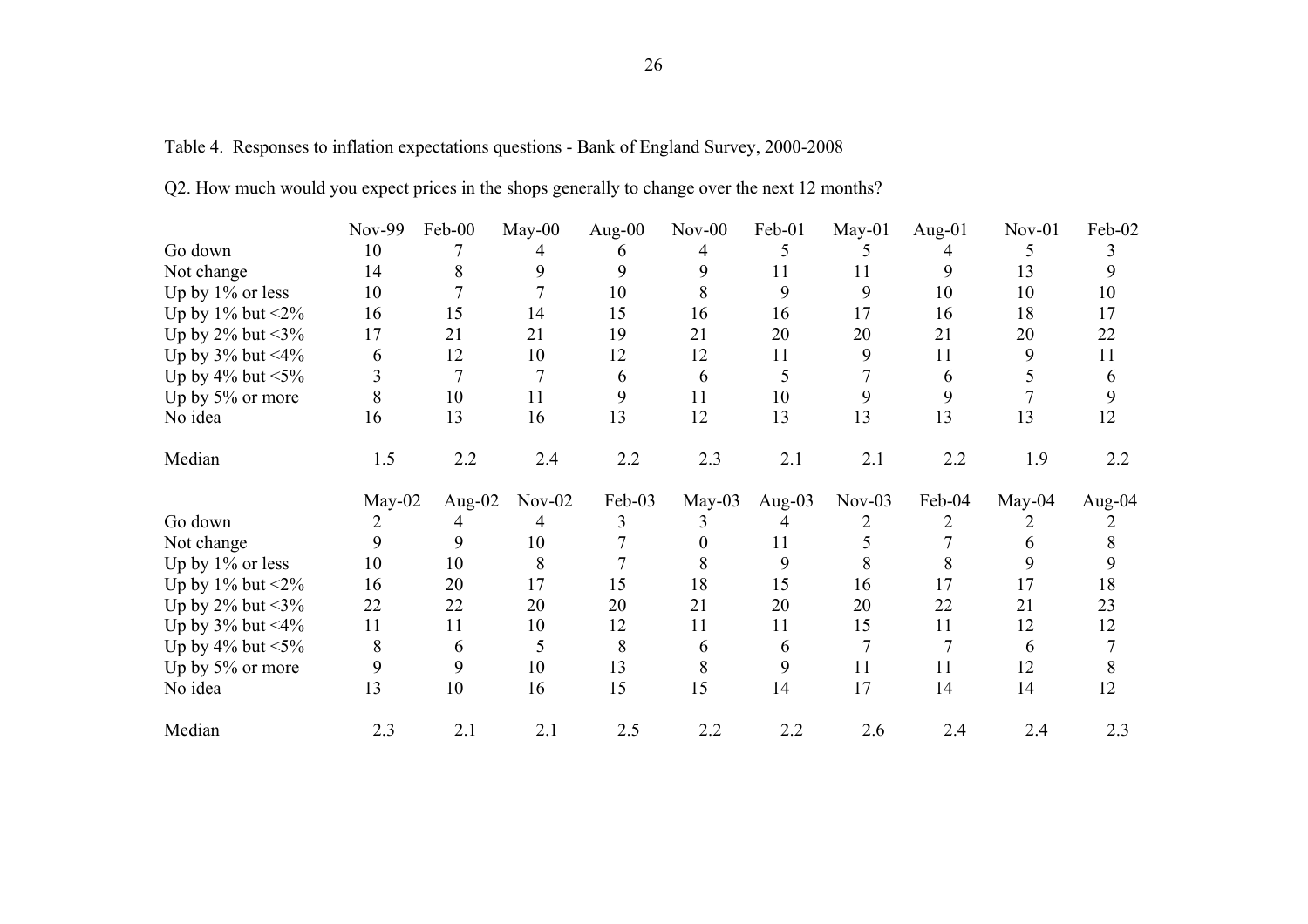|                            | $Nov-04$       | Feb-05 | $May-05$ | Aug- $05$ | $Nov-05$ | Feb-06 | $May-06$ | Aug-06 | $Nov-06$ | Feb-07 |
|----------------------------|----------------|--------|----------|-----------|----------|--------|----------|--------|----------|--------|
| Go down                    | $\overline{2}$ | 3      |          |           | 4        |        |          |        | 2        | 2      |
| Not change                 | 8              | 8      | 9        | 8         | 9        |        |          | 6      | 6        | 6      |
| Up by 1% or less           | 9              | 9      | 12       | 9         | 9        | 6      | 8        | 9      | 8        | 6      |
| Up by $1\%$ but $\leq 2\%$ | 18             | 17     | 20       | 18        | 18       | 13     | 15       | 15     | 14       | 14     |
| Up by 2% but < $3\%$       | 22             | 20     | 20       | 20        | 21       | 21     | 22       | 21     | 21       | 20     |
| Up by $3\%$ but < $4\%$    | 10             | 12     | 9        | 12        | 10       | 14     | 13       | 13     | 13       | 16     |
| Up by 4% but $< 5\%$       | 7              | 6      | 6        | 6         | 7        | 8      | 7        | 8      | 9        | 9      |
| Up by 5% or more           | 11             | 8      | 7        | 8         | 10       | 16     | 14       | 14     | 16       | 14     |
| No idea                    | 14             | 16     | 13       | 15        | 12       | 13     | 13       | 12     | 11       | 12     |
| Median                     | 2.4            | 2.2    | 2.0      | 2.2       | 2.2      | 2.7    | 2.5      | 2.5    | 2.7      | 2.7    |
|                            | May-07         | Aug-07 | $Nov-07$ | Feb-08    |          |        |          |        |          |        |
|                            |                |        |          |           |          |        |          |        |          |        |
| Go down                    | 2              |        | 2        |           |          |        |          |        |          |        |
| Not change                 | 6              |        | 3        |           |          |        |          |        |          |        |
| Up by $1\%$ or less        | 8              | 6      | 5        |           |          |        |          |        |          |        |
| Up by 1% but $\leq$ 2%     | 14             | 14     | 13       | 9         |          |        |          |        |          |        |
| Up by $2\%$ but < $3\%$    | 19             | 22     | 22       | 17        |          |        |          |        |          |        |
| Up by $3\%$ but $< 4\%$    | 17             | 15     | 16       | 14        |          |        |          |        |          |        |
| Up by $4\%$ but $< 5\%$    | 9              | 9      | 10       | 10        |          |        |          |        |          |        |
| Up by 5% or more           | 13             | 14     | 19       | 21        |          |        |          |        |          |        |
| No idea                    | 12             | 13     | 11       | 20        |          |        |          |        |          |        |

Source: *Bank of England Inflation Attitudes Surveys.*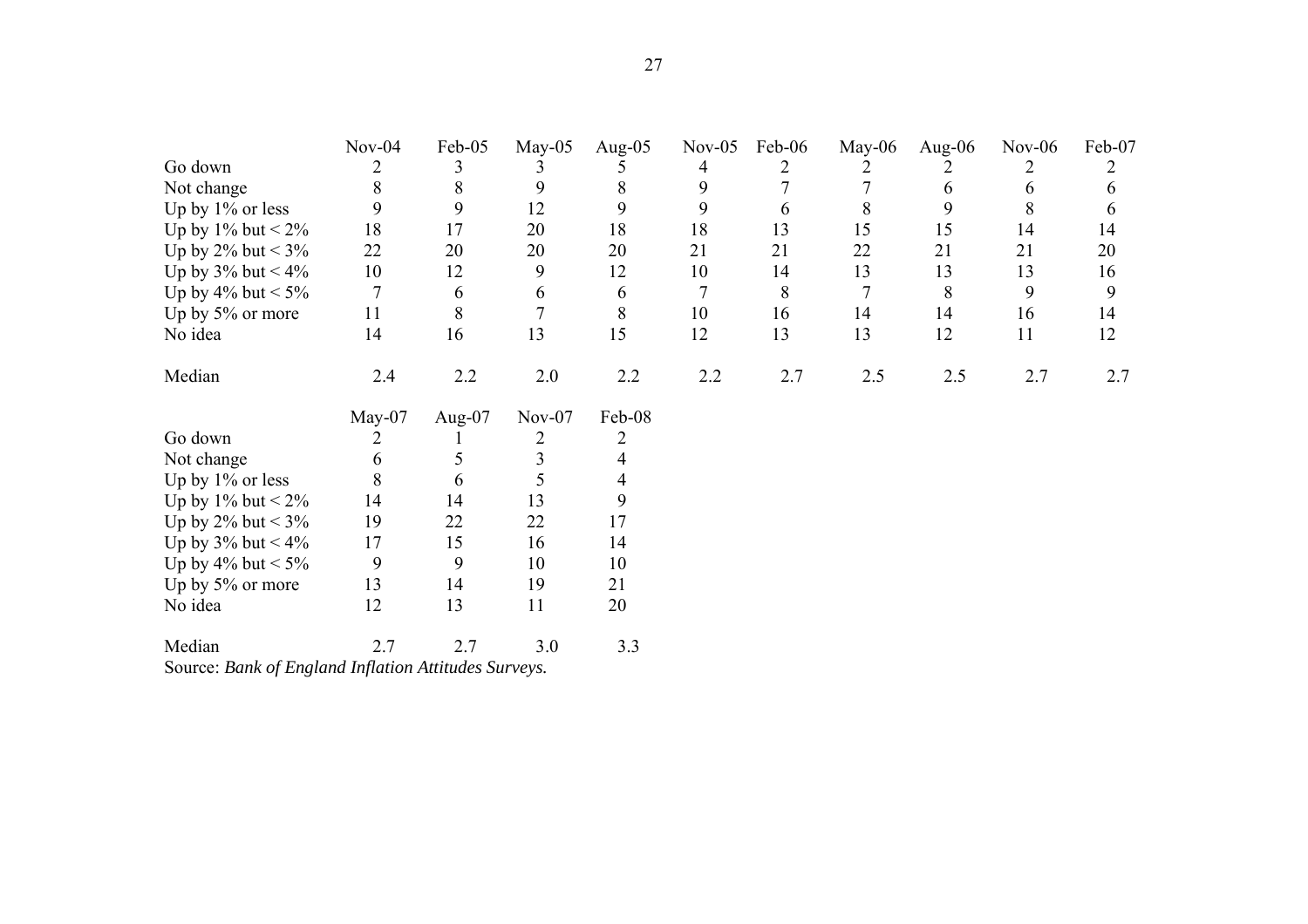Table 5. Interval regressions of CPI over next 12 months

|                    | All             | All             | All             | ALS<19          | ALS $19+$       |
|--------------------|-----------------|-----------------|-----------------|-----------------|-----------------|
| Male               | .0962(5.80)     | .0224(1.76)     | .0207(1.60)     | .0139(0.93)     | .0498(1.92)     |
| 15-24              | $-0.0105(0.34)$ | .0095(0.40)     | .0124(0.51)     | .0032(0.12)     | .0258(0.48)     |
| 25-34              | $-.1728(6.39)$  | $-0.0569(2.75)$ | $-.0381(1.80)$  | $-.0205(0.79)$  | $-0.0747(2.09)$ |
| 45-54              | .3080(11.17)    | .1368(6.46)     | .1394(6.40)     | .1157(4.52)     | .2067(5.10)     |
| 55-64              | .3687(12.07)    | .1575(6.71)     | .1593(6.51)     | .1493(5.28)     | .1819(3.68)     |
| $>= 65$            | .3112(9.51)     | .1095(4.36)     | .1028(3.88)     | .0767(2.56)     | .2352(3.88)     |
| Not working        | .0078(0.38)     | $-.0015(0.10)$  | .0089(0.55)     | .0032(0.17)     | .0649(1.86)     |
| <b>ALS 16</b>      |                 |                 | .0293(1.64)     | .0265(1.42)     |                 |
| ALS 17-18          |                 |                 | $-.0064(0.31)$  | $-.0073(0.34)$  |                 |
| ALS 19+            |                 |                 | $-.0810(4.00)$  |                 |                 |
| Owned outright     | $-.0304(1.07)$  | $-0.0149(0.68)$ | $-0.0239(1.07)$ | $-0.0369(1.44)$ | .0204(0.44)     |
| Mortgage           | $-.1091(4.35)$  | $-0812(4.22)$   | $-0.0838(4.25)$ | $-.1083(4.68)$  | $-.0097(0.26)$  |
| Council rent       | .2275(7.71)     | .0821(3.62)     | .0681(2.94)     | .0576(2.25)     | .0348(0.55)     |
| Scotland           | $-1562(4.54)$   | $-.0240(0.91)$  | $-0.0316(1.21)$ | $-0.0436(1.47)$ | .0164(0.29)     |
| North              | $-.0418(1.83)$  | .0022(0.13)     | $-.0067(0.38)$  | $-0.0123(0.62)$ | .0074(0.21)     |
| Midlands           | .0088(0.33)     | $-0.0152(0.76)$ | $-0.0250(1.24)$ | $-0.0233(1.02)$ | $-.0353(0.83)$  |
| Wales/West         | $-1010(3.70)$   | $-0.0764(3.66)$ | $-.0835(4.03)$  | $-0886(3.71)$   | $-.0718(1.73)$  |
| £9,500-£17,499     | .0446(1.79)     | .0038(0.20)     | .0002(0.01)     | .0065(0.30)     | $-.0267(0.58)$  |
| £17,500-£24,999    | .0385(1.26)     | .0170(0.73)     | .0107(0.45)     | $-0128(0.47)$   | .1130(2.39)     |
| $>\t\pounds25,000$ | .0181(0.77)     | .0293(1.62)     | .0469(2.53)     | .0400(1.73)     | .0496(1.66)     |
| Feb 2002           | .1000(2.38)     | .1983(6.16)     | .1999(6.27)     | .1803(4.96)     | .2800(4.26)     |
| Feb 2003           | .5312(12.51)    | .4036(12.40)    | .4039 (12.54)   | .4322(11.73)    | .3114(4.74)     |
| May 2003           | .0854(1.59)     | .0768(1.86)     | .0759(1.86)     | .0723(1.57)     | .0823(0.93)     |
| Aug 2003           | .0891(1.69)     | .0620(1.54)     | .0623(1.56)     | .0459(1.01)     | .1279(1.55)     |
| Nov 2003           | .5028(9.19)     | .3418(8.14)     | .3430(8.26)     | .3068(6.49)     | .4973(5.73)     |
| Feb 2004           | .3690(8.72)     | .2278(7.02)     | .2293(7.14)     | .2280(6.18)     | .2458(3.81)     |
| May 2004           | .4000(7.43)     | .3042(7.37)     | .3068(7.51)     | .2869(6.14)     | .3944(4.71)     |
| Aug 2004           | .2168(4.24)     | .1275(3.26)     | .1312(3.38)     | .1208(2.70)     | .1882(2.45)     |
| Nov 2004           | .2383(4.49)     | .1498(3.68)     | .1526(3.79)     | .1492(3.23)     | .1760(2.16)     |
|                    |                 |                 |                 |                 |                 |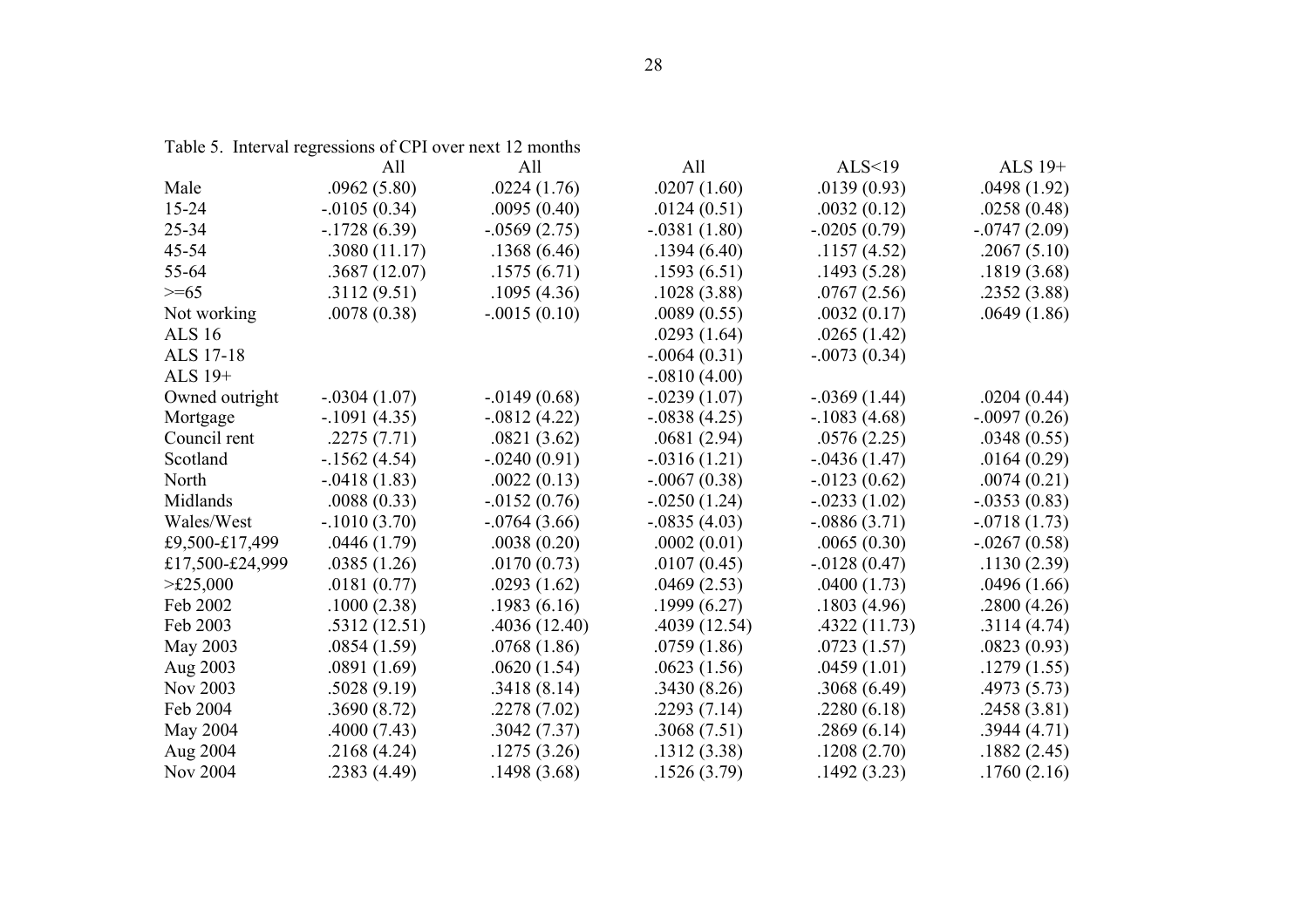| Feb 2005              | .1002(2.33)   | .0753(2.28)     | .0790(2.42)     | .0927(2.46)     | .0493(0.76)    |
|-----------------------|---------------|-----------------|-----------------|-----------------|----------------|
| May 2005              | $-0622(1.16)$ | .0132(0.32)     | .0160(0.40)     | $-0.0125(0.27)$ | .1583(1.84)    |
| Aug 2005              | .1203(2.32)   | .0920(2.32)     | .0942(2.40)     | .0869(1.92)     | .1280(1.65)    |
| Nov 2005              | .0070(0.13)   | $-0.0403(0.99)$ | $-0.0344(0.85)$ | $-.0291(0.62)$  | $-.0392(0.51)$ |
| Feb 2006              | .7079 (16.61) | .2958(9.02)     | .2988(9.20)     | .3024(8.09)     | .3120(4.82)    |
| May 2006              | .5416(10.07)  | .1681(4.07)     | .1708(4.18)     | .1783(3.77)     | .1688(2.11)    |
| Aug 2006              | .5392(10.32)  | .1333(3.32)     | .1359(3.42)     | .1461(3.17)     | .1275(1.65)    |
| Nov 2006              | .7800 (14.92) | .2902(7.21)     | .2899 (7.28)    | .2435(5.32)     | .4699(5.87)    |
| Feb 2007              | .6779(16.03)  | .1731(5.32)     | .1752(5.44)     | .1567(4.21)     | .2754(4.32)    |
| May 2007              | .5804(10.89)  | .0379(0.93)     | .0404(1.00)     | $-.0013(0.03)$  | .2029(2.61)    |
| Aug 2007              | .7132(13.39)  | .3123(7.63)     | .3085(7.61)     | .3229(6.84)     | .3015(3.87)    |
| Nov 2007              | 1.0260(19.29) | .3936(9.60)     | .3895(9.60)     | .3883(8.21)     | .4184(5.39)    |
| Feb 2008              | 1.2500(28.23) | .2625(7.64)     |                 |                 |                |
| Not changed           |               | .6456(18.14)    | .6492(18.27)    | .6634(16.38)    | .5985(8.13)    |
| $0-1%$                |               | .6944(17.74)    | .7102(18.13)    | .7162(15.88)    | .6809(8.64)    |
| 1% but $< 2\%$        |               | 1.2390 (35.44)  | 1.2481 (35.69)  | 1.2546 (31.46)  | 1.2189 (16.84) |
| 2% but $\leq 3\%$     |               | 1.9655 (58.86)  | 1.9835 (59.39)  | 1.9915 (52.37)  | 1.9410 (27.91) |
| $3\%$ but < $4\%$     |               | 2.7826 (80.04)  | 2.8007 (80.34)  | 2.8295 (71.42)  | 2.6929 (36.88) |
| 4% but $\leq 5\%$     |               | 3.4094 (90.87)  | 3.4194 (90.28)  | 3.4519 (80.54)  | 3.2950 (40.77) |
| 5% or more            |               | 4.2832 (119.35) | 4.2924 (118.35) | 4.4246 (107.63) | 3.7322 (48.33) |
| No idea               |               | 1.7537(42.74)   | 1.7354(42.03)   | 1.7404 (37.02)  | 1.7149 (19.97) |
| Constant              | 2.0797        | .2882           | .2854           | .3021           | .1306          |
| Left-censored         | 1,720         | 1,720           | 1,657           | 1,341           | 316            |
| Right-censored        | 7,924         | 7,924           | 7,074           | 6,074           | 1,000          |
| Interval              | 45,825        | 45,825          | 43,547          | 33,891          | 9,656          |
| N                     | 55,469        | 55,469          | 52,278          | 41,306          | 10,972         |
| $LR$ chi <sup>2</sup> | 2,752         | 31,993          | 30,159          | 24,279          | 5,814          |

Source: *Bank of England Inflation Attitudes Survey*, February 2001-November 2007. Notes: excluded categories February 2001; private renter; South East and ALS <16. T-statistics in parentheses. Q2 "How much would you expect prices in the shops generally to change over the next 12 months?".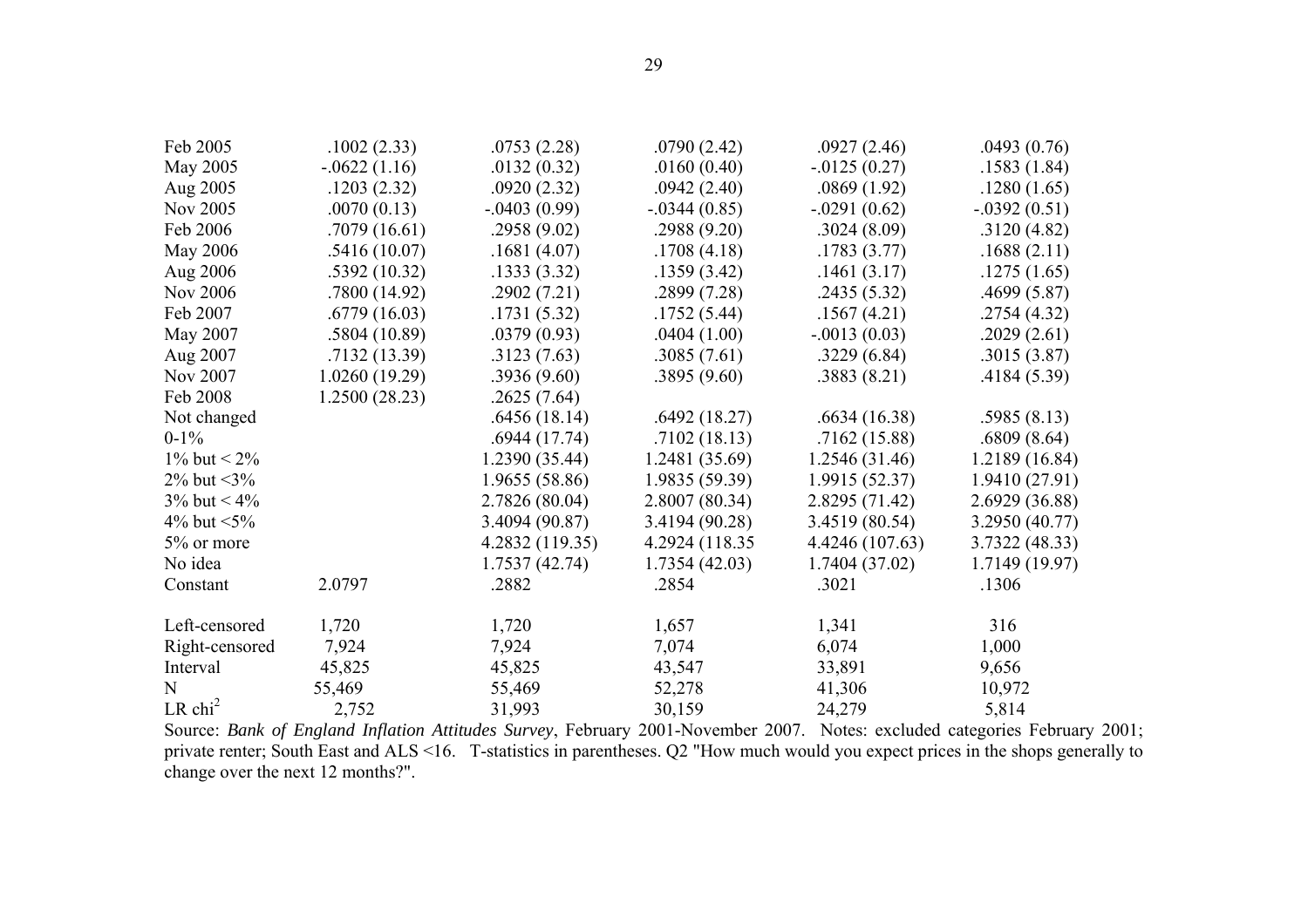|                       | 1996 | 1997 | 1998 | 1999 | 2000 | 2001 | 2002    |
|-----------------------|------|------|------|------|------|------|---------|
| Risen a lot           | 14   | 17   | 19   | 14   | 15   | 15   | 15      |
| Risen moderately      | 41   | 39   | 37   | 36   | 41   | 38   | 35      |
| Risen slightly        | 22   | 21   | 22   | 20   |      | 18   | 25      |
| Stayed about the same | 16   | 13   | 14   | 18   |      | 19   |         |
| Fallen                |      |      |      | h    |      |      |         |
| Don't know            | h    |      |      | h    |      |      |         |
|                       | 2003 | 2004 | 2005 | 2006 | 2007 | 2008 | Average |
| Risen a lot           | 16   | 15   | 13   | 16   |      | 21   | 16      |
| Risen moderately      | 33   | 33   | 31   | 32   | 31   | 32   | 36      |
| Risen slightly        | 20   | 19   | 19   | 19   | 21   | 20   | 20      |
| Stayed about the same | 23   | 26   | 28   | 25   | 23   | 20   | 20      |
| Fallen                |      |      |      |      |      |      |         |
| Don't know            |      |      |      |      |      |      |         |

Table 6. Responses to GFK Attitudes Survey, 1996-2008 (January) - weighted %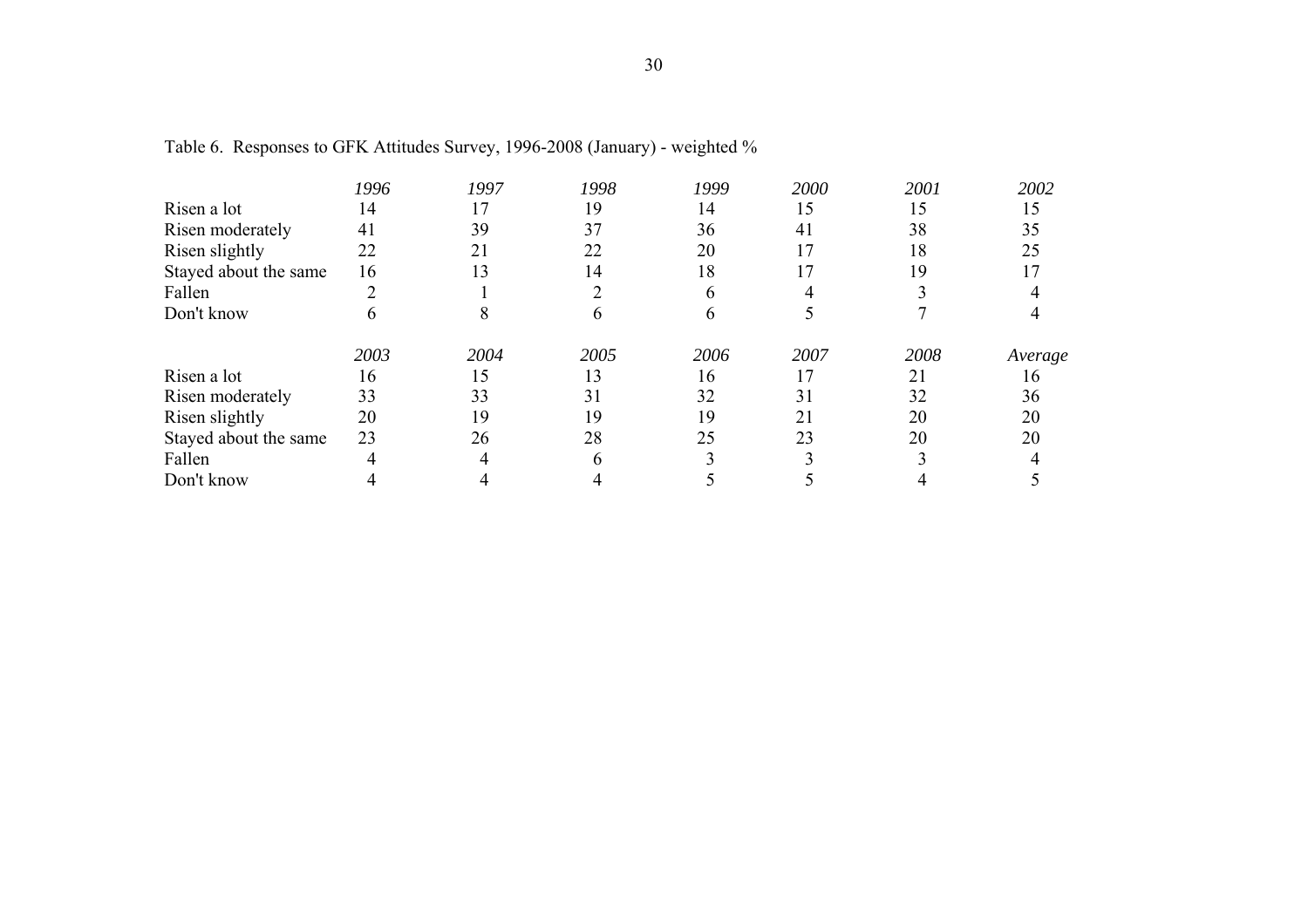|                      | Prices           | Unemployment     |
|----------------------|------------------|------------------|
| Male                 | $-0.0154(19.08)$ | $-0.0254(29.06)$ |
| 30-49                | $-.0009(0.80)$   | .0015(1.29)      |
| 50-64                | .0037(2.97)      | .0044(3.27)      |
| $65+$                | .0248(17.37)     | .0390(24.41)     |
| 1996                 | .0240(11.66)     | .0374(16.44)     |
| 1997                 | $-.0019(1.04)$   | .0078(3.76)      |
| 1998                 | .0032(1.68)      | .0100(4.77)      |
| 1999                 | $-.0018(0.96)$   | .0003(0.15)      |
| 2000                 | .0112(5.70)      | .0019(0.93)      |
| 2001                 | $-0.0156(8.60)$  | $-0.0152(7.69)$  |
| 2002                 | $-0.0169(9.39)$  | $-.0213(11.01)$  |
| 2003                 | $-.0200(11.22)$  | $-.0246(12.85)$  |
| 2004                 | $-0.0135(7.42)$  | $-.0223(11.58)$  |
| 2006                 | $-0.0049(2.65)$  | $-0.0155(7.91)$  |
| 2007H1               | $-.0082(3.82)$   | $-0.0116(5.02)$  |
| 2007H2               | .0020(0.83)      | $-.0040(1.54)$   |
| 2008                 | $-0179(3.72)$    | $-.0098(1.78)$   |
| ALS $\leq$ 16        | .0060(5.26)      | .0086(6.87)      |
| $ALS = 16$           | .0006(0.74)      | .0026(2.60)      |
| Not working          | .0123(13.37)     | .0080(8.12)      |
| North                | $-0.0079(4.15)$  | $-0191(9.73)$    |
| North West           | .0132(8.34)      | $-.0082(5.21)$   |
| Yorks/Humber         | $-0.0042(2.63)$  | $-0.0042(2.47)$  |
| <b>East Midlands</b> | $-.0051(2.97)$   | $-.0074(4.05)$   |
| West Midlands        | $-.0048(3.03)$   | $-.0083(4.98)$   |
| East Anglia          | $-.0071(3.31)$   | $-.0085(3.76)$   |
| London               | .0025(1.71)      | .0046(2.90)      |
| South West           | $-.0041(2.50)$   | $-.0065(3.82)$   |
| Scotland             | $-.0030(1.86)$   | $-.0098(5.86)$   |
| Wales                | .0042(2.12)      | $-.0032(1.55)$   |
| Northern Ireland     | $-.0048(1.98)$   | $-.0052(2.01)$   |
| N                    | 291,578          | 291,578          |
| Pseudo $R^2$         | .0240            | .0316            |

Table 7. Non-response dprobit, 1996-2008 - GfK/EU survey

Source: GFK survey. Excluded categories 2005; South East: ALS >16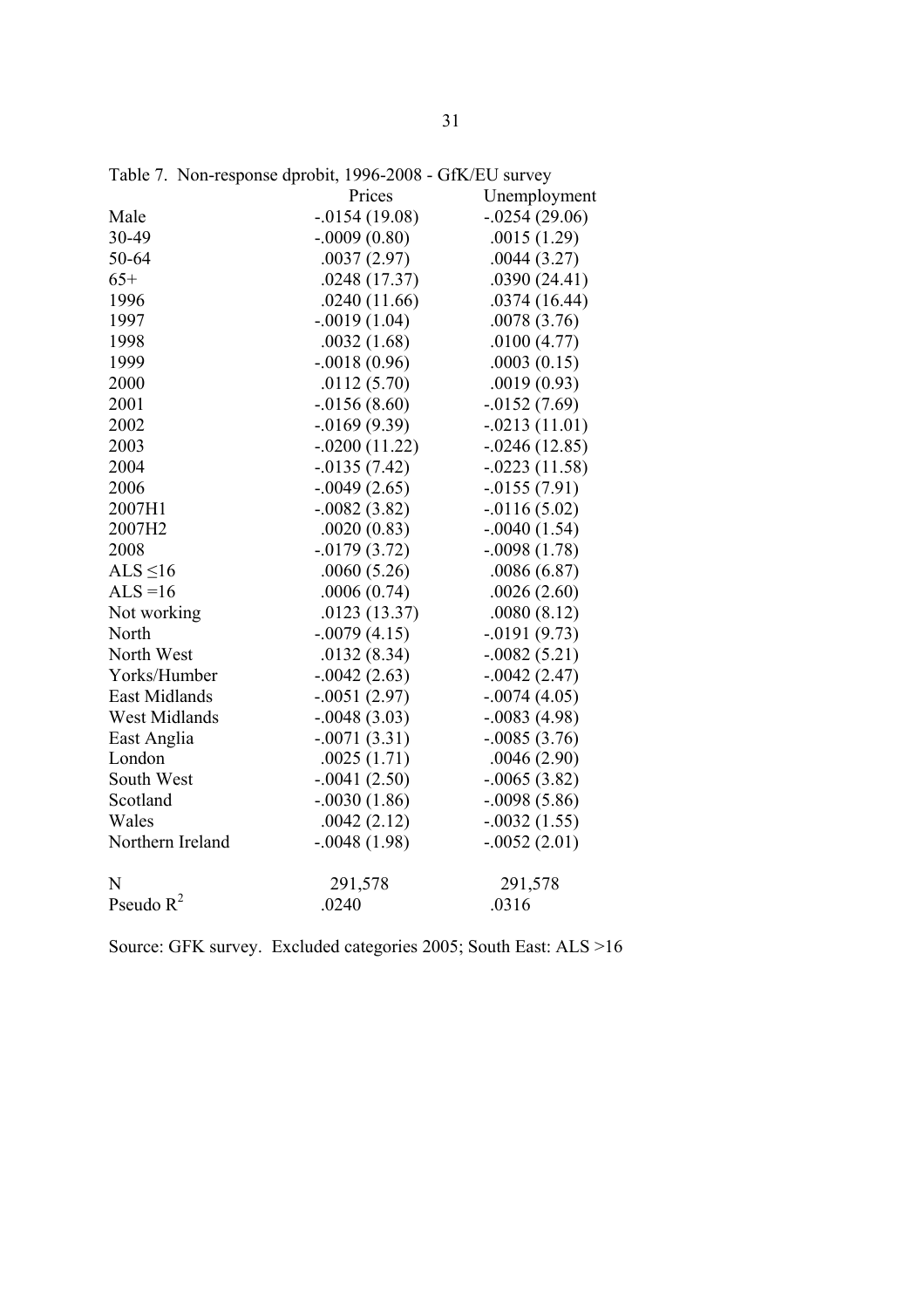|                  | All             | All             | All             | ALS $\leq$ 16   | ALS $>16$      |
|------------------|-----------------|-----------------|-----------------|-----------------|----------------|
| 30-49            | $-1291(13.93)$  | $-1291(9.57)$   | $-.0383(3.05)$  | $-.0501(2.91)$  | $-.0337(2.12)$ |
| 50-64            | .0431(4.14)     | .0427(2.68)     | .1027(6.94)     | .0837(4.41)     | .1201(6.24)    |
| $65+$            | .0451(3.87)     | .0445(2.69)     | .0492(3.11)     | .0314(1.62)     | .0649(2.76)    |
| Male             | $-1882(26.76)$  | $-.1881(19.53)$ | $-1108(12.04)$  | $-1180(10.80)$  | $-1006(7.87)$  |
| North            | $-.0510(3.03)$  | $-0.0509(2.43)$ | $-.0248(1.19)$  | $-.0586(2.14)$  | .0286(1.03)    |
| North West       | $-0.0445(3.31)$ | $-0.0448(2.48)$ | $-.0094(0.52)$  | $-0.0127(0.53)$ | $-.0027(0.12)$ |
| Yorks/Humber     | $-.0093(0.66)$  | $-0.096(0.51)$  | .0177(0.94)     | .0173(0.76)     | .0186(0.75)    |
| East Midlands    | $-0.0344(2.26)$ | $-0.0344(1.99)$ | $-0119(0.68)$   | $-0.039(0.17)$  | $-.0205(0.82)$ |
| West Midlands    | .0319(2.27)     | .0322(1.93)     | .0176(1.11)     | .0037(0.19)     | .0386(1.63)    |
| East Anglia      | $-.0038(0.21)$  | $-.0035(0.18)$  | .0045(0.21)     | $-0.0147(0.56)$ | .0338(1.19)    |
| London           | .0746(5.78)     | .0750(4.74)     | .0516(3.49)     | .0653(3.17)     | .0419(2.24)    |
| South West       | $-.0208(1.45)$  | $-.0209(1.16)$  | $-0.0170(0.96)$ | $-.0230(1.04)$  | $-.0060(0.24)$ |
| Scotland         | $-.0030(0.21)$  | $-.0028(0.14)$  | .0245(1.24)     | .0029(0.12)     | .0554(2.21)    |
| Wales            | .0022(0.13)     | .0022(0.10)     | $-0.0139(0.58)$ | $-.0201(0.67)$  | $-.0039(0.13)$ |
| Northern Ireland | .2315(10.79)    | .2322(6.41)     | .1370(4.10)     | .1631(4.18)     | .0953(2.40)    |
| 1996             | .5086(30.01)    | .4592(8.34)     | .3317(7.00)     | .3346(6.75)     | .3392(6.17)    |
| 1997             | .6705(39.12)    | .6944(13.46)    | .6023(11.92)    | .5576(10.82)    | .6976(12.35)   |
| 1998             | .6390(37.57)    | .6921(9.79)     | .6033(9.35)     | .6368(10.33)    | .5590(7.77)    |
| 1999             | .3298(19.26)    | .4105(6.24)     | .3381(6.11)     | .3822(6.77)     | .2730(4.19)    |
| 2000             | .5378(31.70)    | .6777(7.75)     | .5155(6.87)     | .5196(6.25)     | .5013(6.85)    |
| 2001             | .4581(26.85)    | .5486(5.70)     | .5598(6.99)     | .5841(6.88)     | .5110(6.60)    |
| 2002             | .3514(20.65)    | .4402(7.07)     | .5105(10.11)    | .5236(8.95)     | .4946(10.44)   |
| 2003             | .2764(16.20)    | .3535(3.71)     | .3329(3.16)     | .3458(2.90)     | .3192(3.42)    |
| 2004             | .1856(10.86)    | .2633(3.78)     | .2058(3.57)     | .1732(2.80)     | .2381(4.19)    |
| 2006             | .2331(13.59)    | .2017(4.14)     | .0707(1.85)     | .0513(1.02)     | .0863(2.49)    |
| 2007H1           | .2561(12.93)    | .1922(3.35)     | .0002(0.00)     | $-.0318(0.53)$  | .0231(0.55)    |
| 2007H2           | .5059(23.87)    | .5084(14.96)    | .2523(6.18)     | .2495(6.84)     | .2554(4.89)    |
| $ALS = 16$       | $-0777(7.71)$   | $-0779(5.98)$   | $-0.0485(3.92)$ |                 |                |
| ALS>16           | $-1103(10.62)$  | $-1104(8.30)$   | $-.0261(2.07)$  | $-.0430(3.44)$  |                |

Table 8. Ordered logits of GFK expectations 12 months ahead on prices.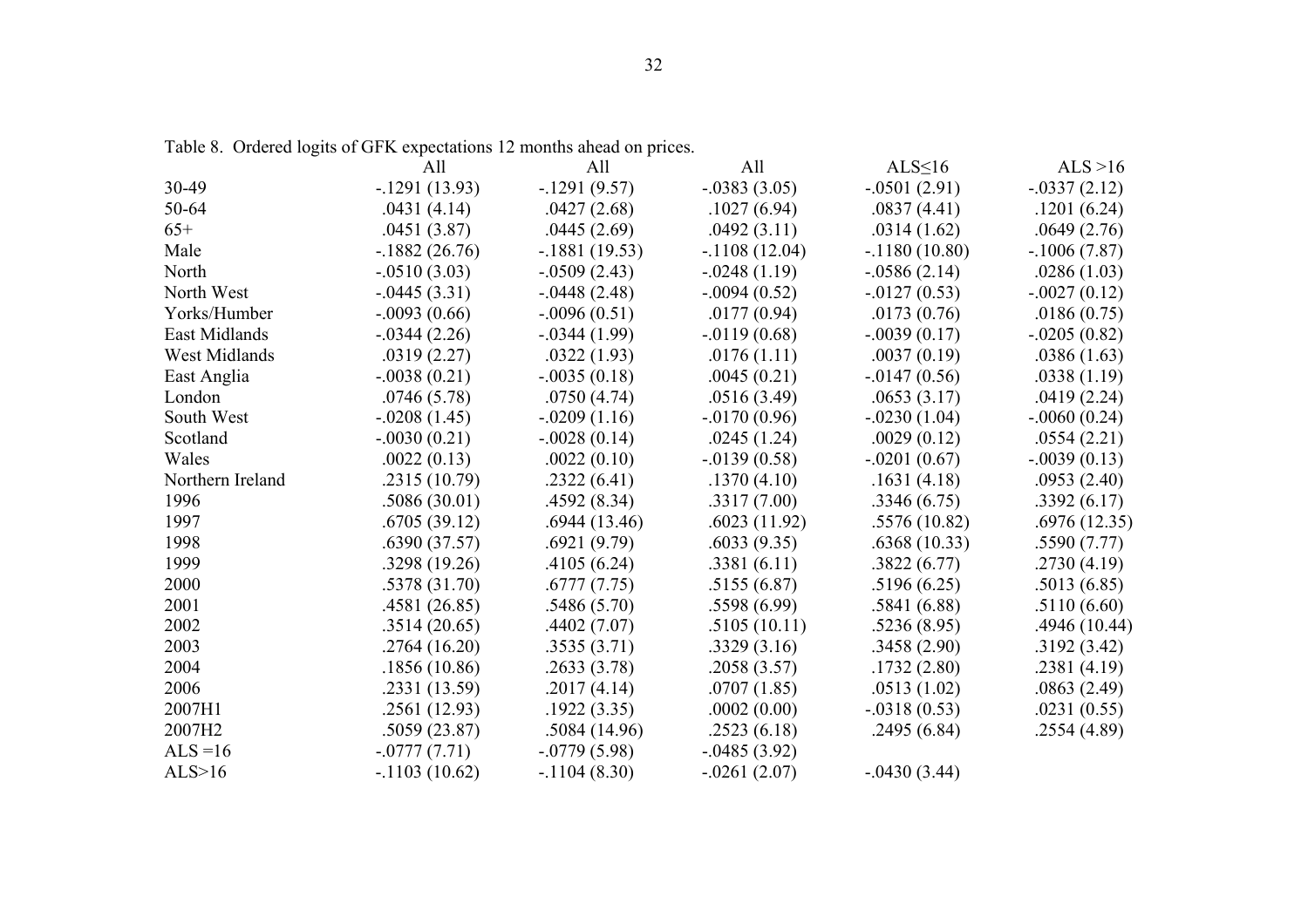| Self-employed      | $-0.0474(4.55)$ | $-.0486(4.10)$  | $-.0000(0.00)$  | $-.0293(1.59)$  | .0176(1.14)    |
|--------------------|-----------------|-----------------|-----------------|-----------------|----------------|
| Self – farmer      | $-.0882(1.74)$  | $-.0897(1.56)$  | $-1395(2.45)$   | $-1403(1.93)$   | $-1352(1.57)$  |
| Clerical $&$ sales | $-0.0787(7.27)$ | $-0.0796(7.02)$ | $-0.0356(3.27)$ | $-0.0466(3.03)$ | $-.0233(1.53)$ |
| Skilled manual     | $-.0505(4.16)$  | $-.0511(3.65)$  | $-0.0497(3.65)$ | $-0622(3.53)$   | $-.0262(1.33)$ |
| Other manual       | $-0.0249(1.99)$ | $-0.0246(1.91)$ | $-0.0355(2.77)$ | $-.0351(2.35)$  | $-.0440(1.81)$ |
| Monthly CPI        |                 | .1128(1.94)     | .0830(1.63)     | .0710(1.20)     | .0989(2.11)    |
| Risen a lot*       |                 |                 | 2.9421 (78.06)  | 2.9261 (60.87)  | 2.9084(66.10)  |
| Risen moderately*  |                 |                 | 2.3036 (82.08)  | 2.2183(61.70)   | 2.3980(67.14)  |
| Risen slightly*    |                 |                 | 1.8894 (63.94)  | 1.7607(52.90)   | 2.0396(51.61)  |
| Stayed same*       |                 |                 | 1.0234(40.81)   | .9442(29.01)    | 1.1104(33.51)  |
| Don't know*        |                 |                 | 1.5874 (34.62)  | 1.5140 (24.78)  | 1.6674(26.69)  |
| Cut1               | $-3.1337$       | $-2.9045$       | $-1.3633$       | $-1.4924$       | $-1.1903$      |
| Cut <sub>2</sub>   | $-9763$         | $-7469$         | .9484           | .8218           | 1.1209         |
| Cut <sub>3</sub>   | $-0110$         | .21850          | 2.0203          | 1.9032          | 2.1819         |
| Cut <sub>4</sub>   | 1.8043          | 2.0341          | 3.9771          | 3.8238          | 4.1924         |
| N                  | 276,059         | 276,059         | 276,059         | 156,216         | 119,843        |
| Pseudo $R^2$       | .0063           | .0064           | .0517           | .0515           | .0517          |

Source: *GFK survey* 

Notes: excluded categories 2005; South East; 16-29; fallen. \* refers to how prices changed over preceding 12 months. The survey question is (Q6): How do you expect consumer prices will rise over the next 12 months? Standard errors on the monthly inflation variable are adjusted for clustering. 2007H2 also includes January 2008.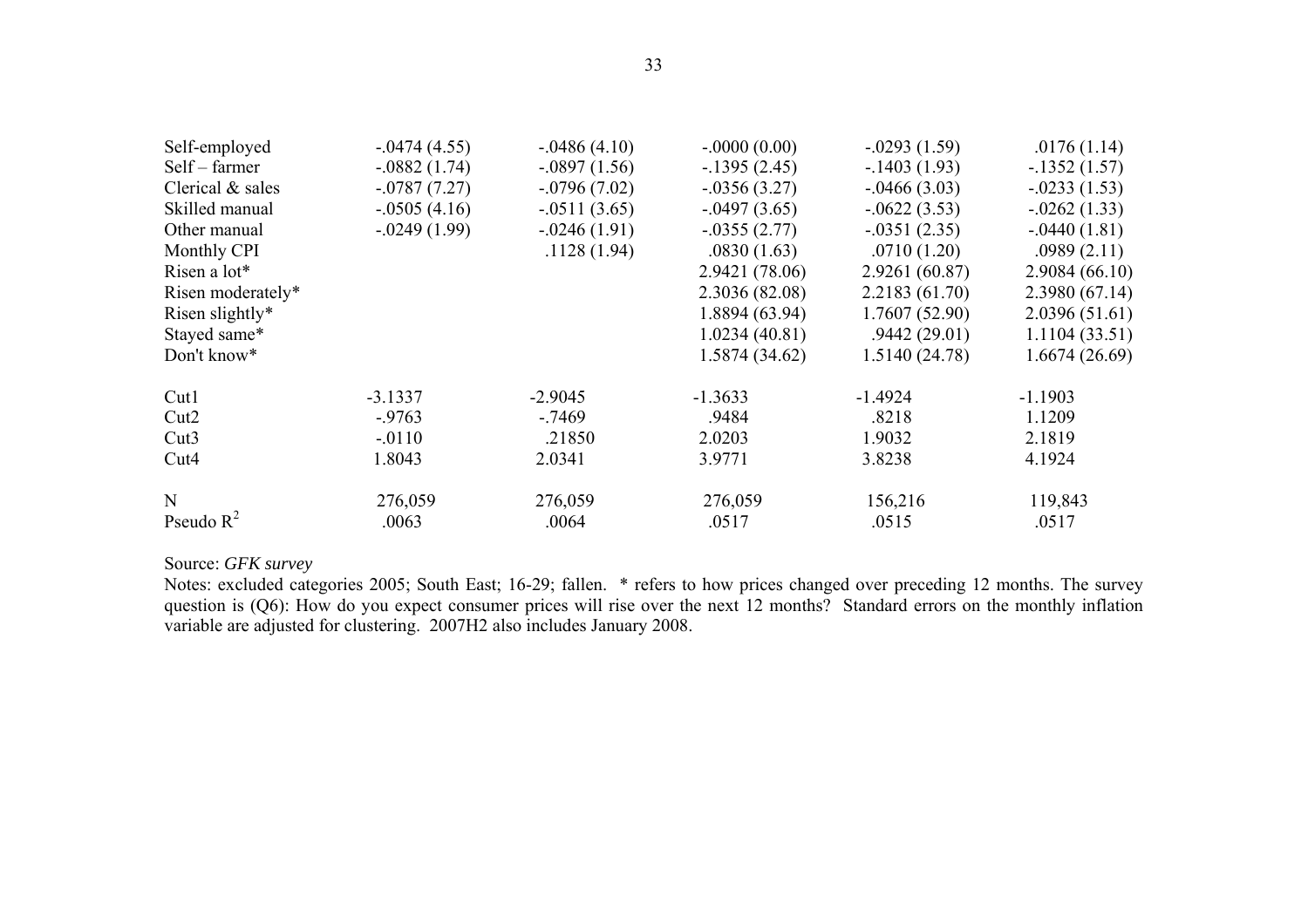|                      | All             | ALS<16          | $ALS = 16$      | ALS>16          |
|----------------------|-----------------|-----------------|-----------------|-----------------|
| 30-49                | .2302(14.92)    | .1838(6.61)     | .2162(10.07)    | .2592 (15.59)   |
| 50-64                | .4023(15.61)    | .2632(7.67)     | .4314(13.81)    | .4300 (15.28)   |
| $65+$                | .3315 (11.99)   | .2131(6.18)     | .3193(8.73)     | .4063(13.42)    |
| Male                 | $-0.0374(2.84)$ | $-0.0328(1.92)$ | $-0.0514(2.98)$ | $-.0305(1.70)$  |
| North                | .0397(1.65)     | .0319(0.89)     | .0464(1.37)     | .0403(1.23)     |
| North West           | $-0625(3.35)$   | $-.0524(1.48)$  | $-0.0862(3.26)$ | $-.0450(1.66)$  |
| Yorks/Humber         | .0055(0.26)     | .0240(0.67)     | .0072(0.27)     | $-.0040(0.14)$  |
| <b>East Midlands</b> | .0437(2.48)     | .0220(0.59)     | .0656(2.34)     | .0318(1.24)     |
| West Midlands        | .0967(4.89)     | .1084(3.01)     | .1086(3.98)     | .0792(3.07)     |
| East Anglia          | .0713(3.24)     | .0118(0.27)     | .1022(3.16)     | .0713(2.25)     |
| London               | .0137(0.84)     | .0414(1.46)     | .0433(1.66)     | $-0.0136(0.59)$ |
| South West           | .0013(0.08)     | .0090(0.25)     | $-.0094(0.37)$  | .0055(0.22)     |
| Scotland             | .0183(0.70)     | .0177(0.45)     | .0531(1.53)     | $-0.0125(0.40)$ |
| Wales                | .0209(0.87)     | .0006(0.01)     | .0096(0.28)     | .0406(1.23)     |
| Northern Ireland     | $-1184(3.73)$   | $-1204(2.18)$   | $-1751(3.95)$   | $-.0631(1.54)$  |
| 1996                 | $-2450(1.45)$   | $-.2438(1.42)$  | $-0.2083(1.22)$ | $-.3029(1.71)$  |
| 1997                 | .5608(1.92)     | .4885(1.74)     | .4859(1.72)     | .6378(2.01)     |
| 1998                 | .7856(2.82)     | .6137(2.29)     | .7570(2.75)     | .8723(2.85)     |
| 1999                 | .8252(2.50)     | .7473(2.30)     | .7971(2.40)     | .8426(2.39)     |
| 2000                 | 1.2019(3.13)    | 1.0770(2.95)    | 1.1818(3.03)    | 1.2312 (2.96)   |
| 2001                 | 1.2356(3.52)    | 1.0522(3.07)    | 1.1343(3.19)    | 1.3259(3.50)    |
| 2002                 | 1.3543(3.64)    | 1.3251 (3.64)   | 1.2622(3.36)    | 1.3839 (3.46)   |
| 2003                 | 1.3296(3.30)    | 1.4087 (3.58)   | 1.2955(3.18)    | 1.2786 (2.95)   |
| 2004                 | 1.3944(3.56)    | 1.3699(3.54)    | 1.3311(3.36)    | 1.3983 (3.34)   |
| 2006                 | 1.6237(5.09)    | 1.7191 (5.52)   | 1.5606(4.86)    | 1.6123(4.69)    |
| 2007H1               | 1.5075(4.67)    | 1.5213(4.83)    | 1.5197 (4.66)   | 1.4636(4.19)    |
| 2007H2               | 1.4839 (4.39)   | 1.4696 (4.46)   | 1.4642 (4.27)   | 1.4636(4.03)    |
| ALS $\leq 16$        | $-.0832(6.30)$  |                 |                 |                 |
| ALS>16               | $-1659(9.46)$   |                 |                 |                 |
| Self-employed        | $-0.0105(0.83)$ | .0063(0.17)     | .0296(1.29)     | $-0.0236(1.59)$ |
| Self – farmer        | .2611(5.10)     | .3440(2.66)     | .2962(4.19)     | .1857(2.17)     |
| Clerical $&$ sales   | $-.0207(1.74)$  | $-0.0159(0.49)$ | $-.0405(2.20)$  | $-.0045(0.27)$  |
| Skilled manual       | .0766(5.07)     | .0811(2.89)     | .0487(2.38)     | .1174(4.99)     |
| Other manual         | .0175(1.35)     | .0487(1.75)     | .0129(0.64)     | .0025(0.10)     |
| Unemployment rate    | .2780(2.31)     | .2877(2.46)     | .2597(2.13)     | .2607(2.01)     |
| Cut1                 | $-1.6955$       | $-1.4274$       | $-1.6994$       | $-1.8245$       |
| Cut <sub>2</sub>     | 1.2684          | 1.2492          | 1.2106          | 1.3464          |
| Cut3                 | 2.7610          | 2.7252          | 2.6986          | 2.8525          |
| Cut4                 | 4.8771          | 4.5901          | 4.7840          | 5.1369          |
| N                    | 269,333         | 51,926          | 100,370         | 117,037         |
| Pseudo $R^2$         | .0179           | .0165           | .0177           | .0192           |

Table 9. Ordered logits of GFK expectations 12 months ahead on unemployment.

Source: *GFK survey*. Notes: excluded categories 2005; South East; 16-29; fallen. The survey question is (Q6): How do you expect the number of people who are unemployed to change over the next 12 months? Standard errors on the monthly unemployment rate are adjusted for clustering. 2007H2 also includes January 2008. T statistics in parentheses.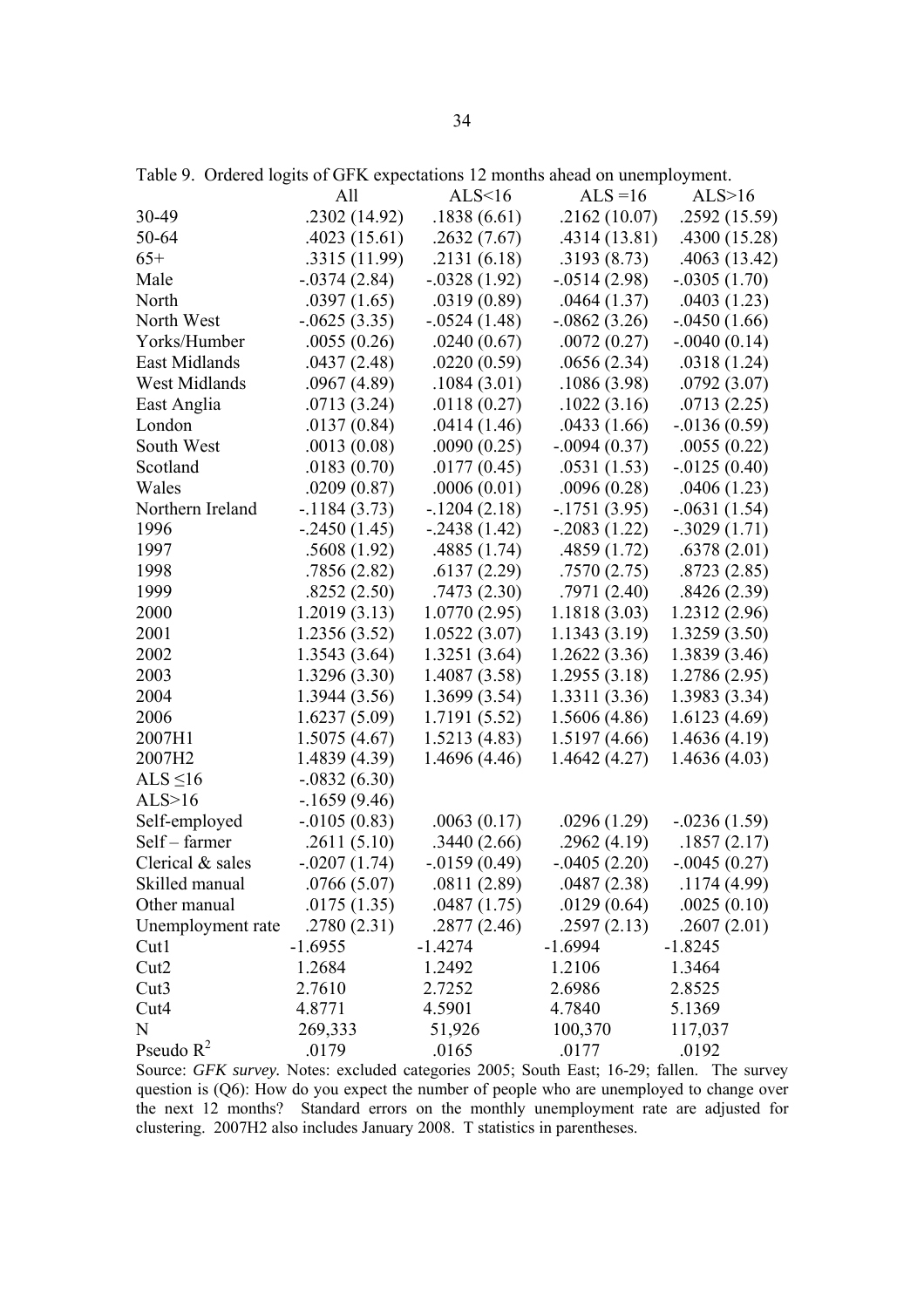|                       | <b>Inflation</b> |                 | <b>Unemployment</b> |                 |  |
|-----------------------|------------------|-----------------|---------------------|-----------------|--|
|                       | 2006             | 2006-2005       | 2006                | 2006-2005       |  |
| Age                   | .0199(4.82)      | .0110(2.47)     | .0068(2.39)         | .0042(1.02)     |  |
| Age <sup>2</sup>      | $-.00017(4.27)$  | $-.00013(2.97)$ | $-.00006(2.31)$     | $-.0000(1.26)$  |  |
| Male                  | .2196(8.29)      | .1039(3.45)     | .0723(3.81)         | .0395(1.39)     |  |
| ALS 16-19             | .1058(3.17)      | $-.0548(1.47)$  | .0085(0.36)         | $-0.0179(0.51)$ |  |
| ALS $\geq$ 20         | .2124(4.63)      | .0856(1.75)     | .0826(2.53)         | $-0.0569(1.26)$ |  |
| Still studying        | .2862(2.54)      | .0752(0.82)     | .1956(2.26)         | $-0.0285(0.33)$ |  |
| Home worker           | .0862(1.06)      | .1371(1.88)     | .0987(1.58)         | .0828(1.18)     |  |
| Unemployed            | .0466(0.56)      | .0078(0.10)     | .0807(1.28)         | .0115(0.16)     |  |
| Retired               | .1928(2.79)      | .1155(1.71)     | .0589(1.18)         | .0572(0.89)     |  |
| Professional lawyer   | .3318(2.69)      | .0465(0.39)     | .1627(1.76)         | .0470(0.41)     |  |
| Shop owner            | .0651(0.54)      | $-1374(1.07)$   | $-.0400(0.48)$      | $-.0450(0.37)$  |  |
| Business proprietor   | .3755(2.44)      | .0992(0.65)     | .1848(1.58)         | .1700(1.15)     |  |
| Employed professional | .4668(4.71)      | .2491(2.73)     | .0820(1.19)         | $-.0697(0.81)$  |  |
| General management    | .5564(3.76)      | .2791(2.00)     | .1589(1.48)         | .0204(0.15)     |  |
| Middle management     | .2411(2.84)      | .0814(1.03)     | .0786(1.28)         | .1291(1.69)     |  |
| Employed at desk      | .2455(2.83)      | .2168(2.80)     | .0383(0.63)         | .0693(0.92)     |  |
| Employed traveling    | .2950(1.95)      | $-0.0842(0.54)$ | $-.0029(0.03)$      | $-1539(1.06)$   |  |
| Employed in a service | .1352(1.48)      | .2394(2.91)     | .0842(1.24)         | .0544(0.68)     |  |
| Supervisor            | .2871(1.99)      | .1286(0.91)     | .0975(0.88)         | .3598(2.57)     |  |
| Skilled manual        | .0926(1.18)      | .1126(1.47)     | .0663(1.11)         | .0998(1.35)     |  |
| N                     | 1303             | 1300            | 1303                | 1303            |  |
| Pseudo $R^2$          | 1633             | 0612            | 0575                | 0155            |  |

Table 10. Probability of correctly reporting the level/changes in the official inflation and unemployment rates, 2005/2006 (dprobits).

Pseudo R<sup>2</sup> .1633 .0612 .0575 .0575 .0155<br>Source: Eurobarometer #67.2: European Union Enlargement, Personal Data Privacy, the National Economy, and Scientific Research, April-May 2007. Notes: Excluded categories: unskilled manual: ALS <16. Inflation rates were as follows 2005 CPI 2.1% RPI 2.8% 2006 CPI 2.3% RPI 3.2%. We take a 'correct' answer in the interval of 1.3% to 4.2%. Non answers were taken as an incorrect answer. Unemployment rates in 2005 were ILO 4.8% and claimant count 2.7% and in 2006 ILO was 5.3% and claimant count 3.0%. We take a correct estimate of unemployment in 2006 to be 2.0% to 6.3%. Columns 1 and 3 relate to whether the respondent reported the 2006 rate correctly  $(\pm 1\%)$  while columns 2 and 4 relate to whether the respondent was able to report correctly that inflation or unemployment was higher in 2006 than in 2005. T-statistics in parentheses.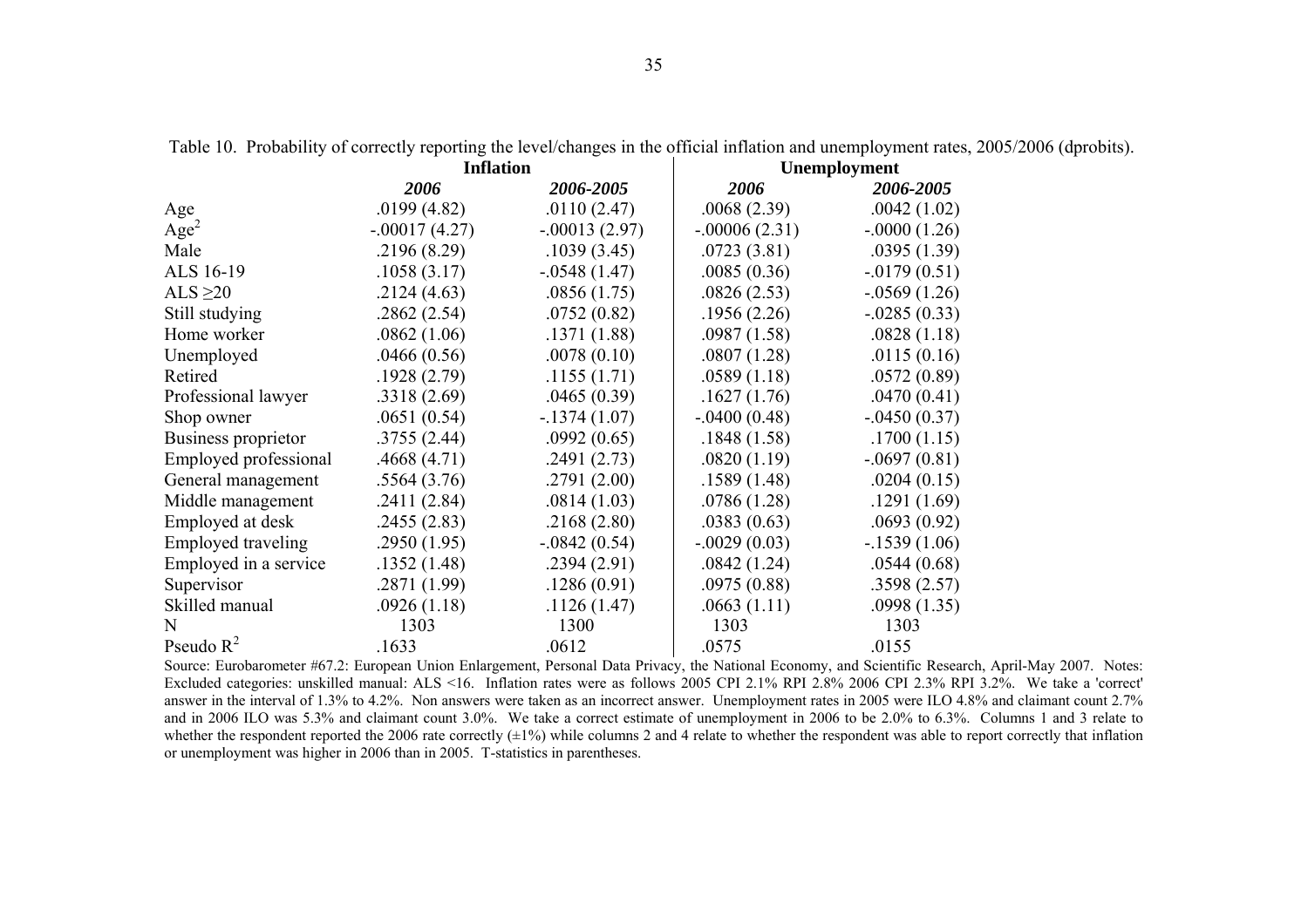|               | 2005           | 2006            | 2007           | 2005-2007       |
|---------------|----------------|-----------------|----------------|-----------------|
| $25 - 34$     | .0201(0.62)    | .0216(0.88)     | .0016(0.05)    | .0176(1.01)     |
| 35-44         | .0153(0.48)    | .0505(2.12)     | $-.0377(1.24)$ | .0144(0.84)     |
| $45 - 54$     | .0159(0.48)    | .0866(3.57)     | .0208(0.67)    | .0475(2.68)     |
| 55-64         | .0608(1.83)    | .0772(3.12)     | .0873(2.74)    | .0810(4.56)     |
| $\geq 65$     | .0001(0.00)    | .0622(2.50)     | .0237(0.73)    | .0335(1.86)     |
| Male          | .0369(2.26)    | .0414(3.07)     | .0240(1.49)    | .0359(3.95)     |
| Not working   | $-.0239(1.15)$ | $-.0076(0.45)$  | $-.0458(2.27)$ | $-0.0268(2.34)$ |
| £9500-£17499  | .0455(1.88)    | .0997(5.17)     | .0521(2.22)    | .0686(5.17)     |
| £17500-24999  | .0730(2.35)    | .1047(4.36)     | .1187(4.03)    | .1037(6.19)     |
| $\geq$ £25000 | .0739(3.10)    | .0759(3.95)     | .1099(4.70)    | .0893(6.81)     |
| Owned house   | .0477(1.81)    | $-.0364(1.61)$  | .0615(2.30)    | .0235(1.58)     |
| Mortgage      | .0495(1.94)    | $-0128(0.59)$   | .0531(2.08)    | .0299(2.09)     |
| Other housing | .0012(0.04)    | $-0.0486(2.05)$ | .0100(0.37)    | $-0.0138(0.90)$ |
| <b>ALS</b> 16 | $-0127(0.57)$  | .0117(0.66)     | $-.0077(0.35)$ | $-0.032(0.26)$  |
| ALS 17-18     | .0451(1.76)    | .0481(2.42)     | .0186(0.74)    | .0386(2.76)     |
| ALS $\geq$ 19 | .0915(3.59)    | .0737(3.67)     | .0560(2.30)    | .0753(5.43)     |
| South East    | .0274(1.59)    | .0016(0.12)     | .0577(3.41)    | .0281(2.94)     |
| 2006 dummy    |                |                 |                | .1968(18.49)    |
| 2007 dummy    |                |                 |                | $-.0026(0.25)$  |
| N             | 3842           | 3939            | 3967           | 11748           |
| Pseudo $R^2$  | .0195          | .0308           | .0242          | .0496           |

Table 11. Probability of correctly reporting the inflation rate 12 months ahead, February, 2005, 2006 & 2007 (dprobits)

Source: Bank of England Inflation Attitudes Surveys, February, 2005/6/7

Notes: excluded categories ALS<16: income<₤9500 and 15-24 years of age. CPI in February 2006 2.0%; February 2007 2.8% and in February 2008 2.5%. RPI in February 2006 2.4%; February 2007 4.6% and in February 2008 4.1%. Hence scored as correct in 2005 if inflation in range >=1% and <5%. Scored as correct in 2006 as 1% to over 5% and correct in 2007 if inflation in range 1% but under 4%. T-statistics in parentheses.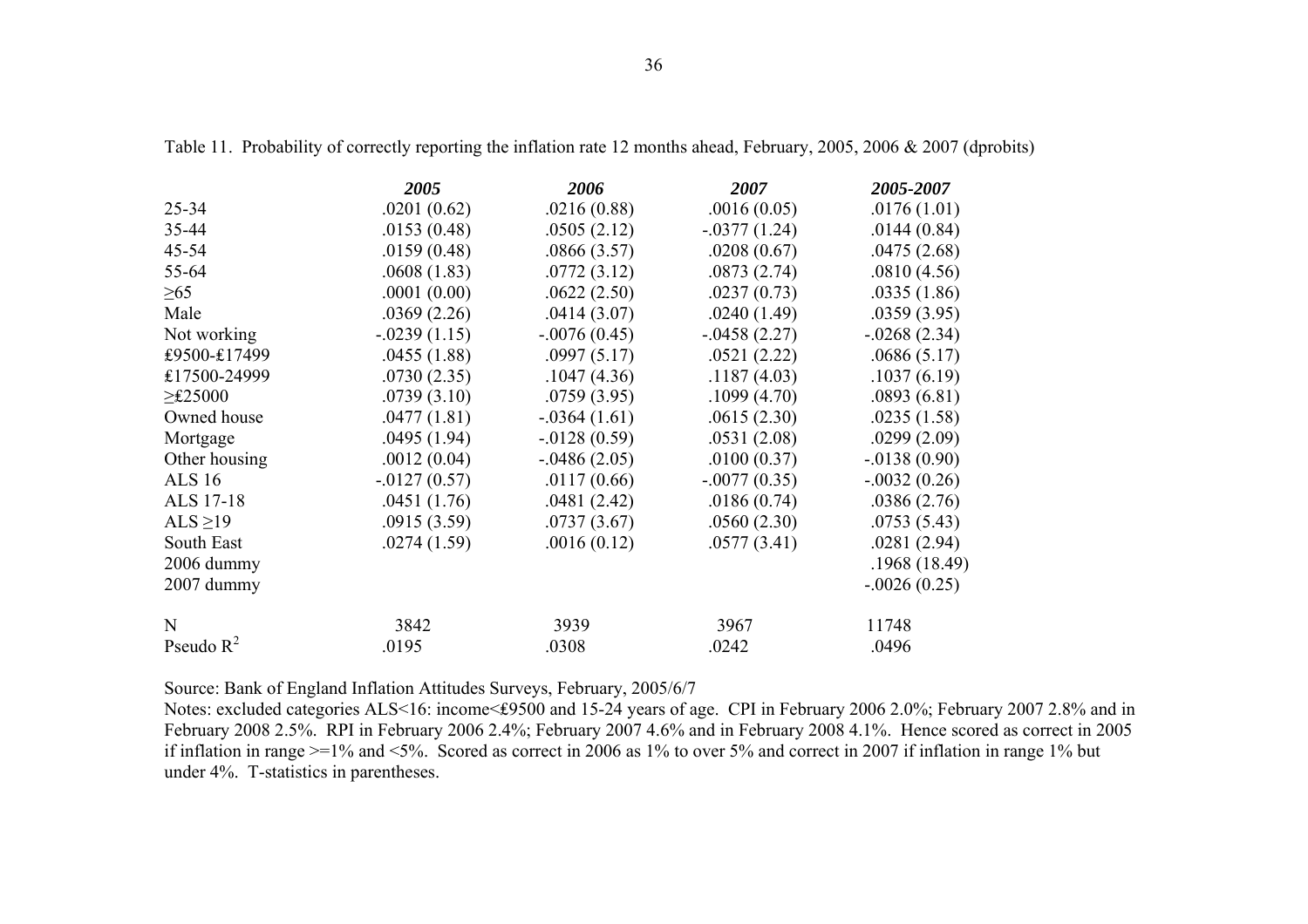# References

Bahkshi, H. and A. Yates (1998), 'Are UK inflation expectations rational?', Bank of England Working Paper no. 81.

Bank of England (2008), Inflation Report, 2008 Q1, Volume 48 Issue 1, Bank of England.

Batchelor, R. (1986), 'Quantitative v. qualitative measures of inflation expectations', Oxford Bulletin of Economics and Statistics, Volume 48, May, Issue 2, pp. 99-120.

Batchelor, R. and Dua, P (1987), 'The accuracy and rationality of UK inflation expectations: some quantitative evidence', Applied Economics 19, p. 819-28.

Bernanke, B. (2007), 'Inflation expectations and inflation forecasting', Remarks given at the Monetary Economics Workshop of the NBER Summer Institute, Cambridge Mass., July 10.

Blanchflower, D.G. (2007), 'Is unemployment more costly then inflation?', NBER Working Paper W13505, October.

Blanchflower, D.G. (2008), 'International evidence on well-being', IZA DP No. 3354, February.

Blanchflower, D.G. and A. J. Oswald (2004), 'Well-being over time in Britain and the United States', Journal of Public Economics, Volume 88, Issues 7-8, July, pp. 1359-86.

Blanchflower, D.G. and A. J. Oswald (2008), 'Is well-being U-shaped over the life cycle?', Social Science and Medicine, Volume 66, pp. 1733-1749.

Blanchflower, D.G. and C. Shadforth (2007), 'Fear, unemployment and migration', NBER Working Paper #W13506, October.

Branch, W. (2004), 'The theory of rationally heterogeneous expectations: evidence from survey data on inflation expectations', Economic Journal, Volume 114, Issue 497, July, pp. 592-621.

Brock, W. and C. Hommes (1997), 'A rational route to randomness', Econometrica, Volume 65, No. 5, September, pp. 1059-95.

Carroll, C. (2003), 'Macroeconomic expectations of households and professional forecasters', Quarterly Journal of Economics, Volume 118, Issue 1, February, pp. 269-98.

Caskey, J. (1985), 'Modeling the formation of price expectations: a Bayesian approach', American Economic Review, Volume 75, Issue 4, September, pp. 768-76.

Clarida, R., J. Gali and M. Gertler (2000), 'Monetary policy rules and macroeconomic stability: evidence and some theory', Quarterly Journal of Economics, Volume 115, Issue 1, February, pp. 147-80.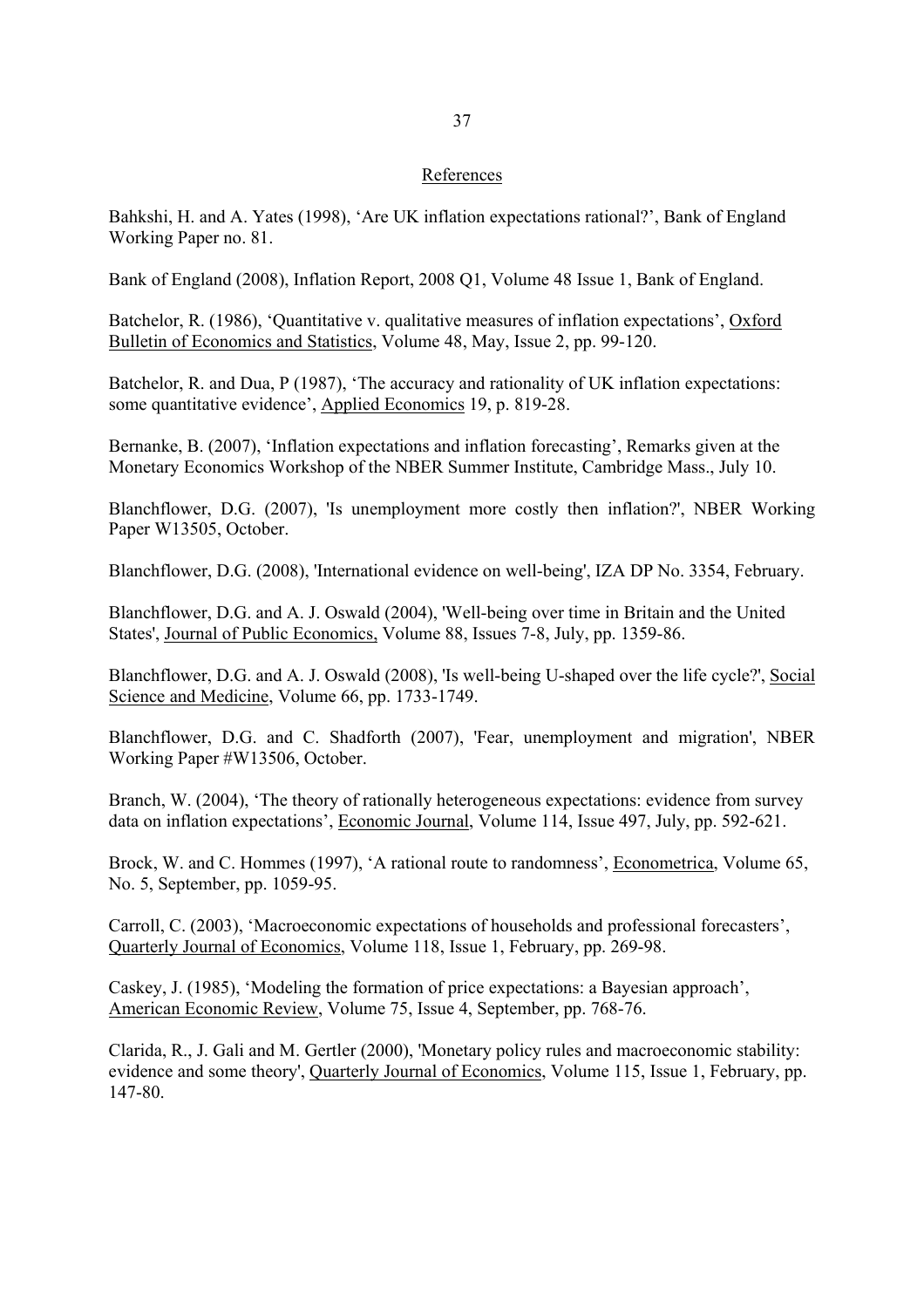Croushore, D. (1993), 'Introducing the survey of professional forecasters', Business Review, Federal Reserve Bank of Philadelphia, November/December.

Croushore, D. (1997), 'The Livingston survey: still useful after all these years', Business Review, Federal Reserve Bank of Philadelphia, March/April.

Driver, R. and R. Windram (2007), 'Public attitudes to inflation and interest rates', Bank of England Quarterly Bulletin*,* Q2, pp. 208-23.

Evans, G. and R. Gulamani (1984), 'Tests for rationality of the Carlson-Parkin inflation expectations data', Oxford Bulletin of Economics and Statistics, Volume 46, Issue 1, February, pp. 1-19.

Frankel, J. and K. Froot (1987), 'Using survey data to test standard propositions regarding exchange rate expectations', American Economic Review, Volume 77, Issue 1, March, pp. 133- 53.

Gramlich, E. (1983), 'Models of inflation expectations formation', Journal of Money, Credit and Banking, Volume 15, Issue 2, May, pp. 155-73.

Groen, J. and J. Relleen (2006), 'How responsive are inflation expectations to current inflation?' *mimeo*.

Guven, C. (2007), 'Reversing the question. Does happiness affect individual economic behavior? Evidence from surveys from Netherlands and Germany', Ph.D. thesis, University of Houston. October.

Gurkaynak, R., B. Sack and E. Swanson (2003), 'The excess sensitivity of long term interest rates: evidence and implications for macroeconomic models', Federal Reserve Board Finance and Economics Working Paper #50.

Gurkaynak, R., B. Sack and E. Swanson (2002), 'Market based measures of monetary policy expectations', Federal Reserve Board Finance and Economics Working Paper #40.

Jeong, J. and G. Maddala (1996), 'Testing the rationality of survey data using the weighted double bootstrapped method of movements', Review of Economics and Statistics, Volume 78, Issue 2, May, pp. 296-302.

Keane, M. and D. Runkle (1990), 'Testing the rationality of price forecasts: new evidence from panel data', American Economic Review, Volume 80, Issue 4, September, pp. 714-35.

Kelly, R. (2008), 'An investigation into the causal relationship between inflation and inflation expectations in the UK', mimeo, Bank of England.

Levin, A. Natalucci, F. and J. Piger (2004), 'The macroeconomic effects of inflation targeting', Federal Reserve Bank of St. Louis, Review, Volume 86, No. 4, July/August, pp. 51-80.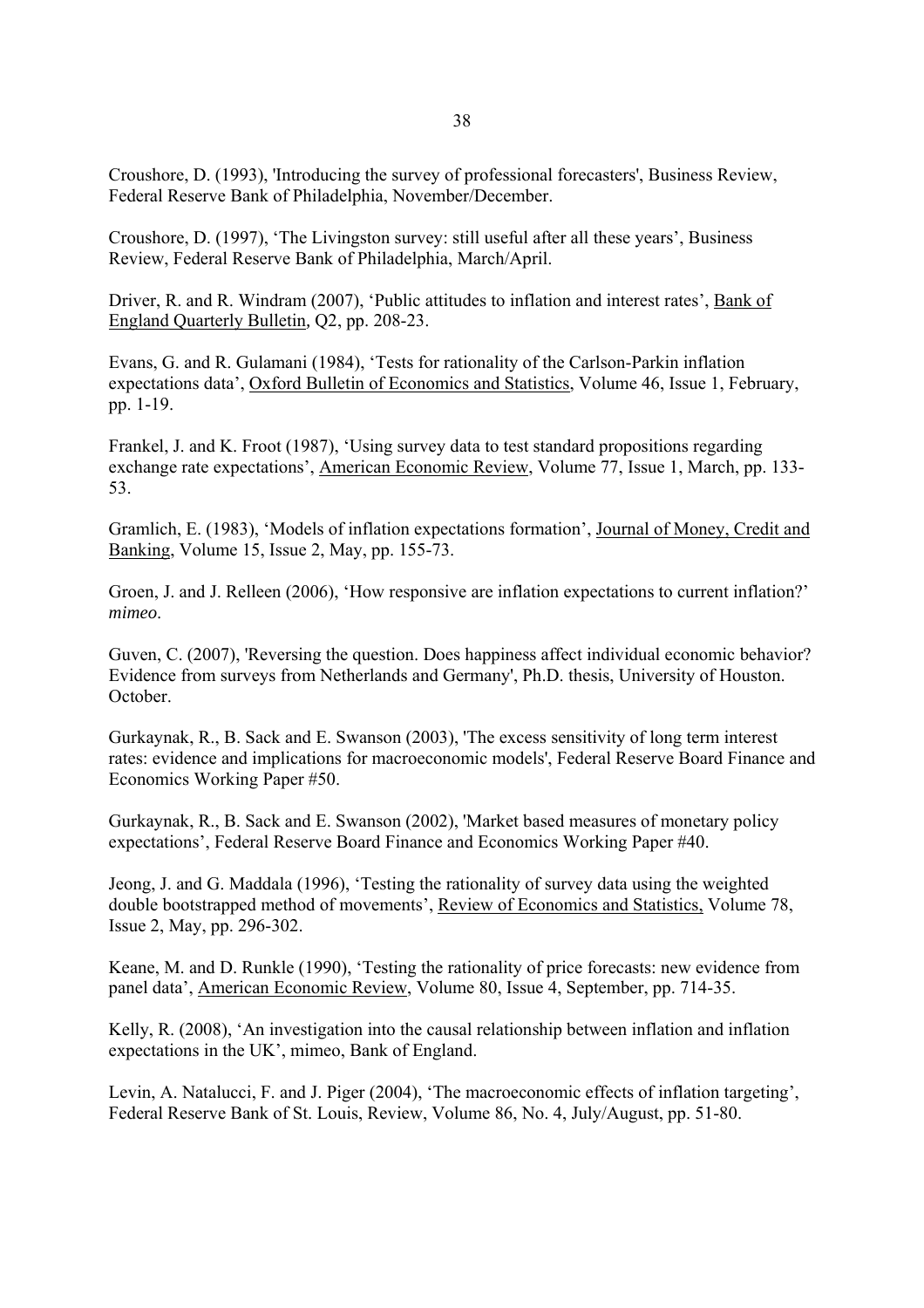Levin, A. and J. Piger (2004), 'Is inflation persistence intrinsic in industrial economies?', European Central Bank Working Paper 334.

Lusardi, A. and O. S. Mitchell (2006)**, '**Financial literacy and planning: implications for retirement well-being', Pension Research Council Working Paper WP2006–01.

Lusardi, A. and O. S. Mitchell (2007), 'Baby boomer retirement security: the roles of planning, financial literacy, and housing wealth', Journal of Monetary Economics, Volume 54, Issue 1, January, pp. 205–24.

Lusardi, A. and O. S. Mitchell (2008), 'Planning and financial literacy: how do women fare?', American Economic Review, Papers & Proceedings. *Forthcoming*.

Lusardi, A. and P. Tufano (2008), 'Debt in America: too much or too little or just right?'. *Mimeo.*

O'Reilly, G. and K. Whelan (2004), 'Has euro-area inflation persistence changed over time?', European Central Bank Working Paper 335.

Maddala, G., R. Fishe and K. Lahiri (1983), 'A time series analysis of popular expectations data', in Applied Time Series Analysis of Economic Data, ed. A. Zellner, Washington DC.

Mankiw, G., R. Reis and J. Wolfers (2003), 'Disagreement about inflation expectations', NBER Macroeconomics Manual.

Mishkin, F. (2007), 'Inflation Dynamics', NBER Working Paper #13147.

Mitchell, J. and M. Weale (2007), 'The rationality and reliability of expectations reported by British Households: Micro evidence from the British Household Panel Survey', paper presented at the joint Deutsche Bundesbank/FRB of Cleveland Conference, Frankfurt am Main, 6-7 June 2007.

Orphanides, A. and J. Williams (2003), 'Inflation scares and forecast-based monetary policy', Federal Reserve Bank of San Francisco Working Paper *#*11.

Pacquet, A. (1992), 'Inflationary expectations and rationality', Economics Letters, 40, p. 303-8.

Pfajfar, D. and E. Santoro (2006), 'Heterogeneity and learning in inflation expectation formation: an empirical assessment', Universita degli studi di Trento, Discussion Paper No. 7.

Souleles, N. (2004), 'Expectations, heterogeneous forecast errors, and consumption: micro evidence from the Michigan Consumer Sentiment Surveys', Journal of Money, Credit and Banking, Volume 36, Issue 1, February, pp. 39-72.

Stock, J. and M. Watson (2007), 'Why has US inflation become harder to forecast?' Journal of Money, Credit and Banking, Volume 39, Issue 1, February, pp. 3-33.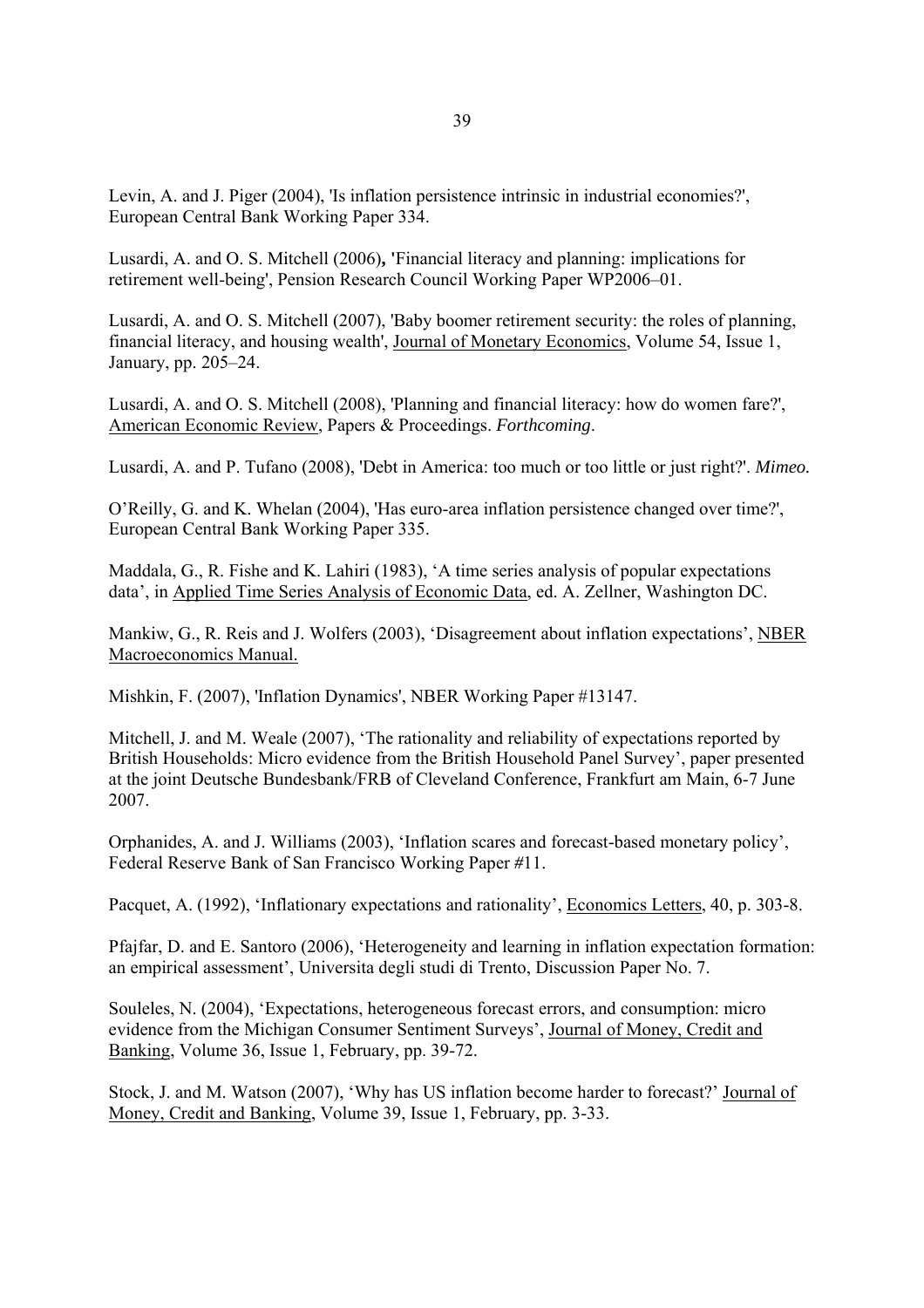Struth, F. (1984), 'Modeling expectations formation with parameter adaptive filters: an empirical application to the Livingston forecasts', Oxford Bulletin of Economics and Statistics, Volume 46, Issue 3, August, pp. 211-39.

Ulrich, T. and P. Wachtel (1984), 'The structure of expectations of the weekly money supply announcement', Journal of Monetary Economics, Volume 13, Issue 2, March, pp. 183-94.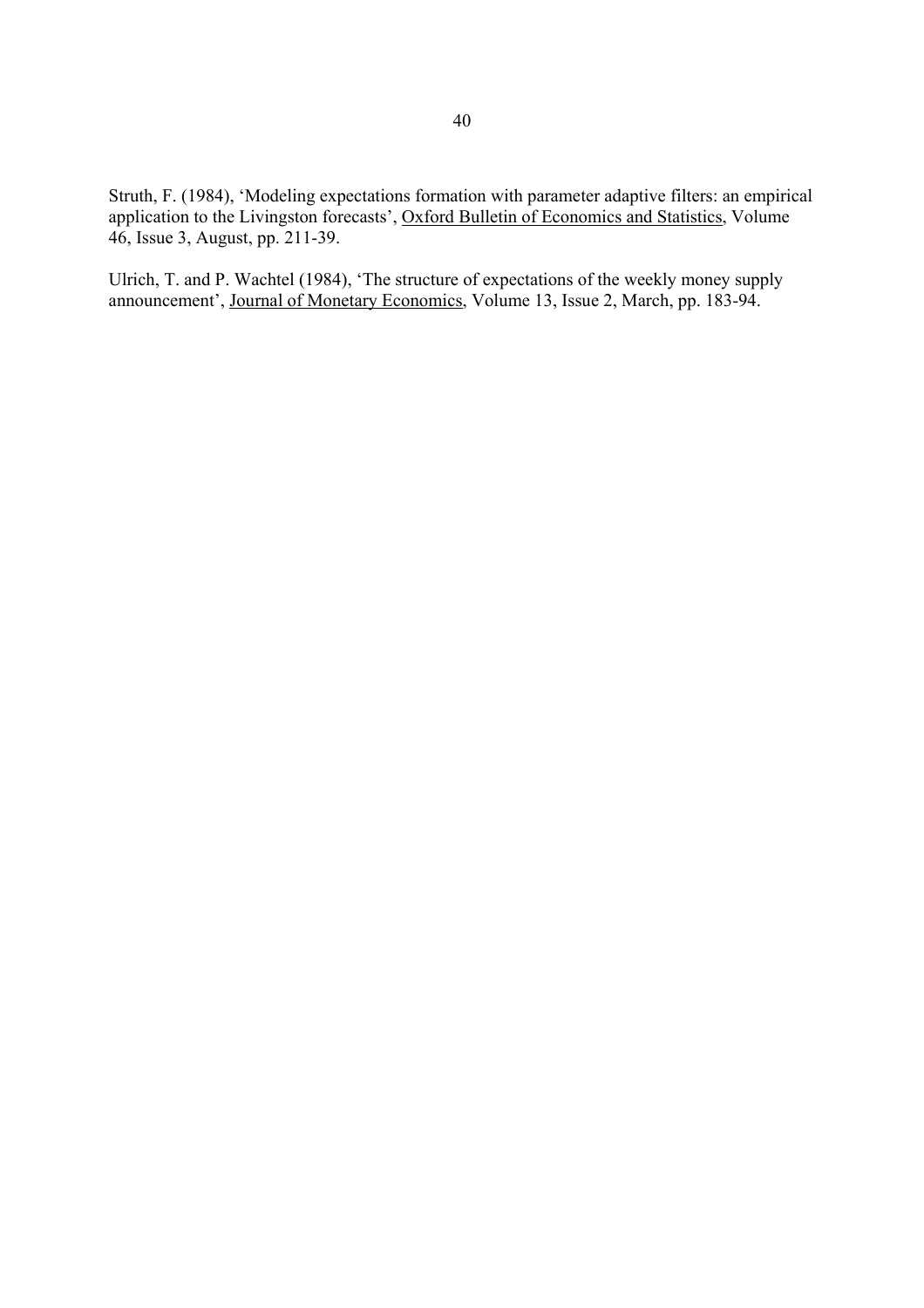

Chart 1: UK Inflation (monthly % change in prices on a year earlier)

Source: Bank of England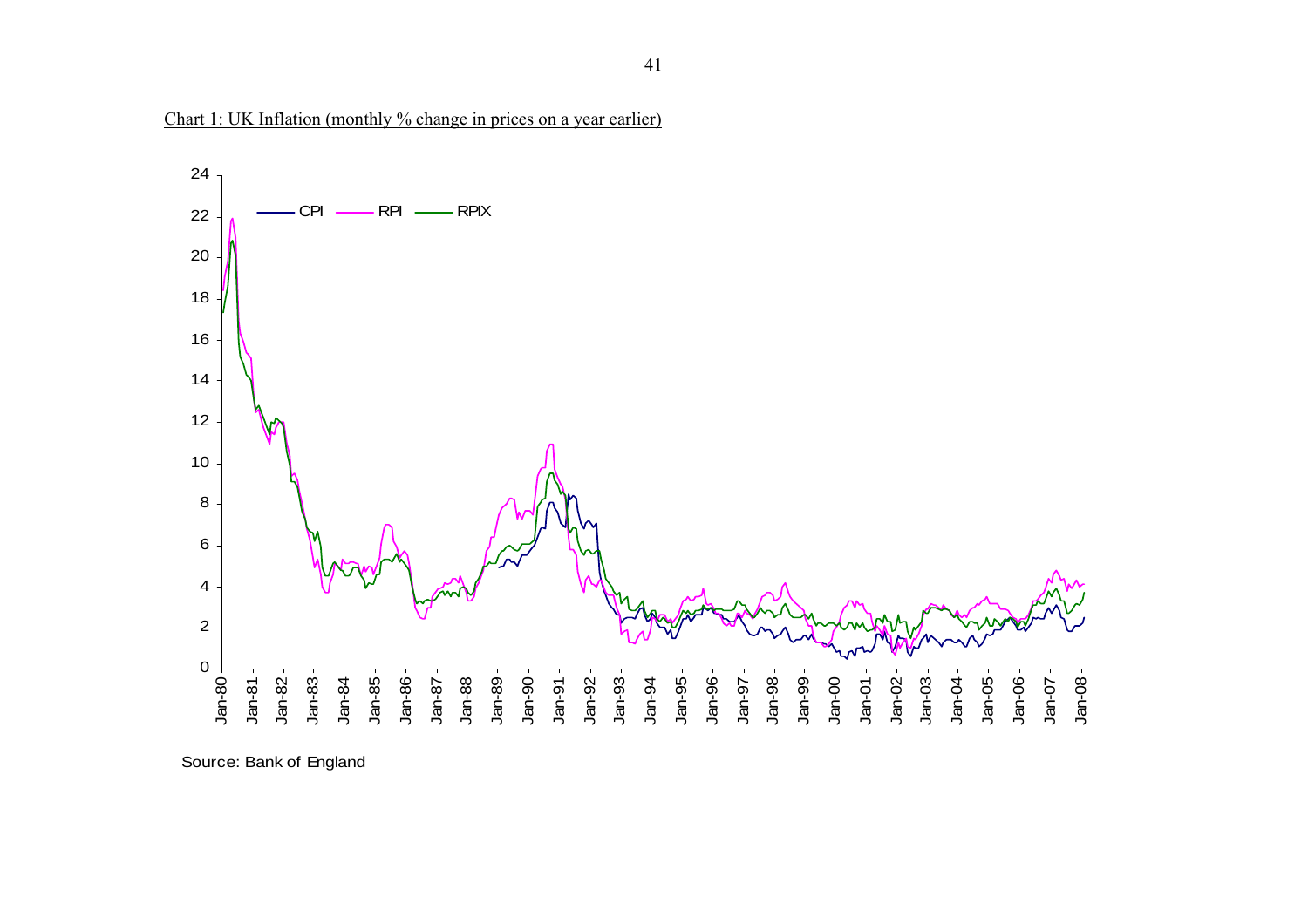

Source: Consensus Economics and Bank of England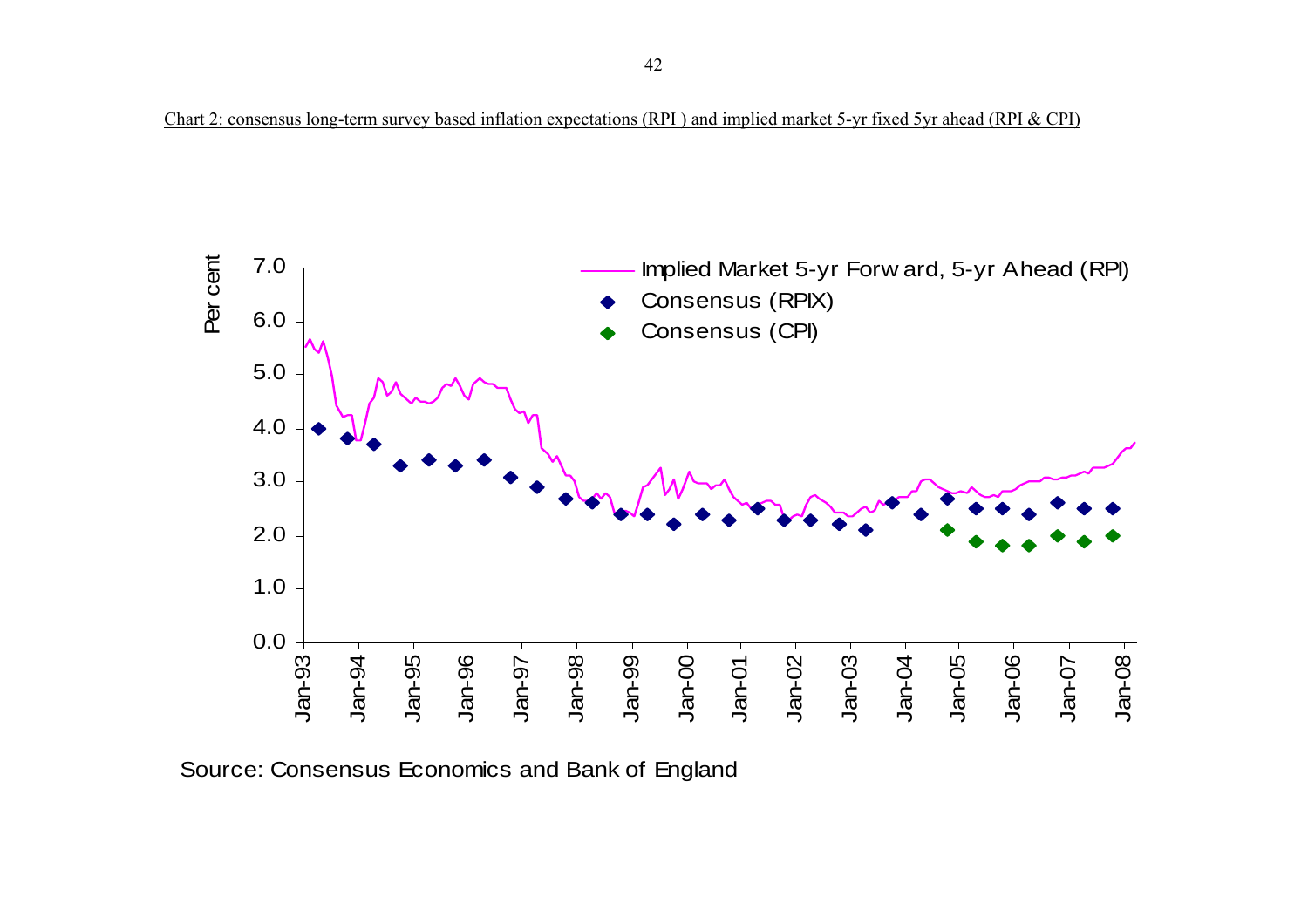



Source: EC, Bank of England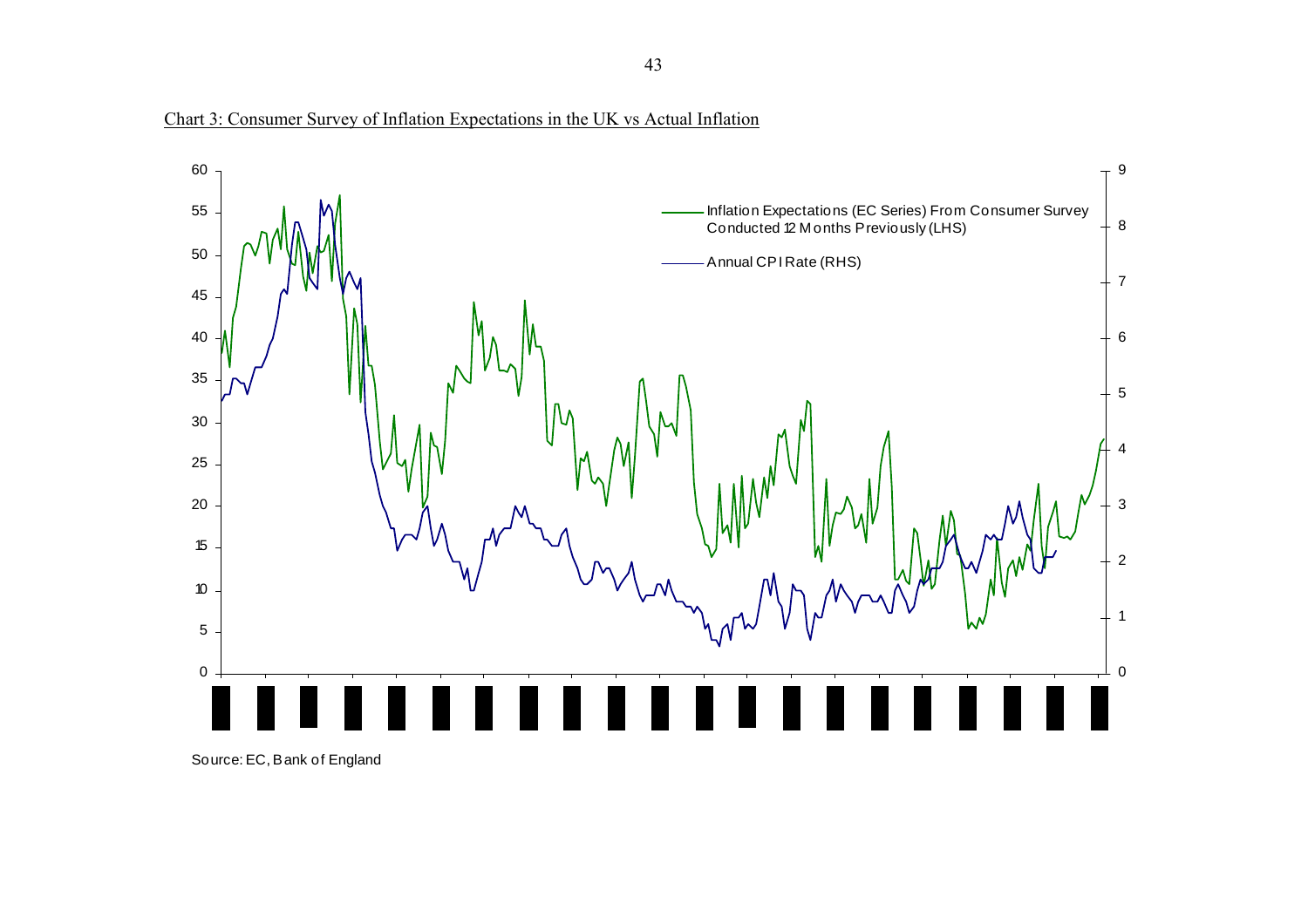

Chart 4: Consumer Survey of Unemployment Expectations in the UK vs Actual Unemployment

Source: EC, LFS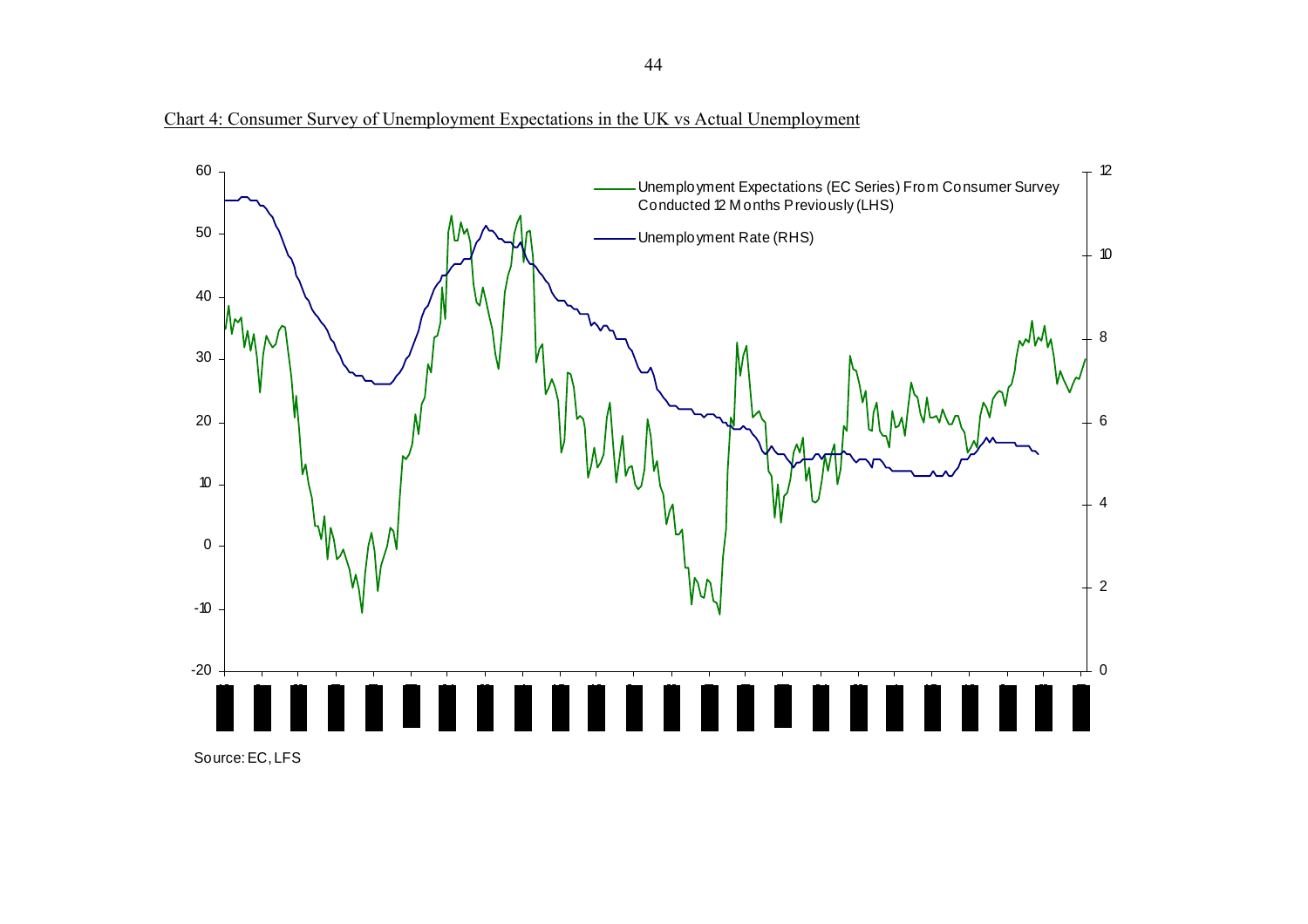

# Chart 5: Consumer Survey of Inflation Expectations vs. Actual Inflation, EU-6



Source: EC, Central Statistics Office Ireland

**Chart 5.5 Italy** -35 -25 -15 -5 5 15 25 35 45 55 **65** Jan-86 Jan-87 Jan-88 Jan-89 Jan-90 Jan-91 Jan-92 Jan-93 Jan-94 Jan-95 Jan-96 Jan-97 Jan-98 Jan-99 Jan-00 Jan-01 Jan-02 Jan-03 Jan-04 Jan-05 Jan-06 Jan-07 Jan-08 Jan-09 Source: EC, Thompson Datastre 0 1 2 3 4 5 6 7 8 9 **Isly (LHS)** Annual CPI Rate (RHS)







**Chart 5.2 Germany**